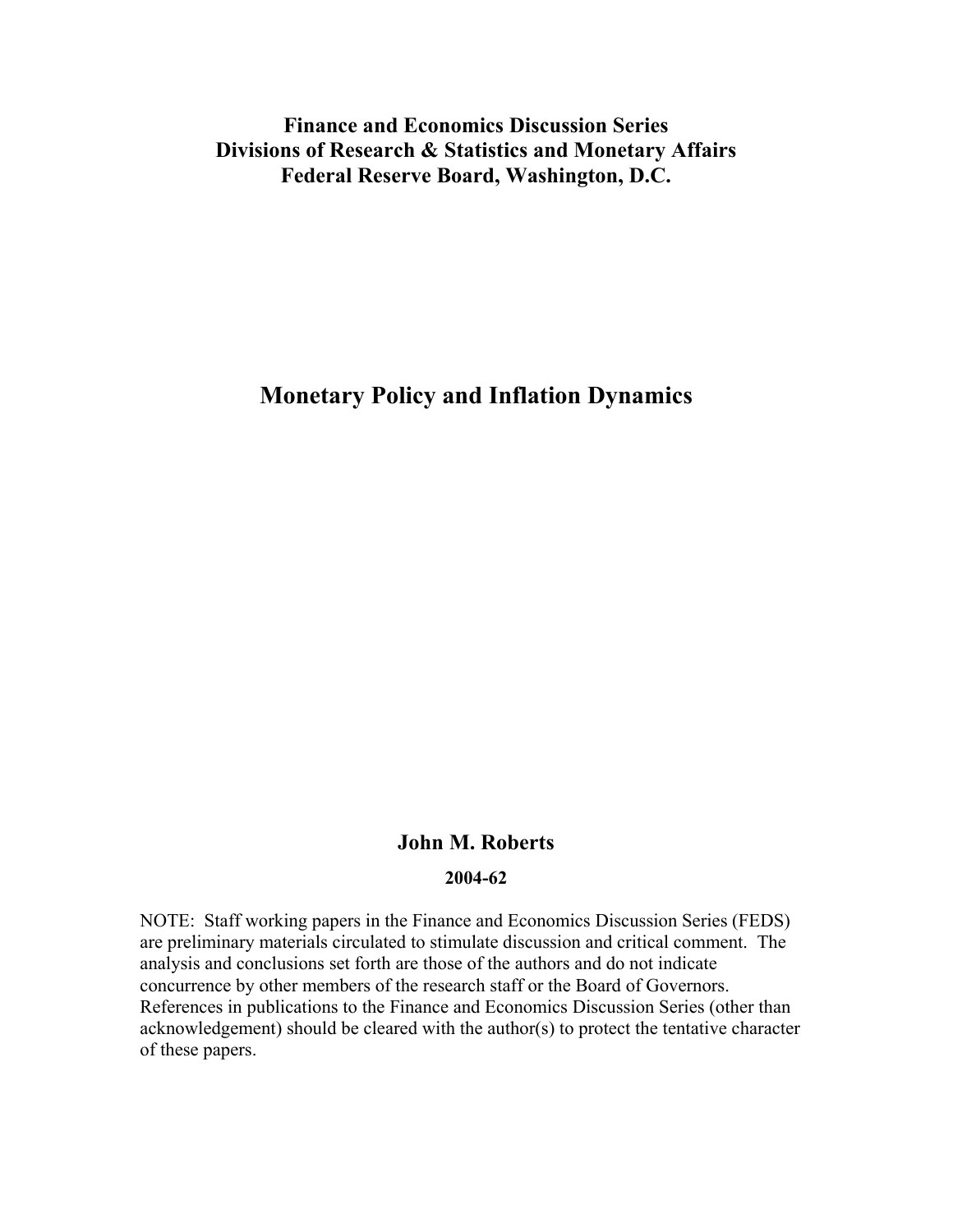## **Monetary Policy and Inflation Dynamics**

by

John M. Roberts Federal Reserve Board

October 2004

**Abstract:** Since the early 1980s, the United States economy has changed in some important ways: Inflation now rises considerably less when unemployment falls and the volatility of output and inflation have fallen sharply. This paper examines whether changes in monetary policy can account for these phenomena. The results suggest that changes in the parameters and shock volatility of monetary policy reaction functions can account for most or all of the change in the inflation-unemployment relationship. As in other work, monetary-policy changes can explain only a small portion of the output *growth* volatility decline. However, changes in policy can explain a large proportion of the reduction in the volatility of the output *gap*. In addition, a broader concept of monetary-policy changes—one that includes improvements in the central bank's ability to measure potential output—enhances the ability of monetary policy to account for the changes in the economy.

I am grateful to Flint Brayton, David Lebow, Dave Stockton, and participants at seminars at the Board of Governors, the Federal Reserve System's macroeconomics research committee, and the NBER Monetary Economics program for helpful discussions; to John Williams for providing his linearized version of the FRB/US model; and to Sarah Alves for able research assistance. The views expressed in this paper are those of the author and do not necessarily represent those of the Board of Governors of the Federal Reserve System or its staff.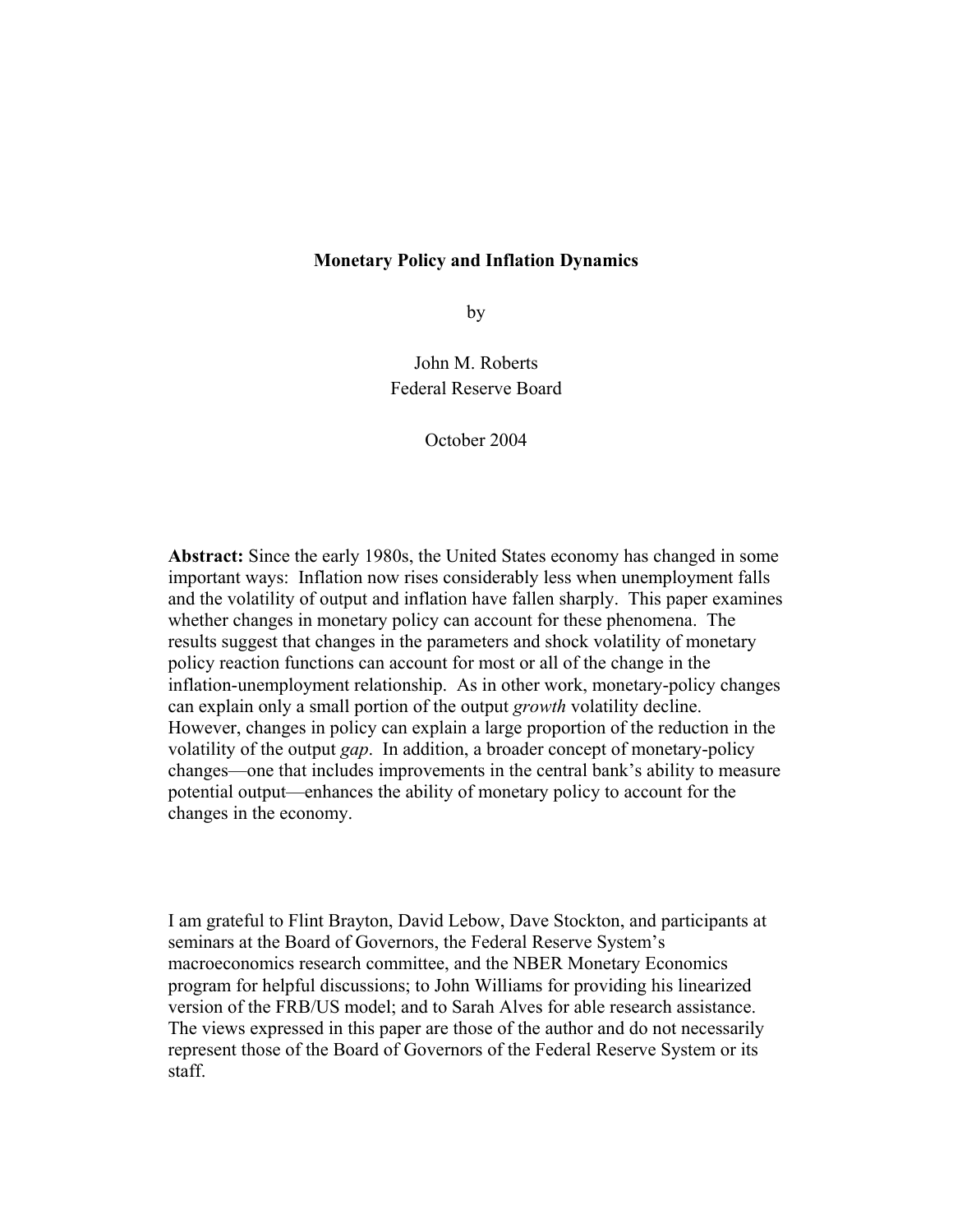In this paper, I assess the extent to which shifts in monetary policy can account for an important change in the relationship between unemployment and inflation: It appears that, in a simple reduced-form Phillips curve relationship between changes in inflation and the unemployment rate, the estimated coefficient on unemployment has been considerably smaller since the early 1980s than it was earlier (Atkeson and Ohanian, 2001; Staiger, Stock, and Watson, 2001). In addition, I look at the ability of monetary policy to account for changes in the reduction in the volatility of output and inflation that also dates from the early 1980s (McConnell and Perez-Quiros, 2000).

The notion that monetary policy should affect inflation dynamics is an old one, dating at least to Friedman's dictum that inflation is always a monetary phenomenon (1968). In his famous "Critique," Lucas (1975) showed how changes in monetary policy could, in principle, affect inflation dynamics. However, Lucas considered only very stylized monetary policies. The present exercise explores the effects of more realistic changes in policy on inflation dynamics.

I consider a number of ways in which monetary policy may have changed. First, monetary policy may have become *more reactive to output and inflation fluctuations* around the early 1980s (Clarida, Gali, and Gertler, 2000). In addition, monetary policy *may have become more predictable*, implying smaller shocks to a simple monetary-policy reaction function. Finally, Orphanides et al. (2000) argue that *policymaker estimates of potential output may have become more accurate*. Such improvements in estimates of potential output would constitute a change in monetary policy, as policy would be made on the basis of more accurate information.

I consider the effects of changes in policy on expectations formation, holding fixed the behavioral relationships in the economy. Although other relationships are unchanged, changes in policy can nonetheless affect the reduced-form relationship between inflation and economic activity by reducing the signal content of economic slack for future inflation. For example, if monetary policy acts more aggressively to stabilize the economy, then any given deviation in output from potential will contain less of a signal of future inflation. Similarly, a reduction in the persistence of potential output mismeasurement would mean that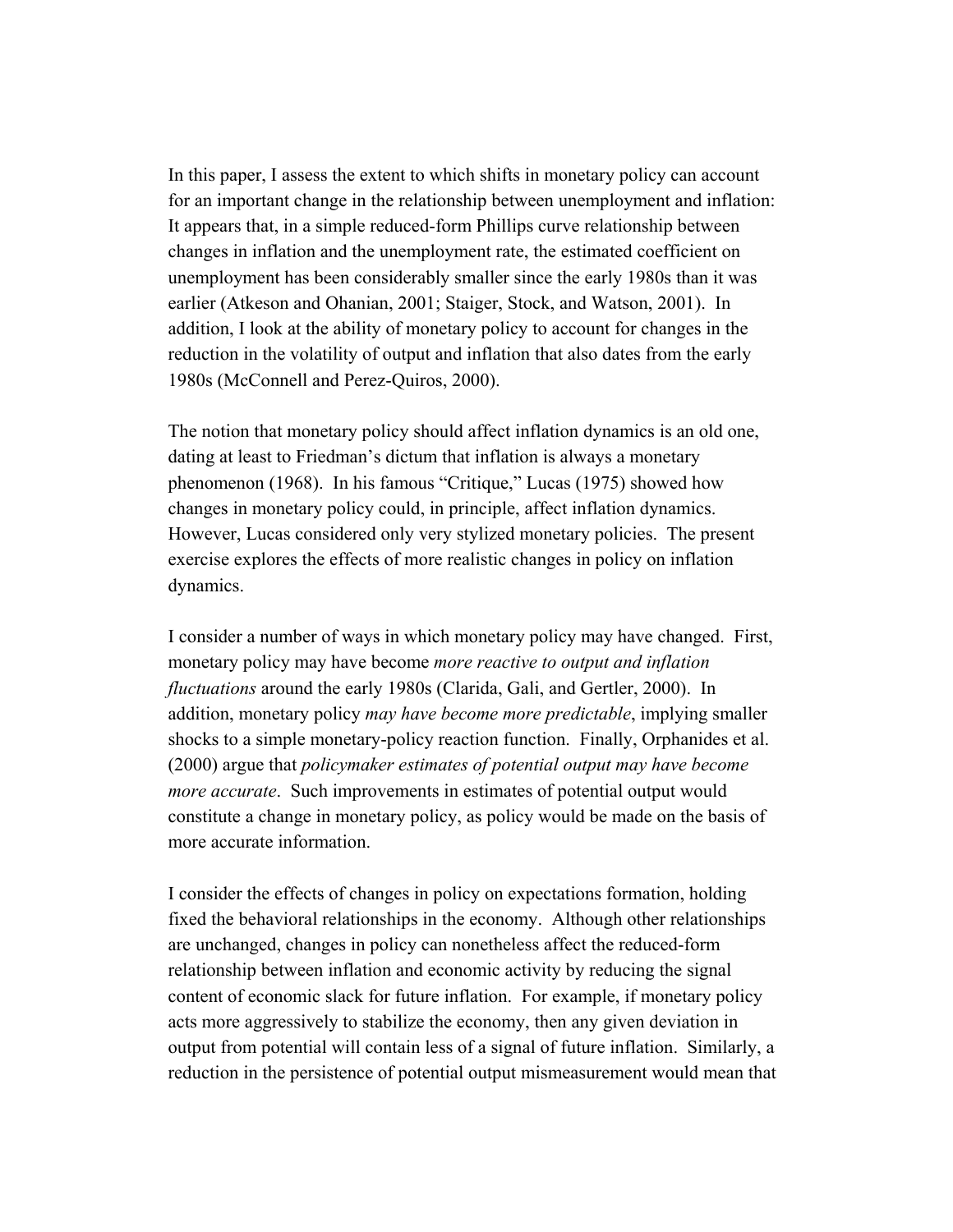an increase in output resulting from a mis-estimate of potential output will not portend as much inflation because it is not expected to last as long.

I examine the predictions of these changes in policy for inflation dynamics and the economy's volatility using stochastic simulations of two macroeconomic models. One is a simple model composed of three equations, for inflation, the federal funds rate, and the output gap. The other is the Federal Reserve's largescale FRB/US model. An advantage of looking at both models is that they represent points near the extremes of the range of complexity among models currently employed in policy analysis.<sup>1</sup>

Ball, Mankiw, and Romer (1988) have argued that changes in monetary policy may lead to changes in changes in the frequency of price adjustment, and thus changes in the parameters of the price-adjustment processes taken as structural here. In particular, they argue that the lower and more stable inflation that has marked the post-1982 period is likely to lead to less-frequent price adjustment. The Ball-Mankiw-Romer conjecture could thus provide an alternative explanation for the reduction in the slope of the reduced-form Phillips curve. In a recent empirical study, however, Boivin and Giannoni (2003) examined the sources of changes in the effects of monetary policy surprises on the economy. They found that the main source of changes in the effects of policy shocks was changes in the parameters of the policy reaction function rather than in the structural parameters of the economy, providing empirical support for the modeling strategy adopted here.

To summarize the results briefly, changes in monetary policy can account for most or all of the reduction in the slope of the reduced-form Phillips curve. Changes in policy can also account for a large portion of the reduction in the volatility of output *gap*, where the output gap is the percent difference between actual output and a measure of trend or potential output. However, as in other recent work (Stock and Watson, 2002; Ahmed, Wilson, and Levin, 2002), changes in policy account for a smaller proportion of changes in output *growth.*

<sup>&</sup>lt;sup>1</sup> Rudebusch (2002) has also looked at the impact of changes in monetary policy on the slope of the Phillips curve. He also finds that changes in monetary policy can have an economically important effect on the estimated slope of the Phillips curve. He notes, however, that such a shift may be difficult to detect econometrically.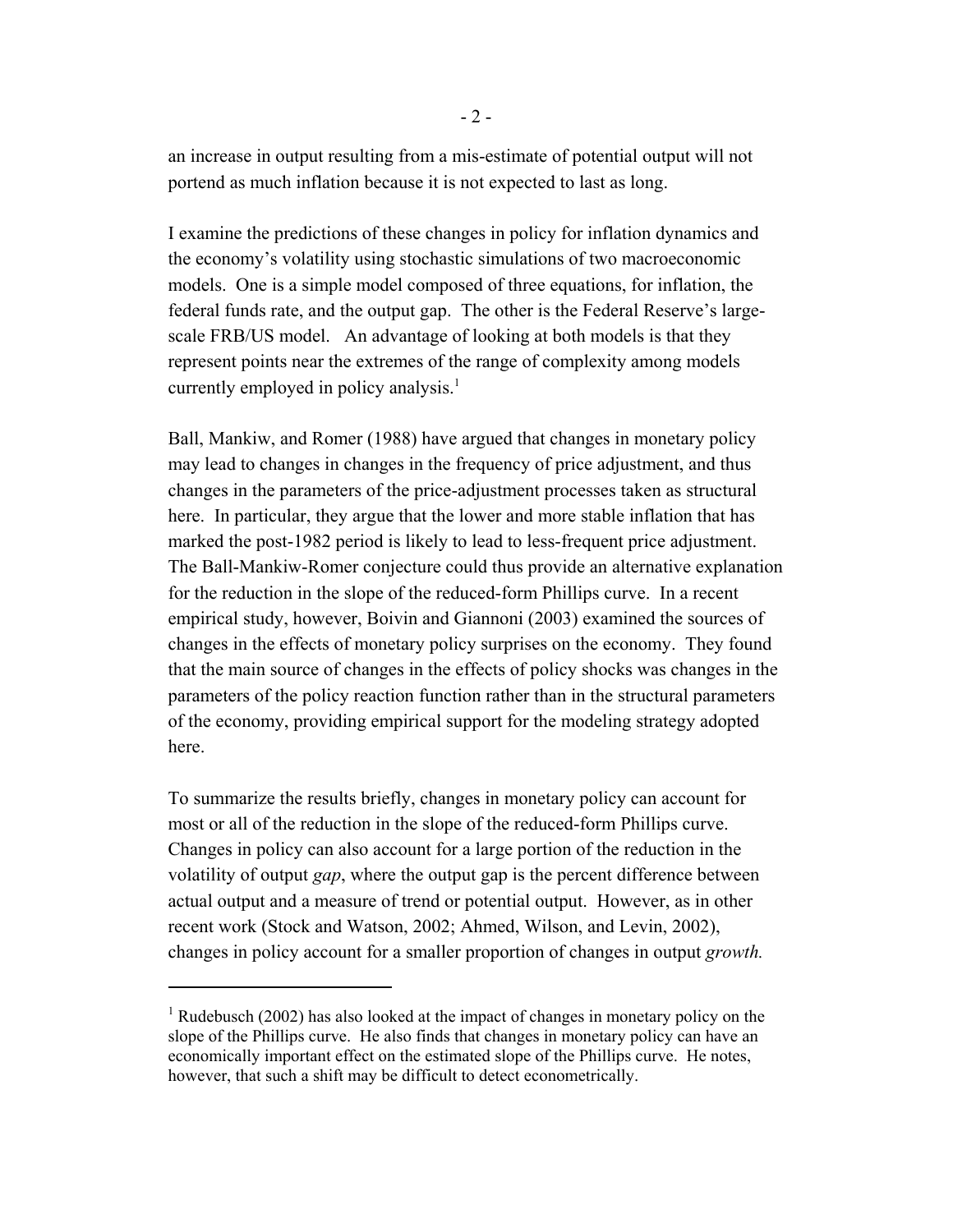The ability to explain the reduction in inflation volatility is mixed: In the smallscale model, it is possible to explain all of the reduction in inflation volatility, whereas in FRB/US, the changes in policy predict only a small reduction in volatility. Finally, monetary policy's ability to account for changes in the economy is enhanced when changes in monetary policy are broadened to include improvements in the measurement of potential GDP.

#### *1. The changing economy*

#### *1.1—Volatility of output and inflation*

Table 1 presents standard deviations of: the annualized rate of quarterly GDP growth; core inflation (as measured by the annualized quarterly percent change in the price index for personal consumption expenditures other than food and energy); the civilian unemployment rate; and two measures of the output gap. The table compares standard deviations from two early periods—1960-1979 and 1960-1983—with a more recent period, 1984-2002. As others have noted (McConnell and Perez-Quiros, 2000; Blanchard and Simon, 2001), the economy has been much less volatile since 1983: The standard deviation of GDP growth has fallen by almost half and that of core inflation by a bit more than half. As discussed in McConnell and Perez-Quiros (2000), the drop in GDP growth volatility is statistically significant. For the unemployment rate, the drop in volatility is somewhat less sharp, and more dependent on the sample period: Relative to the 1960-79 period, the standard deviation of the unemployment rate has fallen by 20 percent, but relative to the period ending in 1983, the decline is almost 40 percent.

Two measures of the output gap are considered, one from the Federal Reserve's FRB/US model and one from the Congressional Budget Office.<sup>2</sup> For the FRB/US

 $2<sup>2</sup>$  The output gap is defined as the percentage deviation of real GDP from an estimate of potential GDP. The FRB/US estimate of potential GDP is built up from a production function for business-sector output, where the current capital stock and estimates of structural multifactor productivity and labor input are the inputs. Structural MFP is estimated using Kalman-filter methods. Structural labor input is built up from: published population estimates; an estimate of the natural rate of unemployment that adjusts for estimated effects of changes in the demographic composition of the workforce and other labor-market developments; and Kalman-filter estimates of other trends, such as the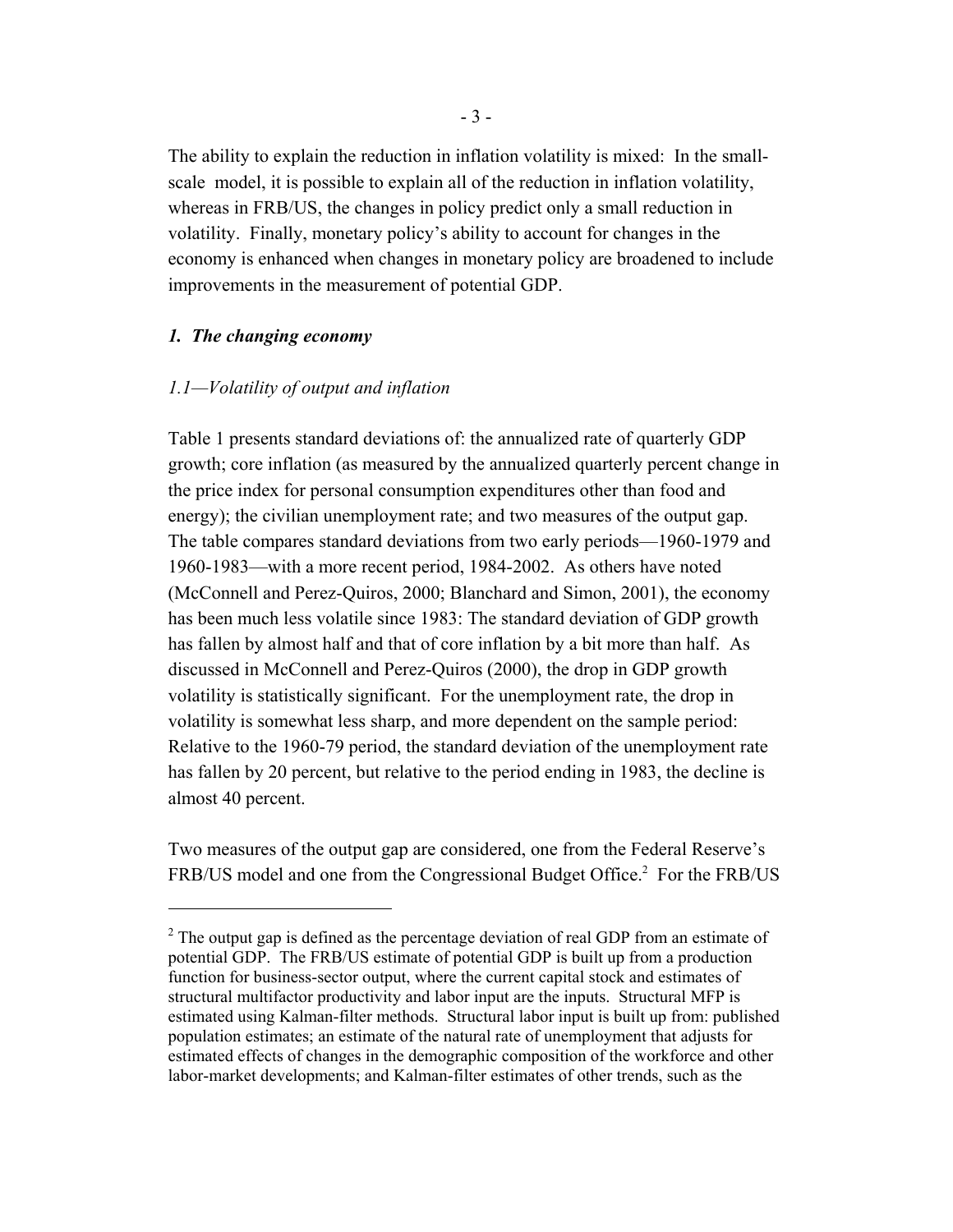gap measure, the 1984-2002 standard deviation is 23 percent less than in the 1960-79 period and 42 percent less than in the 1960-1983 period. The declines in volatility are sharper for the CBO output gap, with a decline in standard deviation of 41 percent since the 1960-79 period and 51 percent since the 1960-1983 period.

#### *1.2—The slope of the reduced-form Phillips curve*

Figure 1 plots the over-the-year change in the four-quarter core PCE inflation rate against a four-quarter moving average of the unemployment rate. The panel on the left shows the scatter plot over the 1960-1983 period; on the right, over the 1984-2002 period. Each panel includes a regression line; the slope coefficients are shown in the first column of table 2. The regression run was:

$$
(p_t - p_{t-4}) - (p_{t-4} - p_{t-8}) = \gamma_0 + \gamma_1 (\Sigma_{i=0,3} \; U R_{t-i})/4 \;, \tag{1}
$$

where  $(p_t - p_{t-4})$  indicates the four-quarter percent change in core PCE prices and *UR* is the civilian unemployment rate. As can be seen in the table, the slope coefficient of this reduced-form Phillips curve falls by nearly half between either of the earlier periods and the post-1983 period. Atkeson and Ohanian (2001) have also noted a sharp drop in the slope of a similar reduced-form relationship, as have Staiger, Stock, and Watson (SSW, 2001).<sup>3</sup>

Columns 2 and 3 of table 2 show the change in the slope coefficient in equation 1, using the FRB/US and CBO output gaps, respectively, in lieu of the unemployment rate. Results using the output gap provide a useful robustness check. In addition, the simple three-equation model used below includes the output gap rather than the unemployment rate. The reduction in the Phillips curve

workweek and labor force partipation. CBO's estimate of potential GDP is described in *CBO's Method for Estimating Potential GDP* (2001), available at www.cbo.gov.

 $3$  Figure 1.1 of SSW makes a similar point to figure 1 of this paper. SSW, however, argue that taking account of shifts in the NAIRU and in trend productivity growth can largely account for reductions in slope. Nonetheless, their results do indicate some timevariation in the slope (SSW, pp. 18-21), and the average slope coefficient is smaller in absolute value after 1983 than before (SSW, figure 1.5). Hence, the results of SSW are broadly consistent with those reported here.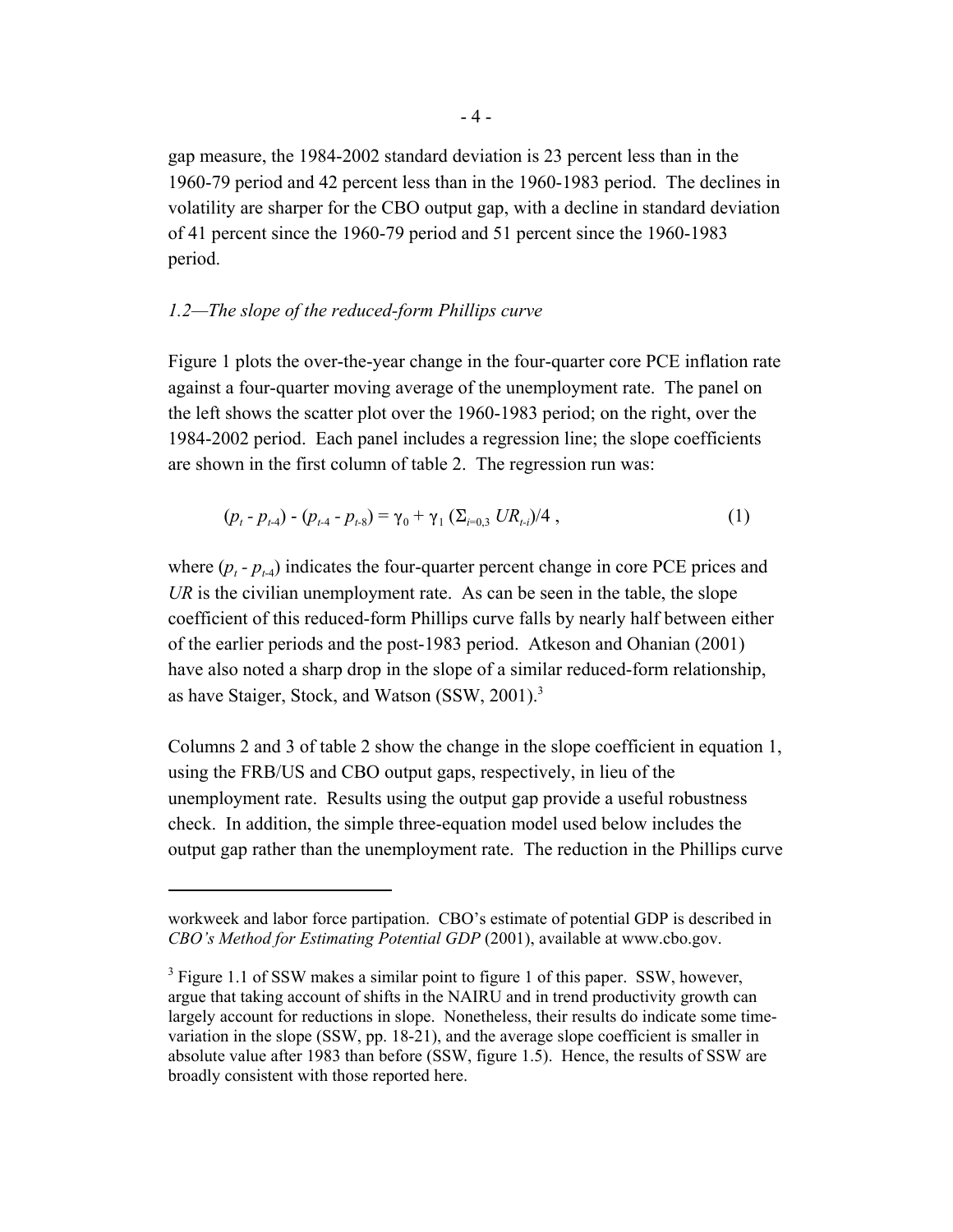slope is smaller using the output gap: For the FRB/US output gap, the reduction is between 30 and 40 percent, depending on the reference period, whereas for the CBO output gap, the reduction is only 12 to 23 percent. (As might be expected given typical Okun's law relationships, the coefficients on the output gap are about half the size of the coefficients in the corresponding equations using the unemployment rate—and, of course, they have the opposite sign.)

In table 3, I look at an alternative specification of the reduced-form Phillips curve, in which the quarterly change in inflation is regressed on three lags of itself and the level of the unemployment rate:

$$
\Delta p_t = \gamma_0 + \gamma_1 \, UR_t + \gamma_2 \, \Delta p_{t-1} + \gamma_3 \, \Delta p_{t-2} + \gamma_4 \, \Delta p_{t-3} + (1 - \gamma_2 - \gamma_3 - \gamma_4) \, \Delta p_{t-4},\tag{2}
$$

where  $\Delta p_t$  indicates the (annualized) one-quarter percent change in the core PCE price index. As in equation 1, the coefficients on lagged inflation are constrained to sum to one. I discuss the evidence for this restriction in section 1.3. For the unemployment rate, the results are qualitatively similar to those in table 2, although the magnitude of the reduction in the slope is a bit less, as the coefficient falls by 35 to 40 percent. In this regression, there is also a notable drop off in the statistical significance of the slope coefficient, with the *t-*ratio falling to 1.4 in the post-1983 sample, from levels around 2 or 3 in the earlier samples.

For the estimates with the output gap, in columns 2 and 3, the slope coefficients now change little between the early and late samples—indeed, for the CBO output gap, the coefficient even rises. However, in equation 2, the slope coefficient no longer summarizes the effect of unemployment on inflation, because the pattern of the coefficients on lagged inflation changes also matters. As can be seen in the bottom three rows of the table, there was an important change in these coefficients, with the coefficient on the first lag dropping from around one in the early samples to a bit less than 0.3 in the post-1983 sample. This change means that an initial impact of unemployment on inflation will have a much larger effect on inflation in the following quarter in the early period than in the later period. If the impact of unemployment on inflation is adjusted for this change in lag pattern, then the estimates in table 3 suggest that there has been a sharp reduction of the impact of the output gap on inflation, from 50 to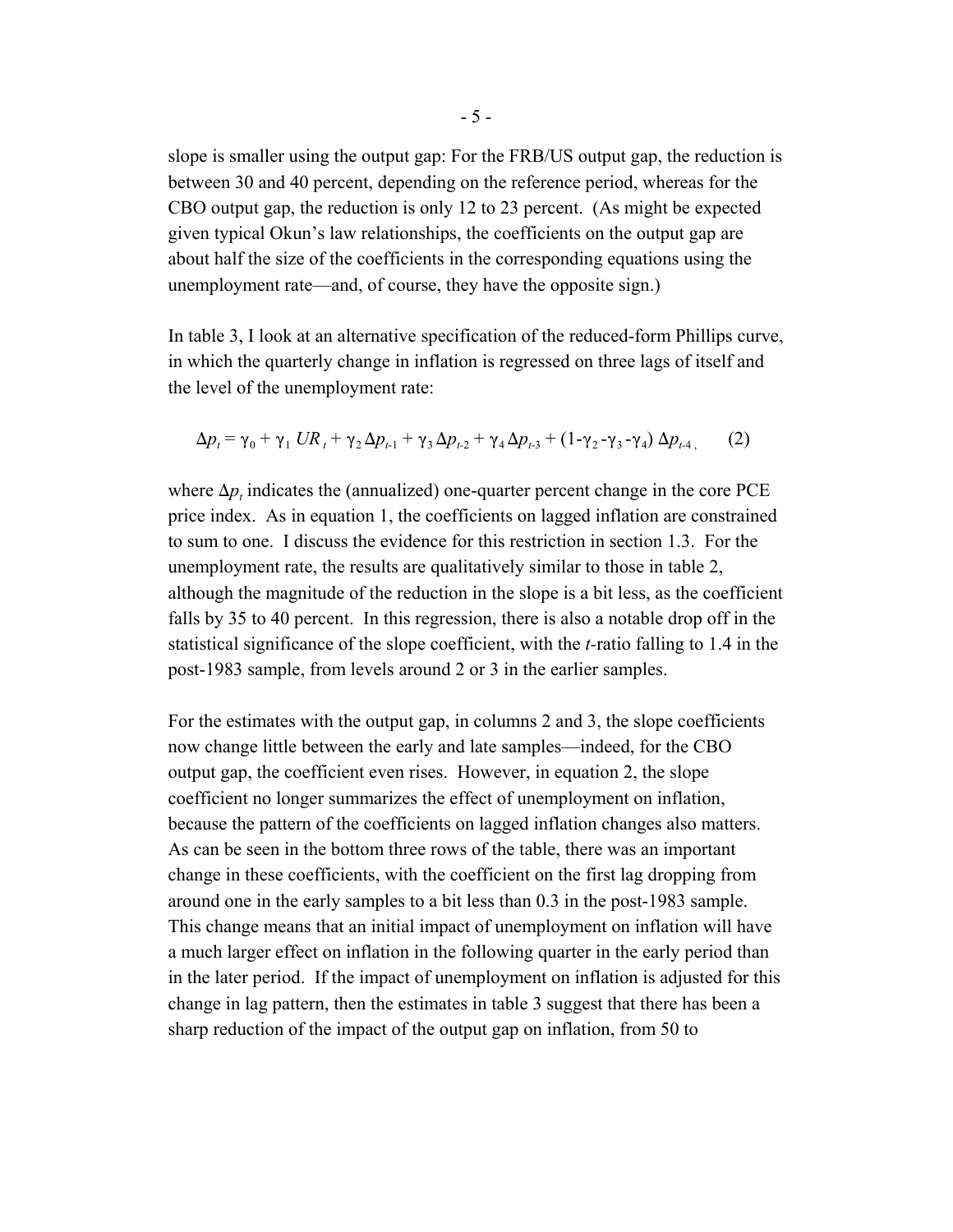$67$  percent.<sup>4</sup> Because the slope coefficient in the simple model of equation 1 provides a single summary statistic for the change in the inflation dynamics, I will focus on changes in this coefficient in my work below.

As discussed in appendix A, there is also a substantial drop in the slope coefficient if more control variables are added to the equation and more general lag specifications are allowed. The results are sensitive to specification, with estimates of the drop in the slope varying from 15 to 70 percent. Nonetheless, the results presented in tables 2 and 3 are representative of the range of estimates.

## *1.3—Has U.S. inflation stabilized?*

In the preceding subsection, it was assumed that the sum of coefficients on lagged inflation in the reduced-form Phillips curves remained equal to one. Of course, it is possible to imagine that if a central bank had managed to stabilize the inflation rate, inflation would no longer have a unit root, and the sum of lagged coefficients in the reduced-form Phillips curve would no longer equal one. Ball (2000) argues that, prior to World War I, inflation was roughly stable in the United States, and that the sum of lagged coefficients in reduced-form Phillips curves was less than one; Gordon (1980) makes a similar point.

It is not yet clear if inflation stability is once again a reality for the United States. Figure 2 plots the sum of lagged inflation coefficients from a rolling regression of U.S. core PCE inflation on four lags of itself, using windows of ten, fifteen, and twenty years. With a twenty-year window, the sum of lagged coefficients remains near 0.9 at the end of the sample, about where it was twenty years earlier. With a fifteen-year window, the sum is more variable, but here, too, it ends the sample at a high level. Using a ten-year window, there is more evidence that the persistence of inflation has fallen, as the sum of lagged coefficients drops to around 0.5.

The inflation data in the bottom panel helps explain these results. Inflation has moved down over the post-1983 period: Inflation as measured by core PCE prices

<sup>&</sup>lt;sup>4</sup> In particular, I compute a "sacrifice ratio," which is the loss in output or unemployment required to obtain a permanent reduction of 1 percentage point in inflation.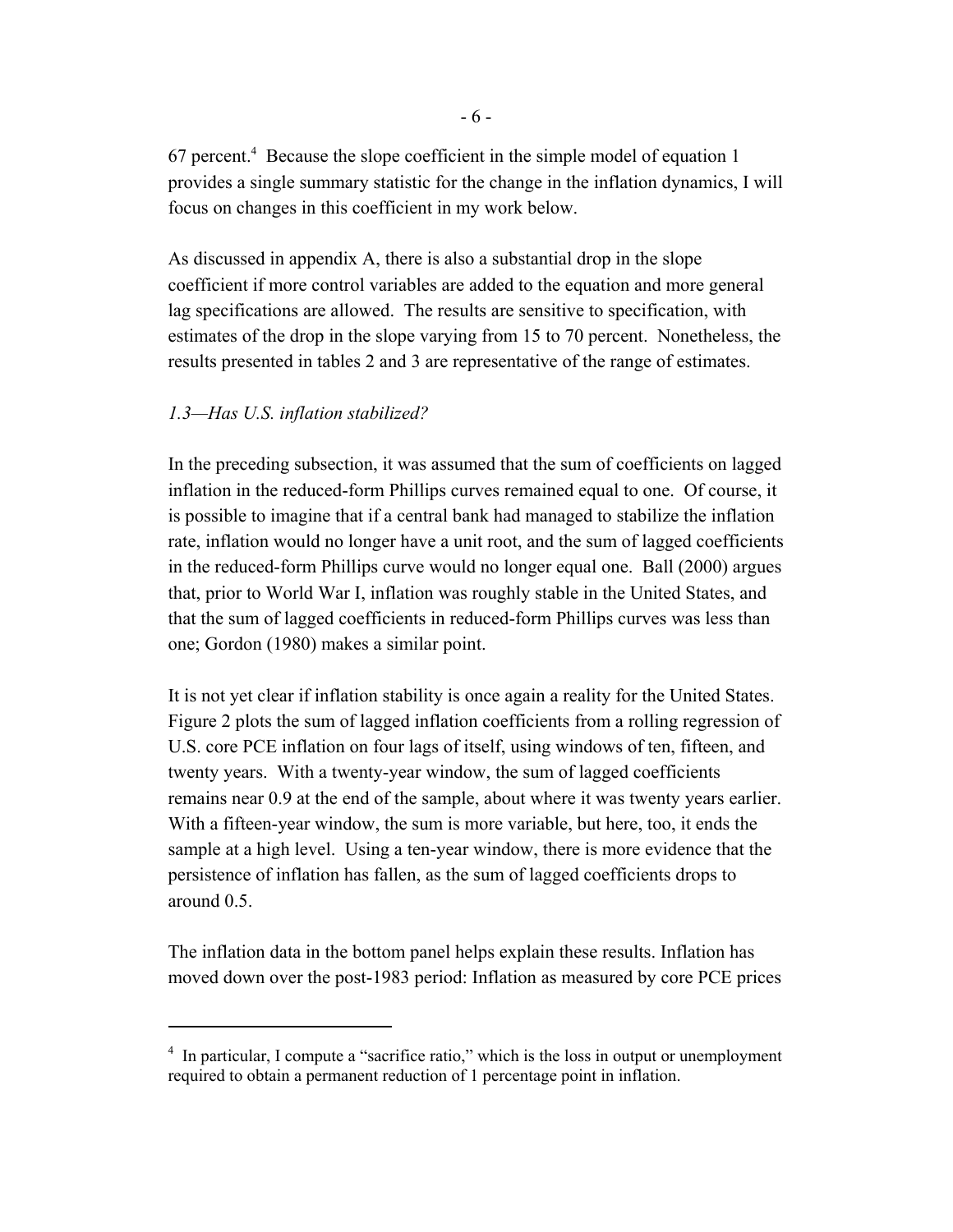averaged 4 percent from 1984 to 1987 but only 1-1/2 percent over the 1998-2002 period. In the most recent ten-year period, inflation has moved in a relatively narrow range, consistent with the small coefficient sum estimated over this period.

While the results with the ten-year window suggest that the United States may have entered a period of inflation stability, the evidence from the wider windows is less conclusive. Of course, a longer time series generally provides more convincing evidence than a shorter one. On net, the evidence would seem to suggest that inflation has remained highly persistent in the United States over the 1984-2002 period. I will return to the issue of inflation stability in section 6.

#### *2. Changing monetary policy*

#### *2.1—Changes in the reaction function*

One way to characterize the implementation of monetary policy is with a "dynamic Taylor rule" of the form:

$$
ff_{t} = \rho f f_{t-1} + (1-\rho) \{r^* + (p_t - p_{t-4}) + \alpha x g a p_t + \beta \left[ (p_t - p_{t-4}) - \pi^* \right] \} + \epsilon_t,
$$
\n(3)

where *ff* is the federal funds rate,  $r^*$  is the equilibrium real interest rate,  $(p_t - p_{t+1})$ is the four-quarter inflation rate, *xgap* is the GDP gap, and  $\pi^*$  is the target inflation rate. A number of studies have found that such a rule characterizes monetary policy after 1983 quite well. Among others, these include Clarida, Gali, and Gertler (CGG, 2000) and English, Nelson, and Sack (ENS, 2003).

While the dynamic Taylor rule appears to be a good characterization of policy over the past two decades, its performance prior to 1980 is less impressive. For example, CGG find, in a similar model, very small estimates of the inflation parameter  $\beta$ —indeed, their point estimates put  $\beta$  less than zero over the 1960-to-1979 period. In this case, real interest rates will fail to rise when inflation is above target, which, as CGG discuss, can lead to an unstable inflation rate.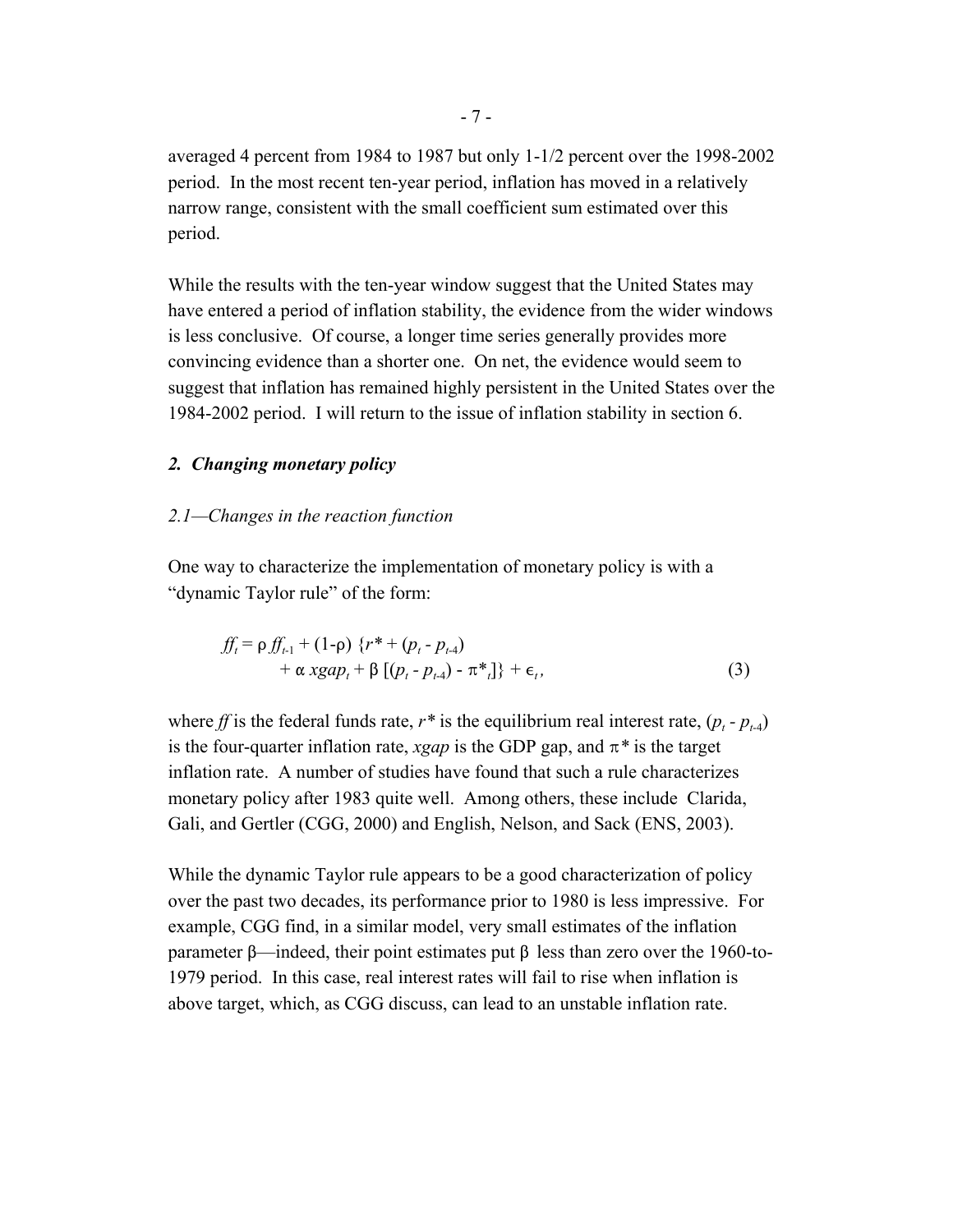CGG emphasize the increase in the value of  $\beta$  as indicating an important shift in monetary policy in the early 1980s. They also provide evidence that policy has become more responsive to output fluctuations, reporting a large increase in  $\alpha$ . Taylor (1999) and Stock and Watson (2002) also find a large increase in the coefficient on output in a similar monetary-policy rule.

Table A summarizes the assumptions about monetary-policy coefficients used in the simulations below. One set of parameters—labeled "aggressive"—is similar to the estimates of ENS for recent U.S. monetary policy. In the less-aggressive policy settings, the response to output is assumed to be half that in the aggressive setting, while the response to inflation is intended to be a minimal response that is consistent with stability. (The "least" aggressive policy in column 1 will be the base case; the "less" aggressive alternative in column 2 is used in cases where the policy in column 1 leads to numerical solution problems.)

| Table A<br><b>Alternative Monetary Policy Rules</b> |                            |                           |                          |  |  |
|-----------------------------------------------------|----------------------------|---------------------------|--------------------------|--|--|
|                                                     | Least aggressive<br>policy | Less aggressive<br>policy | <i>Aggressive policy</i> |  |  |
|                                                     | 0.7                        | 0.7                       | 0.7                      |  |  |
| $\alpha$                                            | 0.5                        | 0.5                       | 1.0                      |  |  |
|                                                     | 0.0001                     | 0.1                       | 0.5                      |  |  |

The reaction function in equation 1 includes an error term. One interpretation of such "shocks to monetary policy" is that they constitute changes to the objectives of monetary policy that are not fully captured by a simple econometric specification. Such an interpretation is perhaps most straightforward in a setting in which the long-run inflation objective of the central bank is not firmly established, as may have been the case for the United States in the pre-1980 period. In such a context, shocks to the reaction function could correspond to changes in the inflation target. Another interpretation—that the shocks represent errors in the estimation of the right-hand-side variables of the model—will be taken up shortly.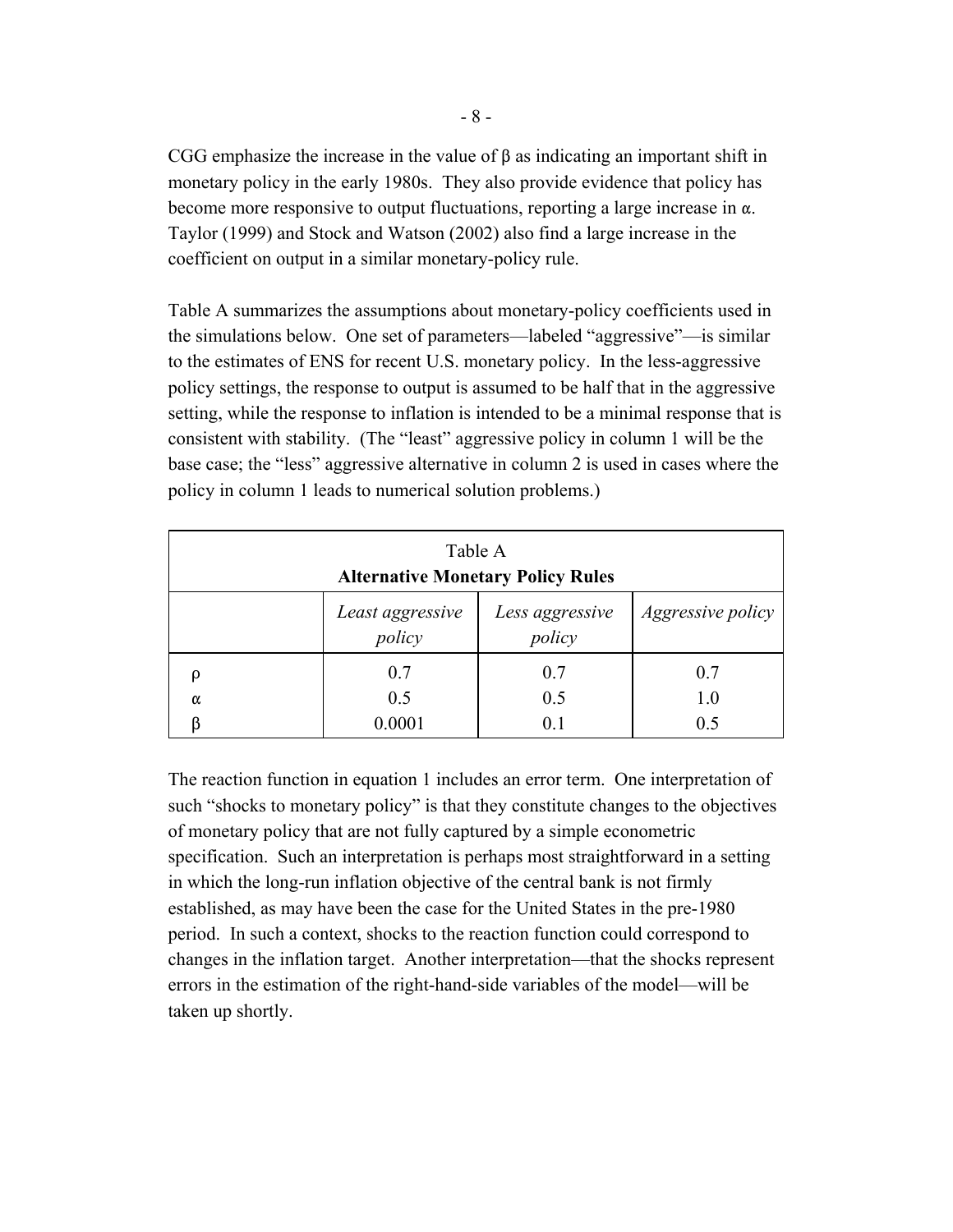| Table B<br><b>Volatility of the Fed Funds Rate</b><br>Standard deviations, percentage points |  |  |  |  |
|----------------------------------------------------------------------------------------------|--|--|--|--|
| Residuals from reduced-<br>Change in funds rate<br>form model                                |  |  |  |  |
| 1984:Q1-2002:Q4<br>.56<br>.38                                                                |  |  |  |  |
| 1960:Q1-1983:Q4<br>1.27<br>1.16                                                              |  |  |  |  |
| 1960:Q1-1979:Q4<br>92<br>.70                                                                 |  |  |  |  |

Table B presents some evidence that the variability of the error term in the reaction function has fallen. The first column presents the unconditional standard deviation of the change in the quarterly average funds rate, which falls by between 40 and 55 percent, depending on the early reference period. The second column reports the standard error of the residuals from simple reduced-form models of the funds rate, in which the funds rate is regressed on four lags of itself, the current value and four lags of the FRB/US output gap, and the current value and four lags of quarterly core PCE inflation. This residual is considerably less variable in the post-1983 period, with the standard deviation falling by between 45 and 67 percent. In the simulations in sections 4 and 5, I will consider a reduction in the standard deviation of the shock to a monetary-policy reaction function like equation 3 of a bit more than half, from 1.0 to 0.47.

### *2.2—Improvements in output gap estimation*

As noted in the introduction, Orphanides et al. (2000) have suggested a specific interpretation for the error term—namely, that it reflects measurement error in the output gap. In particular, suppose that the monetary authorities operate under the reaction function:

$$
ff_{t} = \rho ff_{t-1} + (1-\rho) \{r^* + (p_{t} - p_{t-4}) + \alpha (xgap_{t} + noise_{t}) + \beta [(p_{t} - p_{t-4}) - \pi^{*}] \},
$$
\n(4)

where,

$$
noise_t = \phi \ noise_{t-1} + \epsilon_t. \tag{5}
$$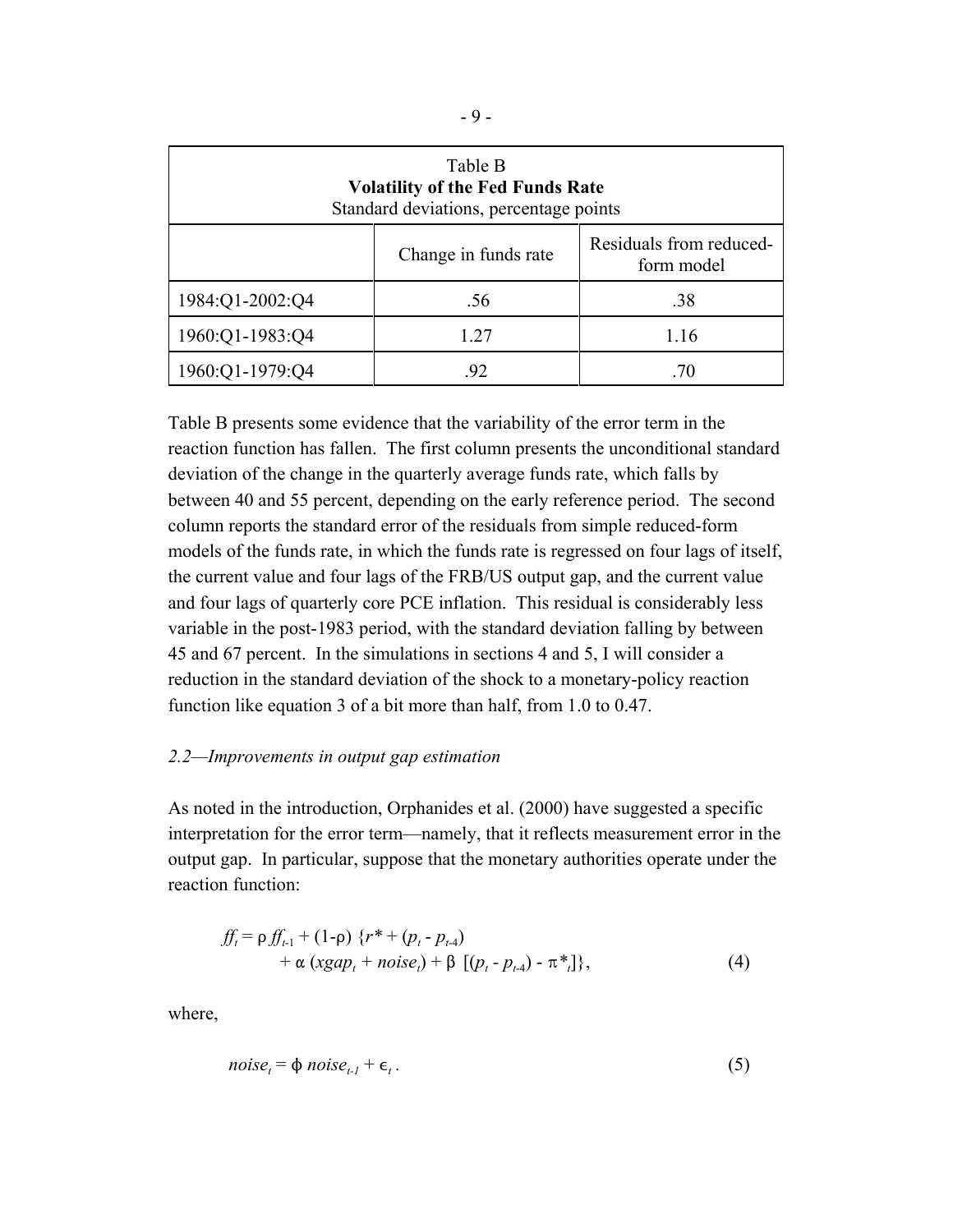Here, *noise* has the interpretation of measurement error in the output gap. Orphanides et al. (2000) estimate the time-series process for *ex post* errors in the output gap by comparing real-time estimates of the output gap with the best available estimates at the end of their sample. They find that there was an important shift in the time-series properties of the measurement error in the output gap. In particular, for the period 1980-1994, the serial correlation of output gap mismeasurement is 0.84, considerably smaller than the 0.96 serial correlation they find when they extend their sample back to  $1966$ <sup>5</sup>

The later period examined by Orphanides et al.*—*1980-1994—is earlier than the post-1983 period that has been characterized by reduced volatility and reduced responsiveness of inflation to the unemployment rate. It would thus be of interest to have an estimate of such errors for a more recent period. The paper by ENS suggests an indirect method of obtaining such an estimate. They estimate a monetary-policy reaction function similar to equation 3, but with a serially correlated error term. When estimated using current-vintage data, such a model can be given an interpretation in terms of the reaction function with noisy output gap measurement in equations 4 and 5. This can be seen by rewriting equation 4 as:

$$
ff_{t} = \rho ff_{t-1} + (1-\rho) \{r^* + (p_{t} - p_{t-4}) + \alpha x gap_{t} + \beta \left[ (p_{t} - p_{t-4}) - \pi^{*} \right] \} + u_{t},
$$
\n(6)

where  $u_t \equiv \alpha (1-\rho)$  *noise<sub>t</sub>*, and is thus an AR(1) error process.

The results of English, Nelson, and Sack (2003) suggest that the noise process had a root of 0.7 over the 1987-2001 period. Estimates of a model similar to theirs suggest that the standard deviation of the shock to the noise process was

 $<sup>5</sup>$  It is reasonable to suppose that recent revisions to potential output will be smaller than</sup> revisions in the more-distant past owing simply to the passage of time: Estimates in the middle of the sample will be more accurate because future data as well as past data can be used to inform the estimate. To get some notion of the potential importance of this effect, I ran a Monte Carlo experiment on a Kalman filter model of trend output. I found that the reduction in revisions at the end of the sample was much smaller than what Orphanides et al. (2000) document. Hence, the reduction in revisions in Orphanides, et al*.*, appears too large to be explained by the simple passage of time.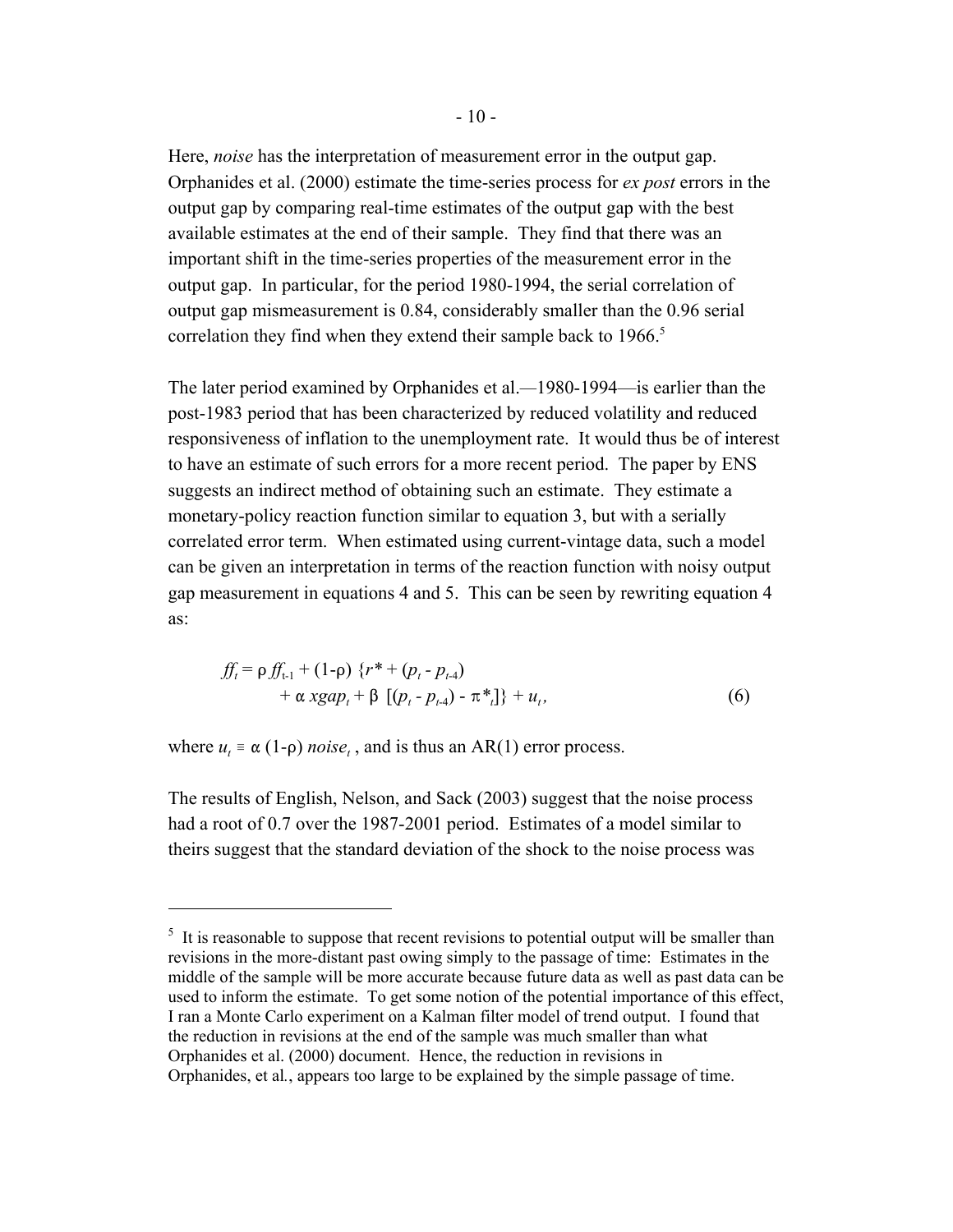1.2 percentage points—about the same as Orphanides et al. (2000) found for both their overall and post-1979 samples. $6$ 

The preceding discussion suggests two extreme noise processes—the "worst case" process identified by Orphanides et al*.* (2000), with a serial correlation parameter of 0.96, and the process implicit in the serial correlation process of the error term from a reaction function estimated with recent data, where  $\phi = 0.70$ . I will also consider an intermediate case, with  $\phi = 0.92$ , which can be thought of as a less-extreme version of the Orphanides et al*.* worst case. Because there is little evidence for a shift in the standard deviation of the shock to the noise process, I assume the same value for all three processes, 1.10. These assumptions are summarized in table C.

| Table C<br><b>Alternative Assumptions about Gap Estimation Errors</b><br>Standard deviations in percentage points |                                                                                       |     |     |  |  |  |  |
|-------------------------------------------------------------------------------------------------------------------|---------------------------------------------------------------------------------------|-----|-----|--|--|--|--|
|                                                                                                                   | Serial correlation<br>Unconditional<br>Impact standard<br>deviation<br>standard dev'n |     |     |  |  |  |  |
| Worst case                                                                                                        | .96                                                                                   | 1.1 | 3.9 |  |  |  |  |
| Intermediate                                                                                                      | .92<br>2.8<br>11                                                                      |     |     |  |  |  |  |
| Recent past                                                                                                       |                                                                                       |     | 15  |  |  |  |  |

## *2.3—Specification of the inflation target*

As discussed in section 1.3, movements in inflation appear to have remained persistent in the 1983-2002 period. One reason for such persistence may be that the implicit inflation objective varied over this period. A specification that allows for inflation objectives to drift in response to actual events is:

$$
\pi^*_{t} = \mu \pi^*_{t-1} + (1 - \mu) \Delta p_t, \qquad (7)
$$

<sup>&</sup>lt;sup>6</sup> The standard errors of the shocks to the estimated processes were similar in the two samples of Orphanides et al.: 1.09 and 0.97 percentage points in the longer and shorter samples, respectively.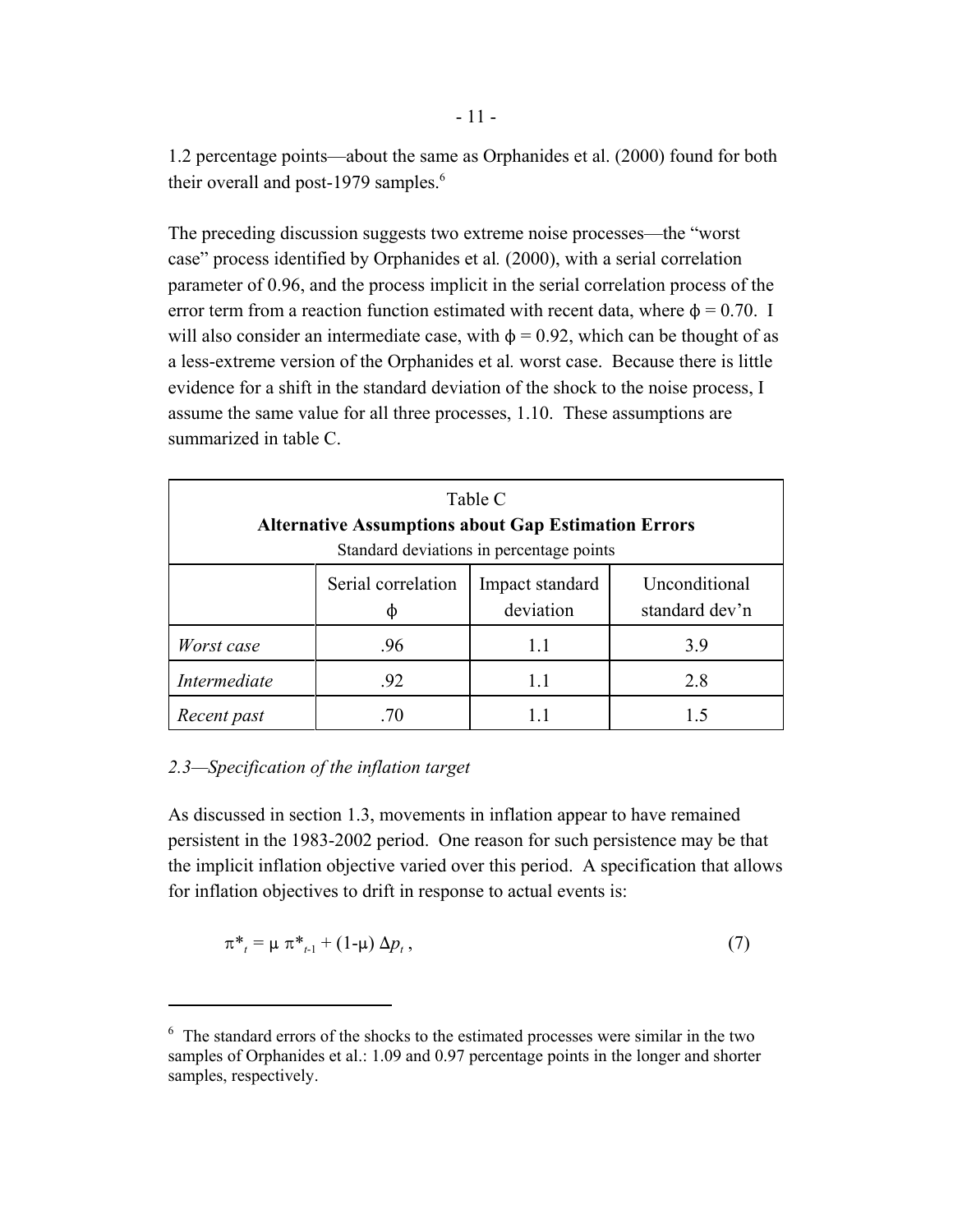where, as before,  $\Delta p_t$  represents annualized inflation. In equation 7, a fixed inflation target can be specified by setting  $\mu = 1$ . If  $\mu < 1$ , however, then the inflation target will be affected by past inflation experience, and inflation will possess a unit root. In most of the simulations that follow, I assume  $\mu = 0.9$ . In simulations of the  $FRB/US$  model, this value of  $\mu$  allows the model to capture the historical relationship between economic slack and persistent changes in inflation. The results are not greatly affected by small changes in this parameter.<sup>7</sup>

### *3. Models*

I examine the implications of changes in the conduct of monetary policy for output and inflation variability using two models. One is a variant of the "threeequation" macroeconomic model that has been used in many recent analyses of monetary policy (see, for example, Fuhrer and Moore, 1995; Rotemberg and Woodford, 1997; Levin, Wieland, and Williams, 1999; and Rudebusch, 2002). One appeal of the three-equation model is that it can be thought of as including the minimal number of variables needed to model the monetary-policy process: The monetary-policy reaction function is combined with equations for its independent variables, inflation and the output gap. In addition, the model's small size makes it straightforward to vary model parameters. The model is described more fully shortly.

The other model I use is the Federal Reserve's large-scale FRB/US model. FRB/US is described in detail in Brayton*,* et al. (1997) and Reifschneider, Tetlow, and Williams (1999). Among the key features of the FRB/US model are: the underlying structure is optimization-based; decisions of agents depend on explicit

<sup>&</sup>lt;sup>7</sup> Specifying the inflation target as in equation 7 implies a particular interpretation of the disinflation of the early 1990s: According to equation 7, that disinflation was not the result of a conscious decision to reduce the inflation target but rather a decision to allow the reduction in inflation that occurred for other reasons to affect the target. Levin and Piger (2003) have argued that the early 1990s reduction in U.S. inflation is well characterized as an exogenous shift in the mean of inflation, an interpretation that is suggestive of an explicit change in the inflation target. Orphanides and Wilcox (2002, p. 51), however, provide evidence from the FOMC's minutes from 1989 that indicates that while a reduction in inflation would be welcome, a recession would not be. Furthermore, the Federal Reserve's 1992 *Annual Report* suggests that the weakness of the economy in 1991 and 1992 came as a surprise.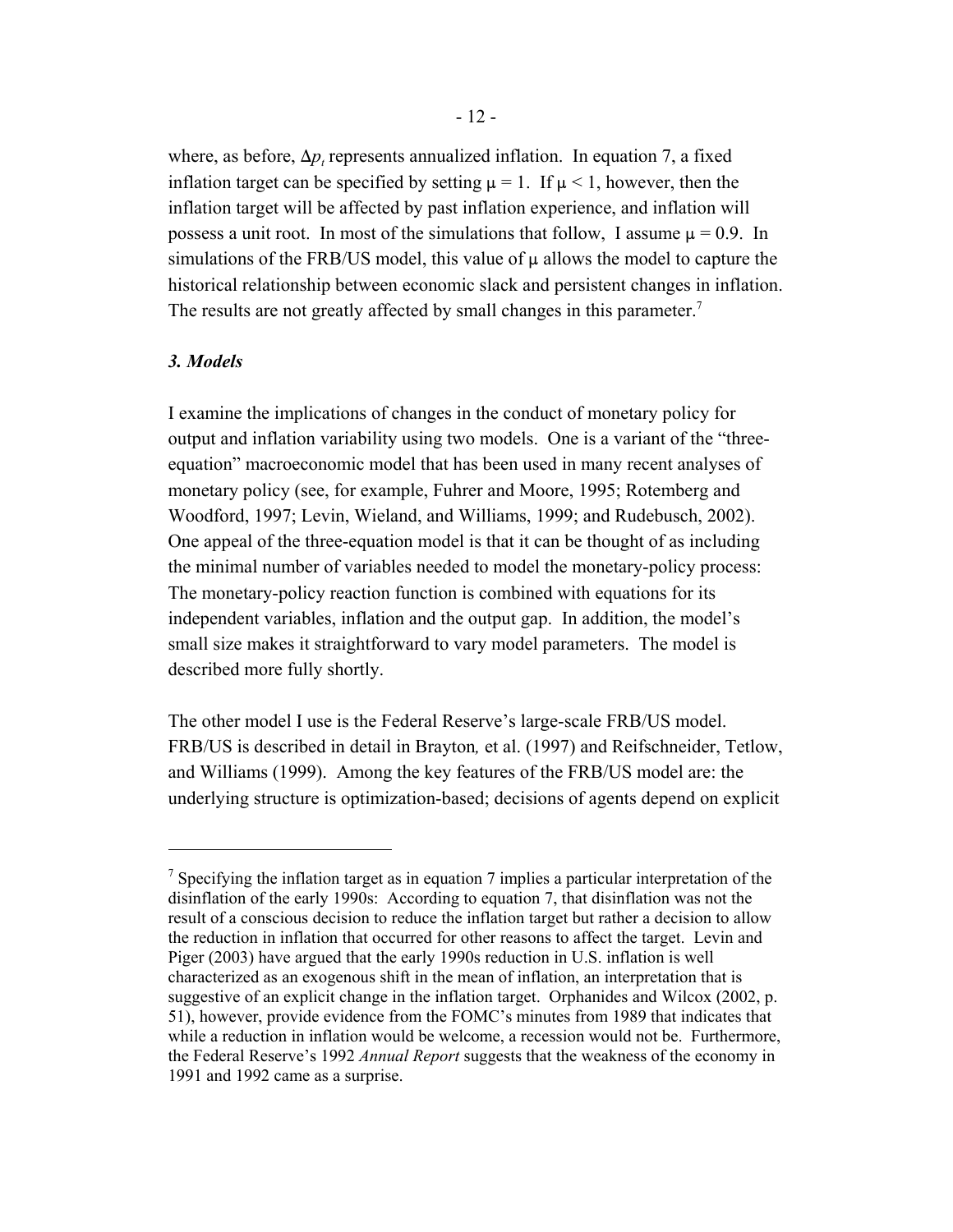expectations of future variables; and the structural parameters of the model are estimated.

In both the three-equation model and FRB/US, economic agents are assumed to be at least somewhat forward-looking, and they form model-consistent expectations of future outcomes. As a consequence, their expectations will be functions of the monetary policy rule in the model. In this way, these models are—at least to some extent—robust to the Lucas critique, which argues that agents' expectations should change when the policy environment changes.

In addition to the monetary-policy reaction function described in section 2, the three-equation model also includes a New Keynesian Phillips curve and a simple "IS curve" that relates the current output gap to its lagged level and to the real short-term interest rate. The New Keynesian Phillips curve is:

$$
\Delta p_t = E_t \Delta p_{t+1} + \kappa x g a p_t + \eta_t, \qquad (8)
$$

where  $\eta_t$  is an error term representing shocks to inflation. The microeconomic underpinnings of such a model are discussed in various places—see, for example, Roberts (1995). Because equation 8 can be thought of as having an explicit structural interpretation, it will be referred to as the "structural Phillips curve," in contrast to "reduced-form Phillips curves" such as equations 1 and 2.

One shortcoming of the New Keynesian Phillips curve under rational expectations is that it does a poor job of fitting some key macroeconomic facts (Fuhrer and Moore, 1995). A number of suggestions have been made for addressing its empirical shortcomings. Some recent work has focused on the possibility that inflation expectations are less than perfectly rational (Roberts, 1998; Mankiw and Reis, 2002). One way of specifying inflation expectations that are less than perfectly rational is:

$$
E_t \Delta p_{t+1} = \omega M_t \Delta p_{t+1} + (1 - \omega) \Delta p_{t-1}, \qquad (9)
$$

where the operator *M* indicates rational or "mathematical" expectations. An interpretation of this specification is that only a fraction  $\omega$  of agents uses rational expectations while the remainder uses last period's inflation rate as a simple "rule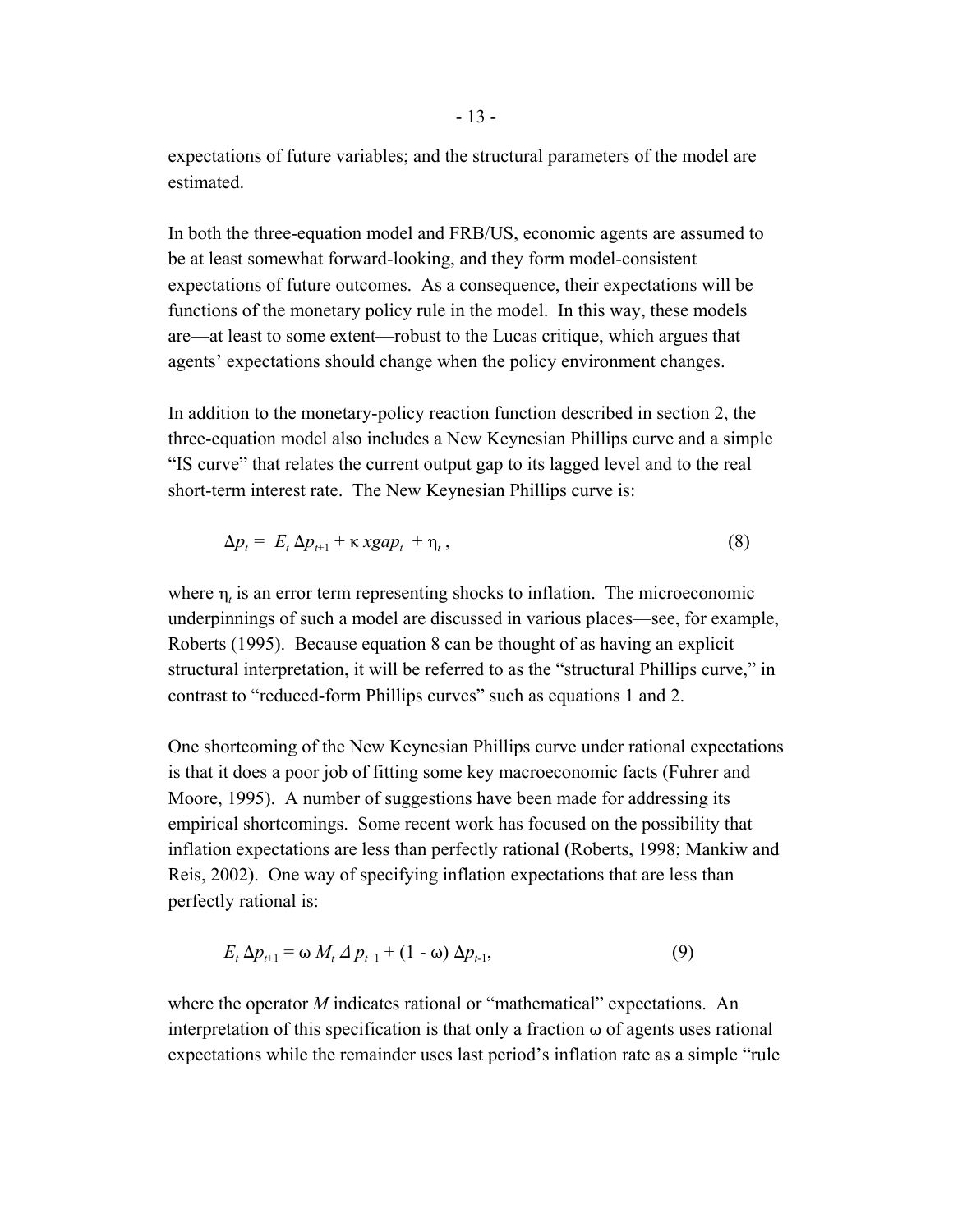of thumb" for forecasting inflation. Substituting equation 9 into equation 8 yields:

$$
\Delta p_t = \omega M_t \Delta p_{t+1} + (1 - \omega) \Delta p_{t-1} + \kappa x g a p_t + \eta_t. \qquad (10)
$$

Fuhrer and Moore (1995) and Christiano, Eichenbaum, and Evans (CEE, *forthcoming*) provide alternative microeconomic interpretations of equation 10. Fuhrer and Moore assume that agents are concerned with relative real wages. CEE argue that in some periods, agents fully re-optimize their inflation expectations, whereas in others, they simply move their wage or price along with last period's aggregate wage or price inflation. In their model, wages and prices are reset each period, and thus are only "sticky" for a very brief period. The only question is how much information is used in changing those wages and prices.<sup>8</sup>

The theoretical models of both Fuhrer and Moore and CEE suggest that  $\omega = \frac{1}{2}$ . The results of Roberts (*forthcoming*) and Boivin and Giannoni (2003) provide empirical support for  $\omega = \frac{1}{2}$ . I will therefore assume  $\omega$  is about one-half in the simulations below.<sup>9</sup> I discuss other aspects of the calibration choice in section 5.

The IS curve is:

$$
xgap_t = \theta_1 xgap_{t-1} + (1 - \theta_1) E_t xgap_{t+1} - \theta_2 (r_{t-2} - r^*) + v_t, \qquad (11)
$$

where  $r$  is the real federal funds rate and  $v_t$  is a random shock to aggregate demand. Rotemberg and Woodford (1997) discuss how an IS curve with  $\theta_1 = 0$ can be derived from household optimizing behavior. Amato and Laubach (2001)

<sup>&</sup>lt;sup>8</sup> Mankiw and Reis (2002) present an alternative model that also has the properties that prices are only trivially sticky and expectations are not re-optimized every period, although their assumption about what firms do in periods when they can't re-optimize is different.

<sup>&</sup>lt;sup>9</sup> To be precise, I assume  $\omega = 0.475$ . I choose a value slightly less than  $\frac{1}{2}$  because with larger values, the model with an evolving inflation target often proved unstable—technically, it had too many large roots—when expectations formation was strongly forward-looking. This result suggests that with an evolving inflation target, stability is affected by the degree of forward-looking behavior. Technical issues aside, this result suggests an alternative reason why the economy may be highly volatile when there is not a firm commitment to an inflation target.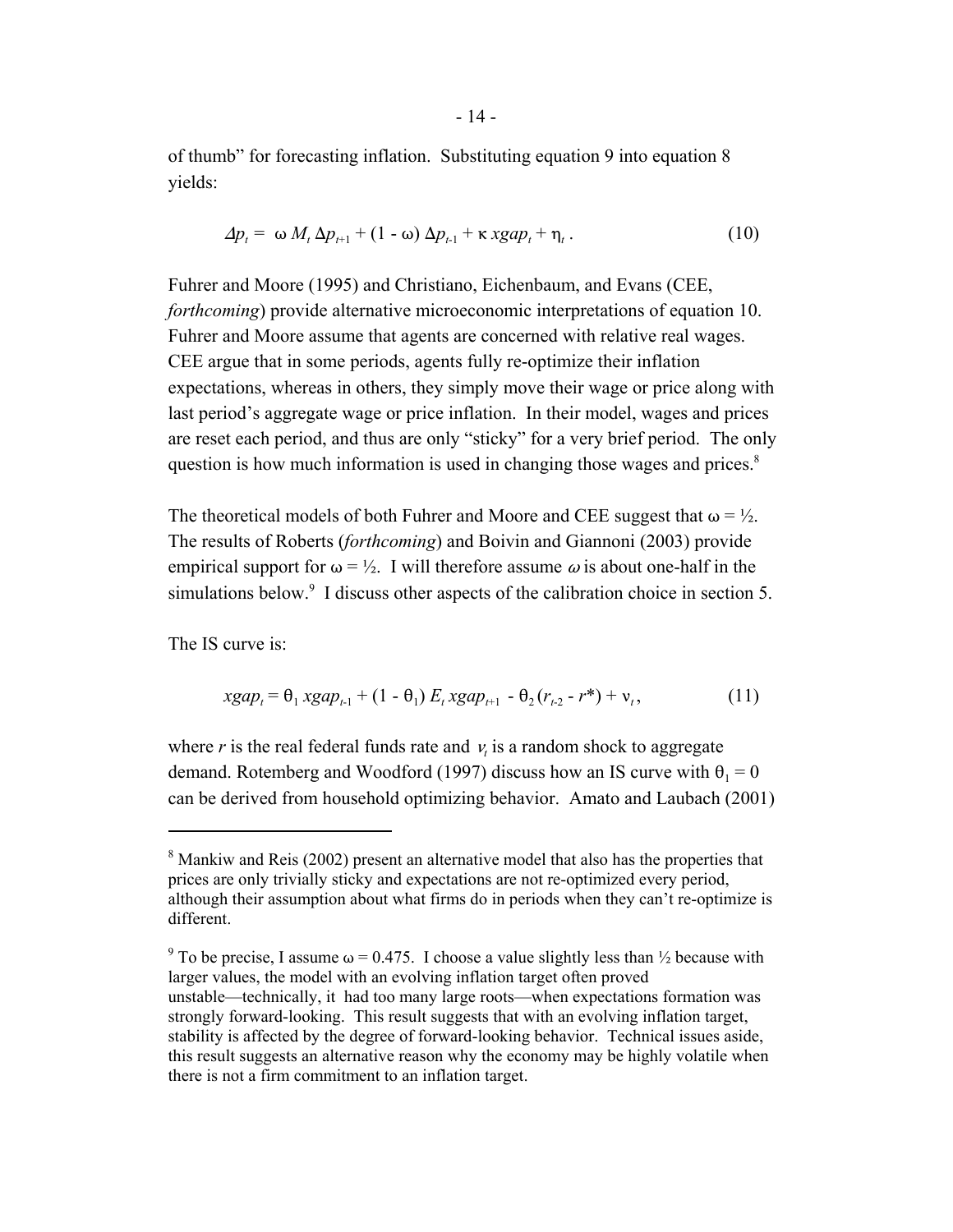show how habit persistence can lead to a specification with lagged as well as future output. The lagged effect of interest rates on output can be justified by planning lags; Rotemberg and Woodford (1997) assume a similar lag. Again, details of the calibration are provided in section 5.

Stock and Watson (2002) also examine the effects of changes in monetary policy using a small macroeconomic model. Like this model, theirs also has a reducedform output equation, a model of inflation with explicitly forward-looking elements, and a monetary-policy reaction function; in addition, they include an equation for commodity prices. But while Stock and Watson's model includes several explicitly calibrated parameters, it also includes a number of lag variables for which parameters are not reported, making a close comparison of their model with the present one difficult.

The three-equation model is, of necessity, limited in the detail it can provide. In particular, it is specified in terms of the output gap rather than overall output. Thus, for this model, only the variability of the output gap, and not output growth as well, can be reported. The more-elaborate FRB/US model includes estimates of output growth as well as output gap, which will facilitate comparisons with earlier work that only reports results for output growth.

#### *4. Impulse responses*

This section examines how the output and inflation effects of shocks to the model economy change under different monetary policies. Figure 3 shows the effects of a shock to the IS curve on output and inflation using the three-equation model discussed in the previous section. The top panel shows the effects of the shock under the least aggressive monetary policy, while the bottom panel shows the effects under the aggressive policy. In both panels, the shock initially raises output and inflation. Because the inflation target is affected by past inflation, there is a permanent increase in inflation in both panels. However, under the aggressive policy in the bottom panel, output returns more rapidly to its pre-shock value and the long-run increase in inflation is much smaller. Moreover, one to two years after the initial shock, the increase in inflation is notably smaller relative to output, suggesting a smaller reduced-form relationship between these variables under the aggressive policy.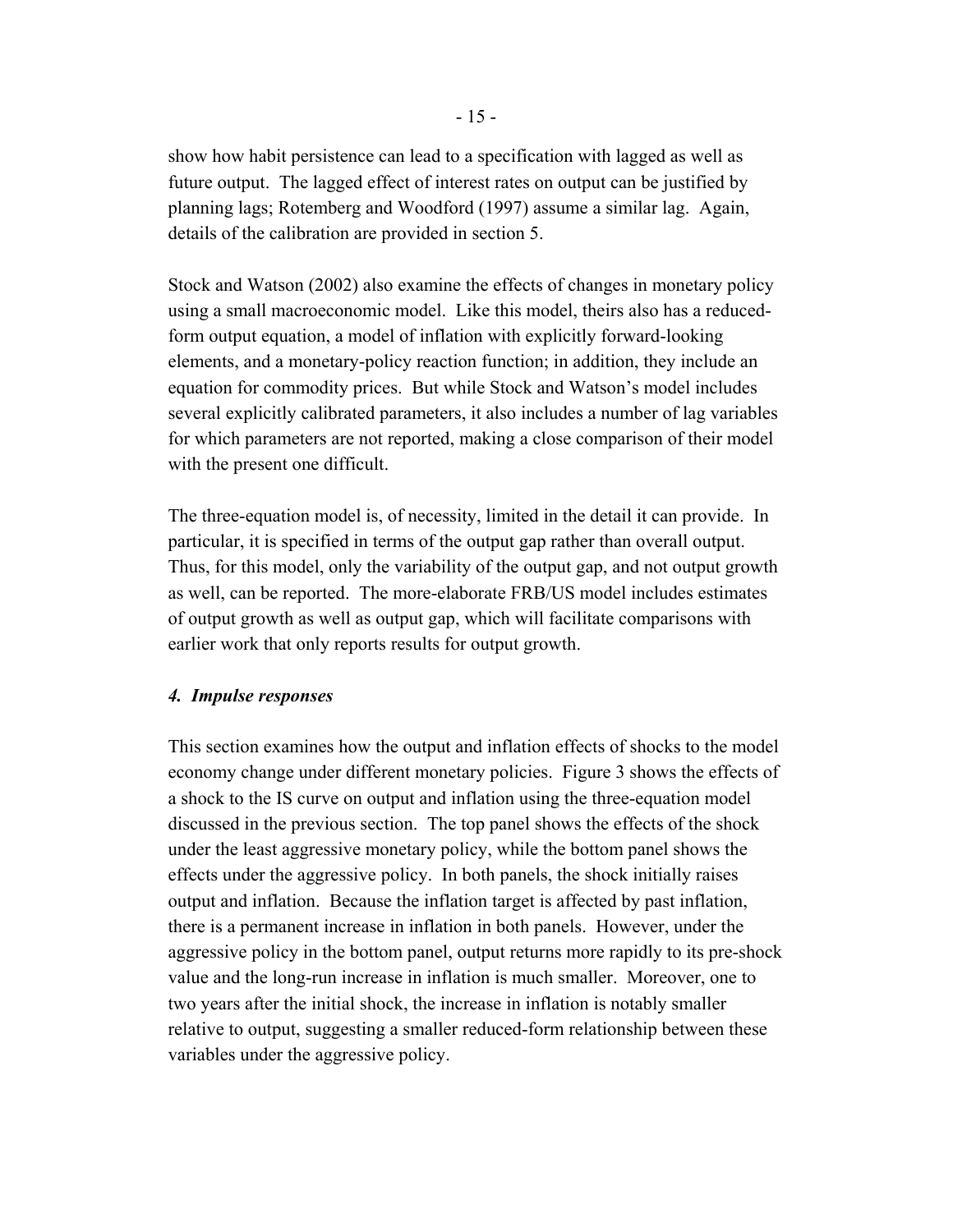Figure 4 looks at the effects of a reduction in the persistence of output gap estimation errors, holding fixed the responsiveness of monetary policy at the aggressive level. The top panel considers the worst-case estimate for error persistence ( $\phi$  = 0.96), while the bottom panel shows the recent-past case  $(\phi = 0.7)$ . As can be seen, an initial 1 percentage point estimation error has much larger and more persistent effects on output and inflation in the top panel than in the bottom panel. Moreover, the impact of the shock on inflation over the first couple of years is much larger relative to the impact on inflation in the top panel, again suggesting a larger reduced-form slope.<sup>10</sup>

Of course, the simulations in figures 3 and 4 show only the effects of individual shocks. By contrast, the empirical reduced-form Phillips curve coefficients such as those discussed in section 1 reflect the effects of all shocks. A convenient way to consider the joint effect of a number of shocks on the reduced-form coefficients is stochastic simulation, the subject of the next section.

#### *5. Stochastic simulations*

#### *5.1—Results with three-equation model*

In this subsection, I use stochastic simulations of the three-equation model described in section 3 to assess the impact of changes in monetary policy on the volatility of output and inflation and on the reduced-form relationship between inflation and unemployment.

To calibrate the IS curve of the model, I first chose a weight on future output,  $\theta_1$ , of ½, similar to the degree of forward-looking assumed in the structural Phillips

 $10$  Some notion of how the relationship between output and inflation changes between the top and bottom panels can be gleaned from changes in the "sacrifice-ratio," which, in terms of the figures, can be thought of as the integral of the output gap divided by the permanent change in inflation. In figure 3, the sacrifice ratio is 4.6 for the simulation in the top panel whereas it is 7.7 in the bottom panel. Hence, under the aggressive policy in the bottom panel, any given change in inflation is associated with a larger output gap, consistent with the expectation that an aggressive policy will limit the inflation consequences of any given movement in the output gap. In figure 4, the sacrifice ratio is 3.1 in the top panel and 4.7 in the bottom panel, again consistent with the idea that better monetary policy limits the responsiveness of inflation to output gaps.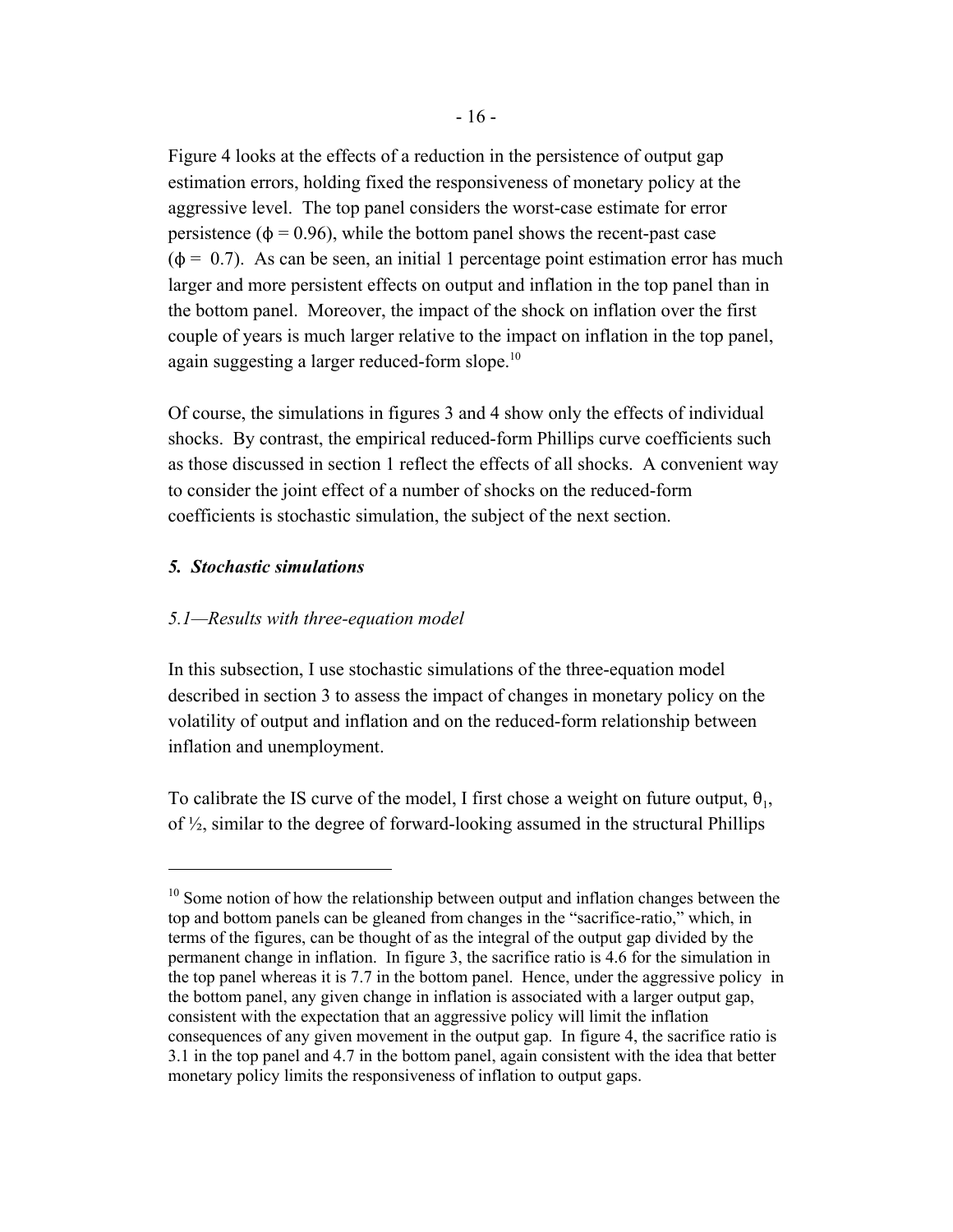curve discussed above. I then chose the IS-curve slope,  $\theta_2$ , so as to match the effect of an identified monetary-policy shock on output in a VAR estimated over the 1960-to-2002 period, which implied  $\theta_2 = 0.1$ . I chose the slope of the structural Phillips curve and the standard errors of the shocks to the IS and structural Phillips curves so as to approximate the volatility of output, the volatility of inflation, and the slope of the simple reduced-form Phillips curve. This exercise resulted in standard deviations of the IS and Phillips curve shocks of 0.55 and 0.17 percentage point, respectively, and a structural Phillips curve slope of 0.005. Note that the model has been calibrated so that the volatility of the residuals is representative of the low-volatility period for the U.S. economy. The IS and Phillips-curve parameter estimates are in broad agreement with empirical estimates of New Keynesian models, such as Roberts (*forthcoming*) and Boivin and Giannoni (2003).

To carry out the stochastic simulations, I first solve the model under modelconsistent expectations. I then use this solution to generate simulated data by taking random draws from the distribution of the model residuals. For each draw, a time series of 160 quarters is created. To reduce the influence of starting values, the first eighty quarters are discarded, and sample statistics are computed using the last eighty quarters. The shocks are drawn from a normal distribution.

The standard deviation of output growth, the output gap, and inflation are calculated for each draw and the summary statistics are averaged over the draws. Similarly, the slope of the reduced-form Phillips curve is estimated for each draw. I present the slope coefficients from two models. One is the simple reduced-form Phillips curve of equation 1, modified to use the output gap rather than the unemployment rate:

$$
(p_{t} - p_{t-4}) - (p_{t-4} - p_{t-8}) = \gamma_0 + \gamma_1 \left( \sum_{i=0,3} xgap_{t-i} \right) / 4 \tag{12}
$$

Presenting results for this simple model has the advantage that the results are directly comparable to the simple relations illustrated in figure 1; also, the results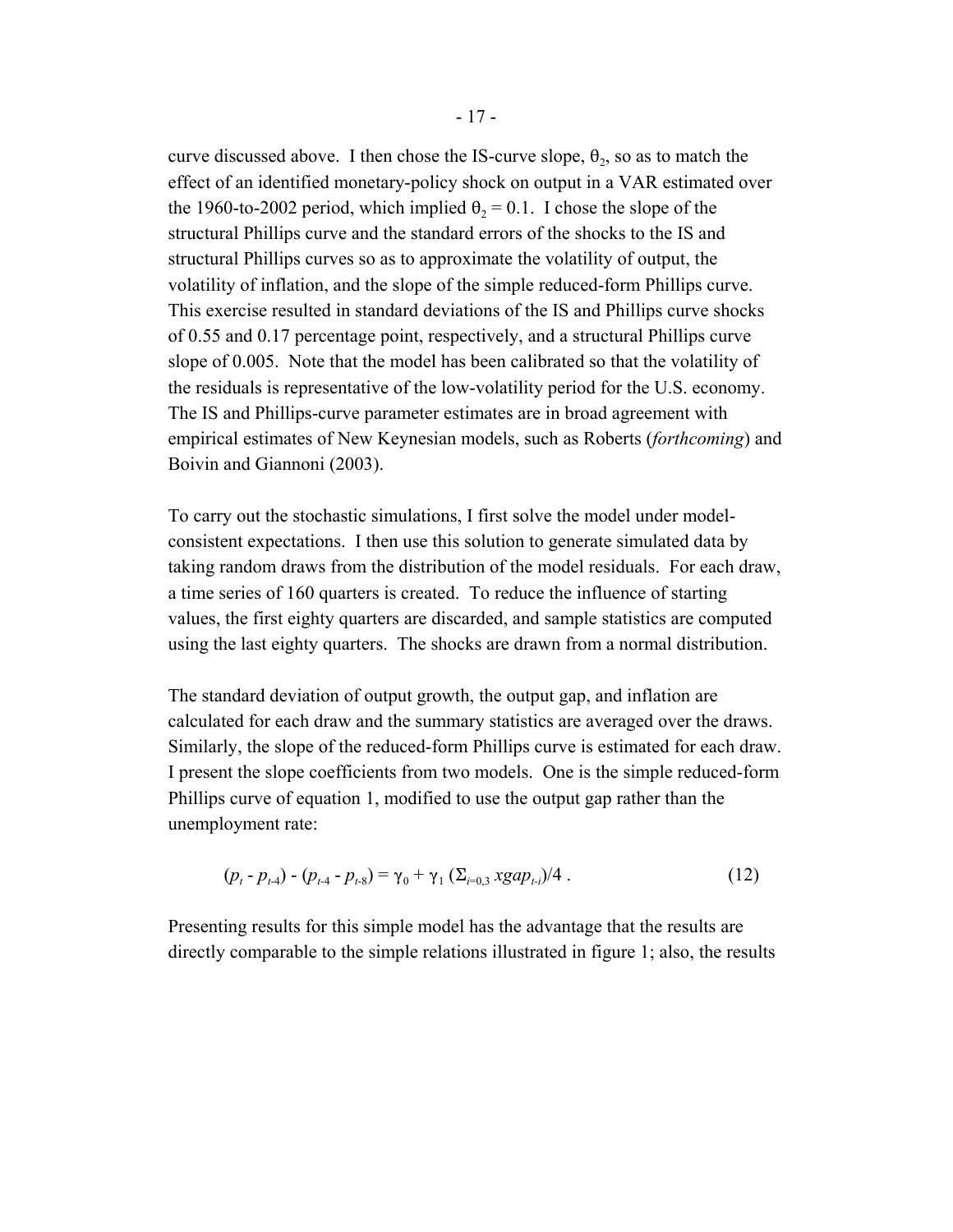focus attention (and econometric power) on the slope coefficient.<sup>11</sup> I also consider the slightly more elaborate reduced-form Phillips curve:

$$
\Delta p_t = \gamma_0 + \gamma_1 x g a p_t + \gamma_2 \Delta p_{t-1} + \gamma_3 \Delta p_{t-2} + \gamma_4 \Delta p_{t-3} + \gamma_5 \Delta p_{t-4} \,. \tag{13}
$$

Equation 13 is similar to equation 2 except that here, the sum of the lagged inflation coefficients is not constrained to sum to one. Estimates of this equation can thus allow for the possibility that the changes in policy under consideration may have reduced the sum of lag coefficients.

In table 4, I consider the effects of changes in the coefficients of the reaction function and changes in the volatility of a simple *i.i.d.* error term added to the reaction function. These changes in policy are similar to those that Stock and Watson (2002) have considered. I later turn to the possibility that the serial correlation of errors in the measurement of the output gap may have fallen. Initially, to isolate the effects of these changes in policy from the possibility that target inflation has become better anchored, I assume that target inflation is updated using equation 7 with a parameter  $\mu = 0.9$ .

Comparing columns 1 and 2 shows the effects of moving to a more-aggressive monetary policy. This policy shift leads to an important reduction in the volatility of both the output gap and inflation: The standard deviation of the gap falls by about a quarter while the standard deviation of inflation falls by half. The reduction in the volatility of the output gap is at the low end of the range of the historical decline between early and later periods while the reduction in inflation volatility is in line with that seen historically.

The slope of the simple reduced-form Phillips curve falls by about one-third, in line with historical reductions in the Phillips curve slope as measured with the output gap, although somewhat short of the reductions in the coefficient on the unemployment rate. Also, the *t*-statistic on the slope of the simple Phillips curve falls from 2.9 to 1.6, suggesting that these changes in monetary policy may also have affected the apparent statistical robustness of the simple Phillips curve

 $11$  The reported coefficient standard errors are based on the simulated distributions, and so are not affected by the serial correlation induced by the overlapping left-hand-side variable.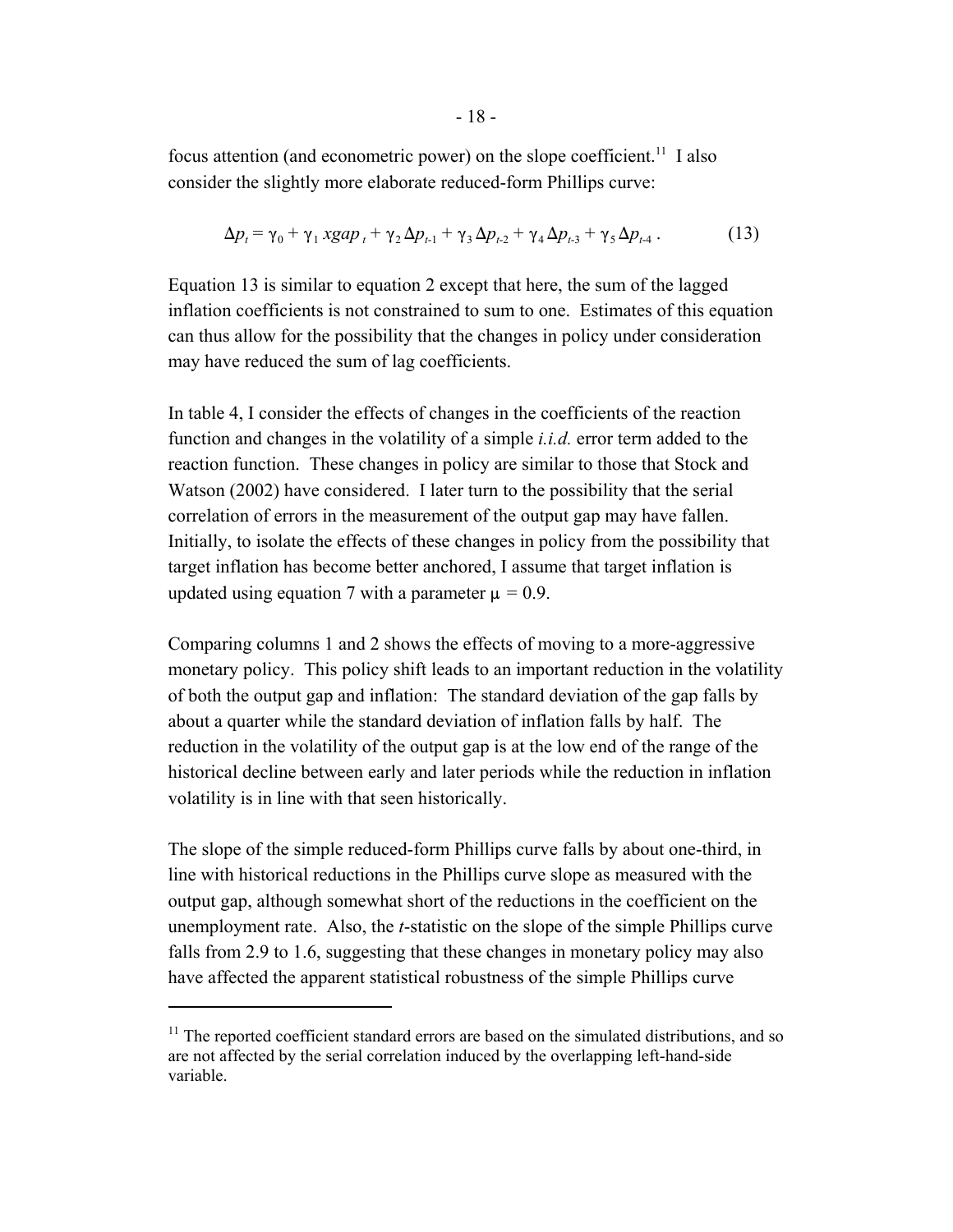relationship. The more-elaborate Phillips curve shows a similar reduction in slope while the sum of coefficients on lagged inflation remains high.

Column 3 introduces an additional change in monetary policy, a reduction in the volatility of the shock to policy. In this model, this additional change has very little effect on the results: The volatility of the output gap and inflation fall somewhat more, but the estimated Phillips-curve slopes are very similar to those in column 2.

Column 4 looks at the implications of the switch to a fixed inflation target, under the assumption of an aggressive monetary policy and small shocks to the reaction function, as in column 3. This shift in policy has only small effects on the results: The volatility of the output gap actually rises a bit while that of inflation falls by about 15 percent. The slope of the reduced-form Phillips curve rises a bit. Perhaps surprisingly, the persistence of inflation falls only slightly, and inflation remains highly persistent. In section 6, I return to the question of how the behavior of the economy might change if the central bank were to adopt a strict inflation target.

Table 5 considers the model with persistent gap errors, along the lines suggested by Orphanides et al. (2000)*.* Column 1 shows Orphanides et al*.*'s "worst-case scenario," in which output-gap estimation errors have a quarterly autocorrelation of 0.96. In column 1, a weak response of monetary policy to output and inflation errors is assumed. In this case, the volatility of the output gap is at the high end of historical estimates while that of inflation is far greater than was the case historically. In columns 2 and 3, I therefore consider two ways of reducing the influence of persistent output gap errors. In column 2, I assume the moreaggressive policy reaction function parameters along with a fixed inflation target.<sup>12</sup> With this policy, the volatility of the output gap is about in line with historical values for the 1960-1979 period and inflation is much closer to the historical range. The slope of the simple reduced-form Phillips curve is just above the historical range. Inflation is highly persistent, with a root of 0.97. These results are consistent with the argument made in Orphanides (2001), that

 $12$  A fixed inflation target is assumed because of numerical problems with the solution under an evelving target. Inflation is nonetheless highly persistent in this case.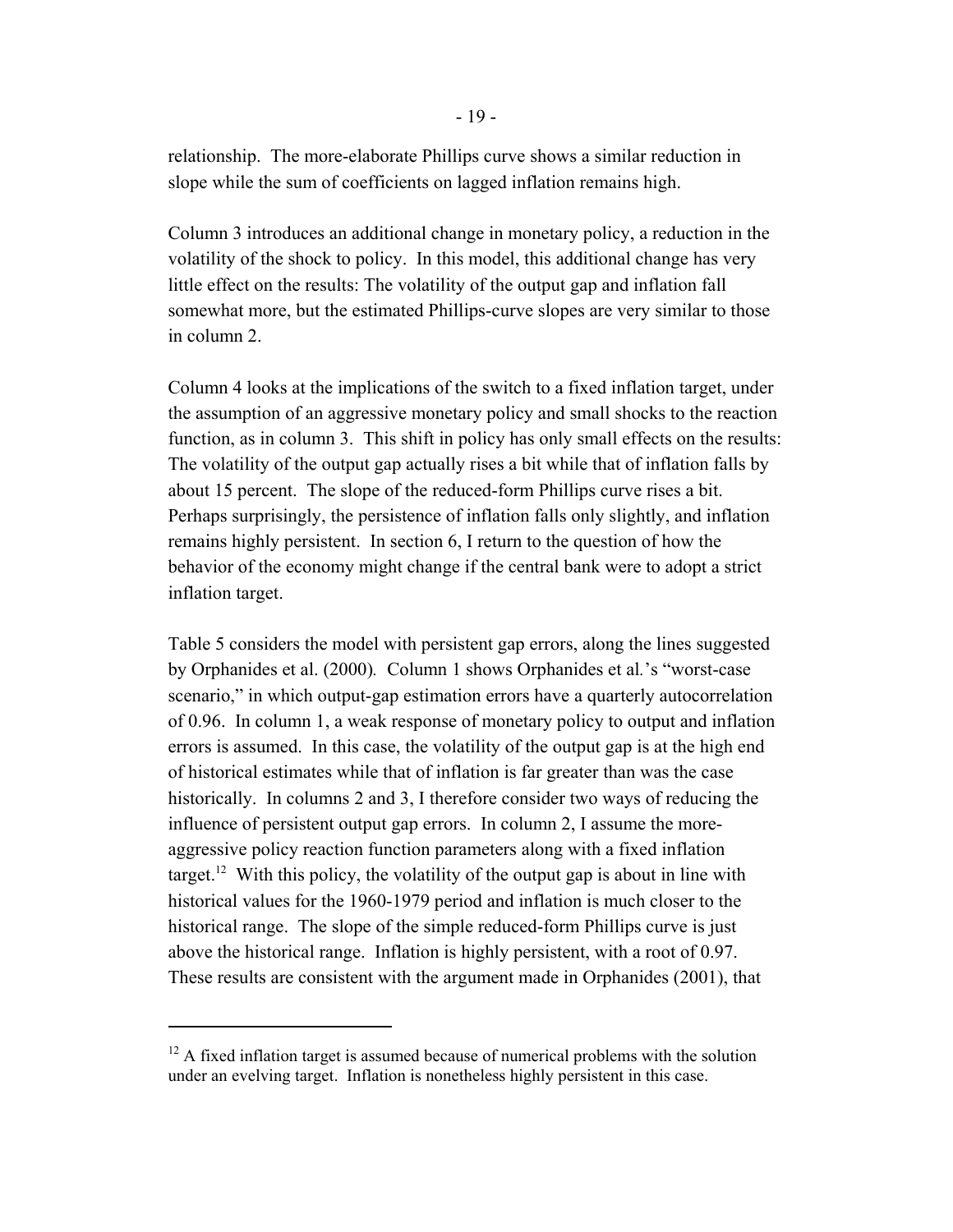poor estimation of potential output, rather than weak response of monetary policy to output and inflation, was responsible for volatile and persistent inflation in the pre-1984 period.

In column 3, I consider an alternative in which the monetary-policy reaction remains weak but output gap errors are somewhat less persistent than in columns 1 and 2. This adjustment cuts the standard deviation of inflation by more than half, bringing it closer to the range that was seen historically. Both columns 2 and 3 provide plausible candidate characterizations of the highvolatility period.

Column 4 considers the implications of a reduction in the persistence of the shock to the reaction function, so that  $\rho = 0.7$ , under the assumption of an aggressive monetary policy. As can be seen by comparing column 4 with column 2, reducing the persistence of the shock to the reaction function while holding the parameters of the reaction function fixed has important effects on the volatility of output and the slope of the Phillips curve. The standard deviation of the output gap falls by 30 per cent and the volatility of inflation by almost half. The slope of the simple Phillips curve falls by about a third. As in table 4, there is a marked reduction in the statistical significance of the Phillips curve slope, as the *t*-ratio falls from more than 3 to just 1.7. Inflation remains highly persistent, with an autoregressive root of 0.94.

Comparing column 4 with column 3 gives an alternative view of the change in monetary policy—namely, that it represented a combination of more aggressive policy and better estimation of potential output. The story on output volatility is about the same as for column 2. The reduction in the slope of the simple reducedform Phillips curve is greater in this case, at around one-half.

The final column of table 5 adds the assumption of a fixed inflation target. The volatility of inflation falls somewhat further while that of the output gap actually rises a bit. Estimates of the slope of the Phillips curve are little changed. As in table 4, the adoption of a fixed inflation target has surprisingly little effect on the persistence of inflation in this model.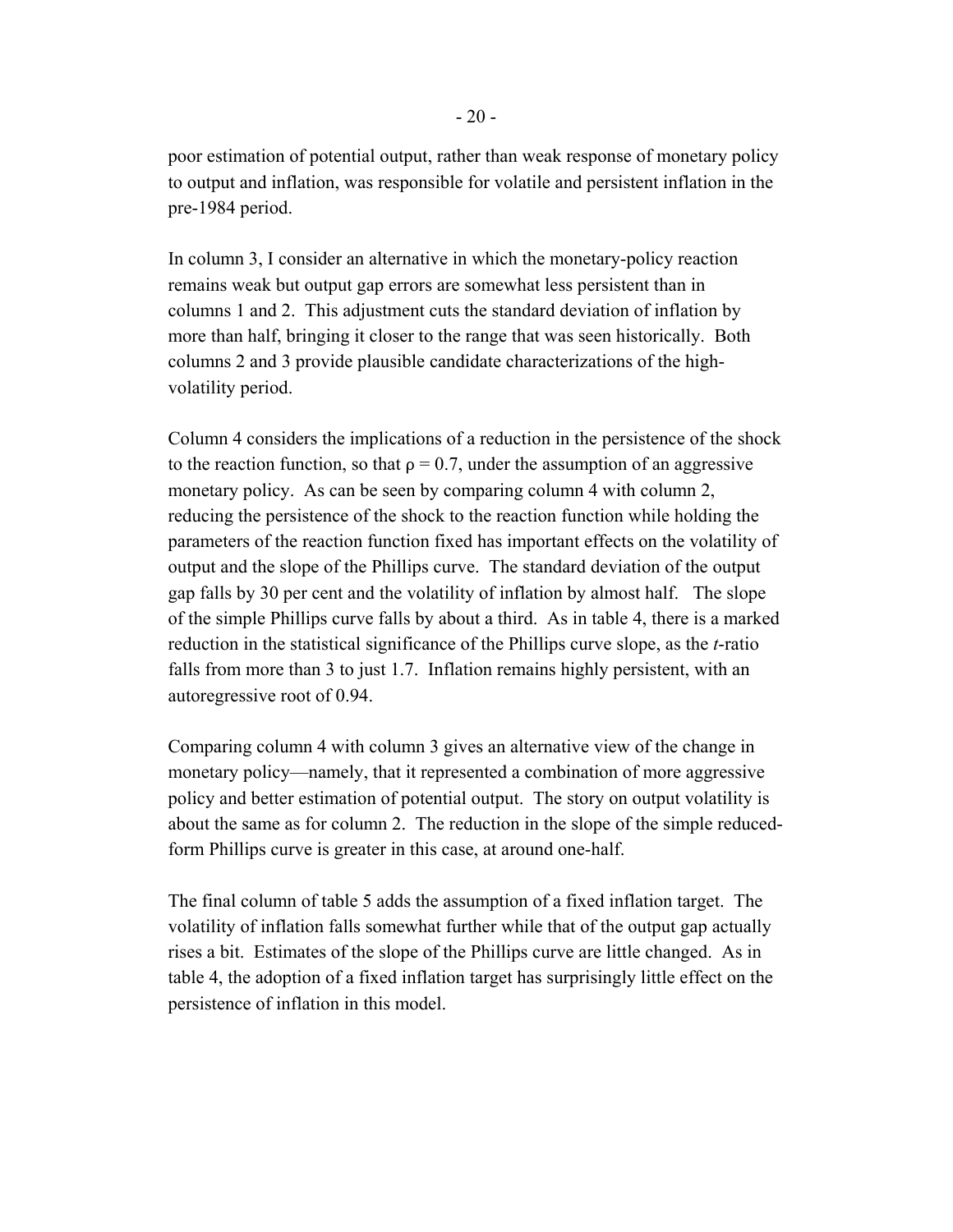#### *5.2—Results with FRB/US*

In this section, I work with the Federal Reserve's FRB/US model of the U.S. economy. In the simulations, I solve a linearized version of the FRB/US model under model-consistent expectations. The draws for the stochastic simulations are taken from a multivariate normal distribution using the variance-covariance matrix of residuals from the FRB/US model estimated over the 1983-2001 period. Hence, the volatility of the residuals is representative of the low-volatility period for the U.S. economy. Because the FRB/US model includes the unemployment rate, here, the reduced-form Phillips curve results are based on this variable, as in equations 1 and 2.

Columns 1, 2, and 3 of table 6 consider the effects of first increasing the parameters of the reaction function and then reducing the volatility of the (notserially correlated) shock to the reaction function. As in table 4, it is primarily the change in the reaction function parameters that affects the volatility of output; there is only a smaller further reduction from reducing the volatility of the reaction-function shock. Between column 1 and column 3, the standard deviation of the GDP *gap* falls by about 30 percent, somewhat more than with the threeequation model. However, the standard deviation of GDP *growth* falls by only about 10 percent. The reduction in the volatility of the output gap is in the range of the historical decline between the 1960-1979 and 1983-2002 periods. But the reduction in GDP growth volatility is considerably smaller than what actually occurred, a finding similar to those reported in Stock and Watson (2002).

Increasing the reaction-function parameters only leads to a reduction of about 10 percent in the slope of the simple reduced-form Phillips curve; the slope of the more-elaborate Phillips curve, however, falls by more than 40 percent. Inflation is highly persistent in both columns 1 and 2, with an autoregressive root around 0.9. With the reduction in the volatility of the monetary-policy shock in column 3, the slope of the simple Phillips curve relative to column 1 is now about one-third smaller. The slope of the more-elaborate Phillips curve also declines further, and the total reduction is now almost 60 percent. As in the three-equation model, these changes in monetary policy can account for most or all of the reduction in the slope of the reduced-form Phillips curve.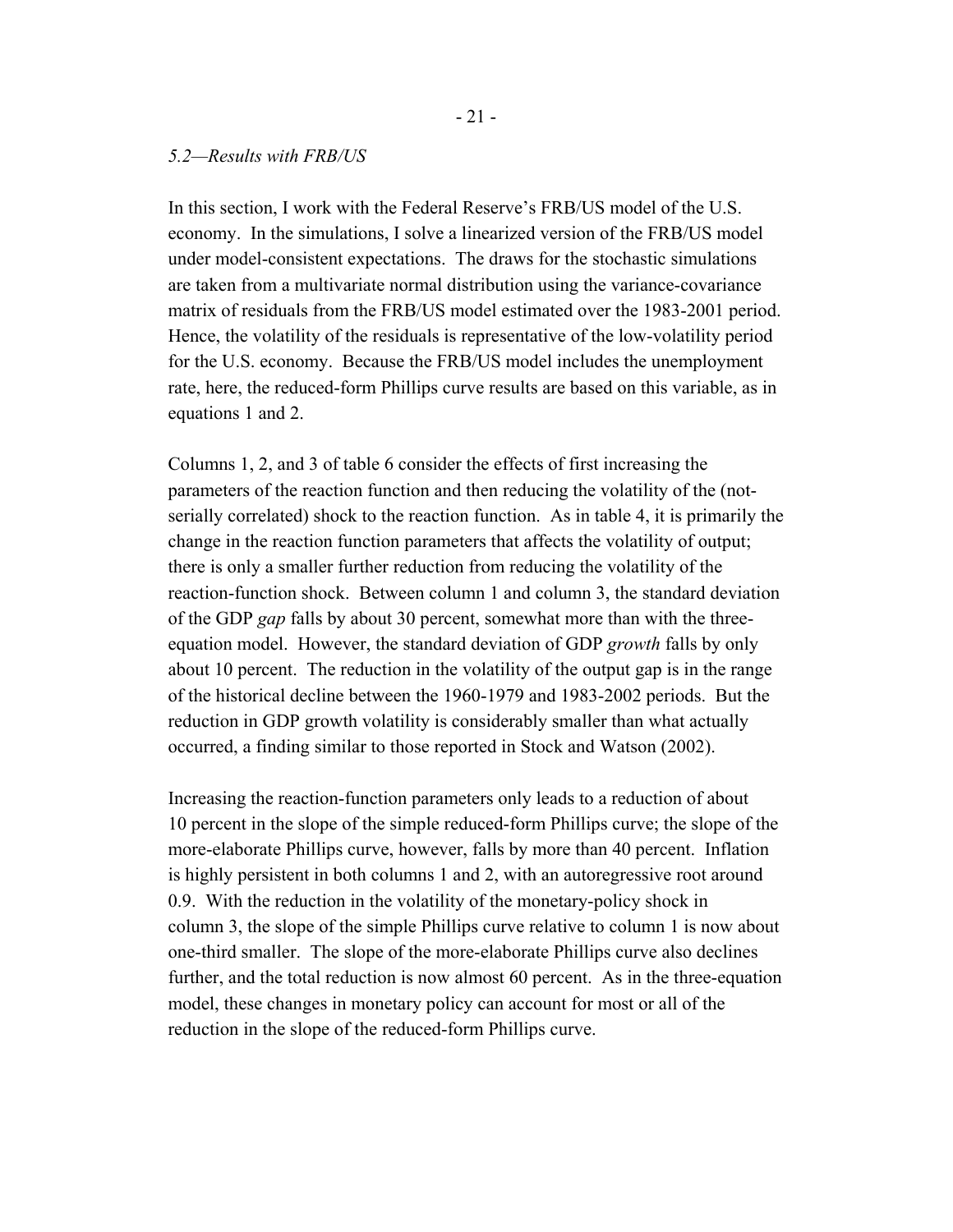Column 4 looks at the implications of the switch to a fixed inflation target, under the assumption of an aggressive monetary policy and small shocks to the reaction function, as in column 3. In contrast to the three-equation model, there is now a large reduction in inflation persistence with the switch to a fixed inflation target, a result perhaps more in line with prior expectations.

Table 7 considers the implications of reduced serial correlation in output gap estimation errors as well as changes in the responsiveness of policy. Assuming the "worst-case" output-gap estimation errors along with a weak response of monetary policy to output and inflation, column 1, leads to volatilities of output and inflation that are far greater than was the case historically. For inflation, this result is similar to that in table 5; for the output gap, the excess volatility is much greater. Columns 2 and 3 repeat the two solutions to this excess volatility used with the three-equation model: assuming a more-aggressive policy, and assuming somewhat smaller persistence of estimation errors. Both solutions reduce the volatility of output and inflation, and both lead to plausible characterizations of the earlier period.

Column 4 considers the implications of a reduction in the persistence of the shock to the reaction function, so that  $\rho = 0.7$ , under the assumption of an aggressive monetary policy. As can be seen by comparing column 4 with column 2, reducing the persistence of the shock to the reaction function while holding the parameters of the reaction function fixed has large effects on the volatility of the output gap and the slope of the Phillips curve. The standard deviation of the output gap falls by almost half, at the high end of the range of the historical decline. However, the reduction in the standard deviation of output *growth* is only about 20 percent. The slope of the simple Phillips curve falls by twothirds—even more than the declines that have been seen historically. Inflation remains highly persistent, with an autoregressive root of 0.92. The comparison of column 4 with column 3 yields similar results for output volatility. The reduction in the slope of the simple reduced-form Phillips curve is less sharp in this case, but it is still around 40 percent.

While the FRB/US model predicts reductions in output gap volatility and the slope of the Phillips curve that are consistent with historical changes, it does not suggest that monetary policy had much to do with the reduction in inflation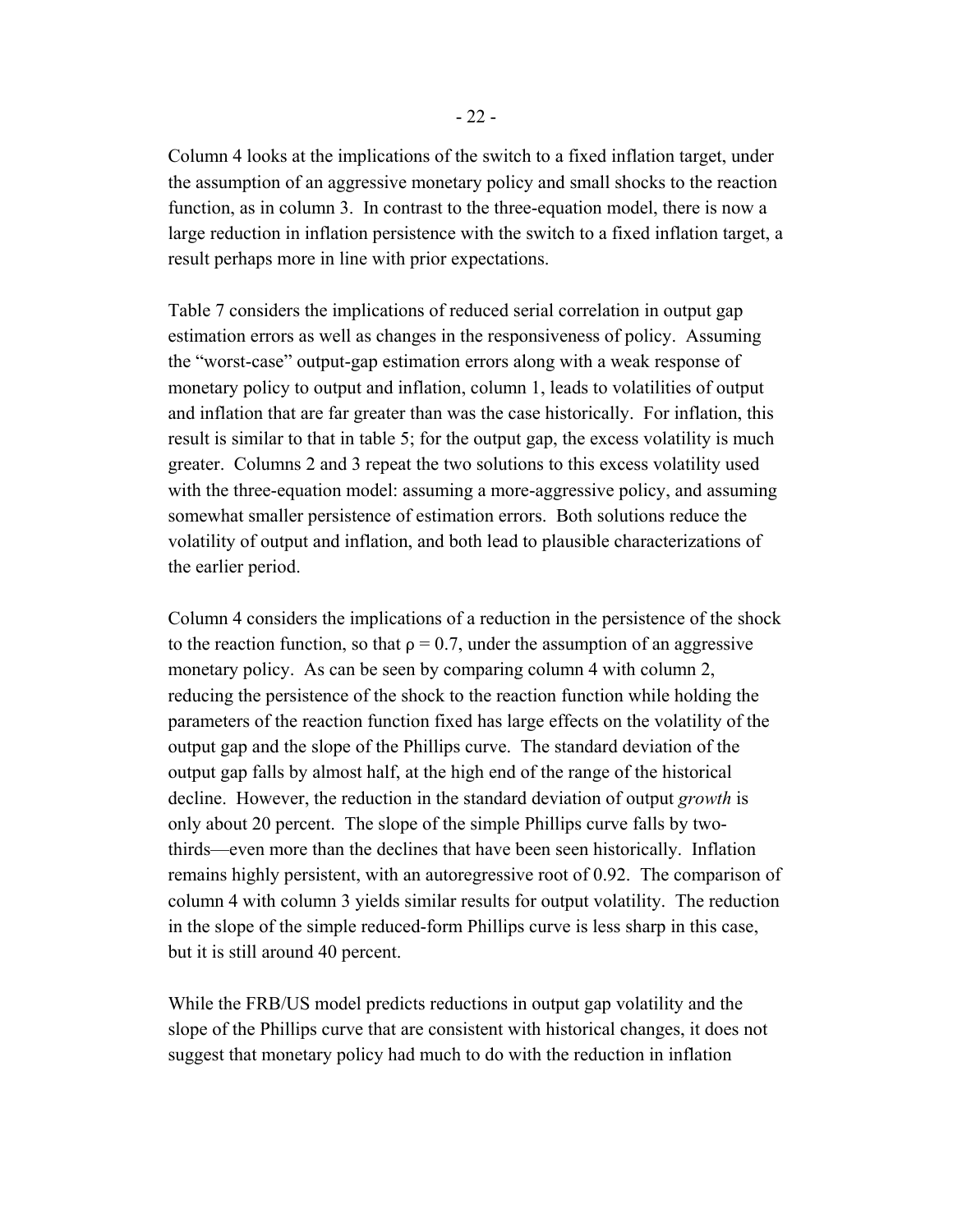volatility. Looking across tables 6 and 7, changes in policy lead to reductions of the standard deviation of inflation of at most 10 percent, well short of the historical reductions.

The final column of table 7 adds the assumption of a fixed inflation target. As might be expected, the persistence of inflation drops further, as does the slope of the simple Phillips curve. The standard deviation of inflation also drops, and is now in the historical range. However, this reduction in inflation volatility occurs only when the persistence of inflation is considerably lower than was the case for the 1983-2002 period.

The following are some conclusions looking across both the FRB/US and threeequation model results:

- Changes in monetary policy imply large reductions in output gap volatility in both FRB/US and in the simple three-equation model, in the range of what has been seen historically. The reductions are somewhat larger in FRB/US.
- While changes in monetary policy can explain the reduction in output *gap* volatility, they cannot explain much of the reduction in the volatility of GDP *growth* in FRB/US. One possible reconciliation of these findings is that in addition to changes in monetary policy, there were also reductions in the volatility of the "supply side" of the economy, which would affect the volatility of GDP growth but not the volatility of the output gap. Under this hypothesis, monetary policy is an adequate explanation for the greater stability of aggregate demand in the economy but some additional explanation is needed to explain the greater stability of aggregate supply.<sup>13</sup>
- For inflation, changes in monetary policy can account for most or all of the standard-deviation reduction in the three-equation model, but not in FRB/US.

<sup>&</sup>lt;sup>13</sup> Another factor that may have affected changes in GDP more than output gaps is the reduced frequency of strikes and other labor disputes, which were much less common in the 1980s and 1990s than in 1960s and 1970s. Strikes of, for example, autoworkers formerly led to notable, and short-lived, effects on aggregate output, a phenomenon missing from the recent U.S. experience. Because these disruptions were generally brief, they would have had a more marked effect on changes than on levels.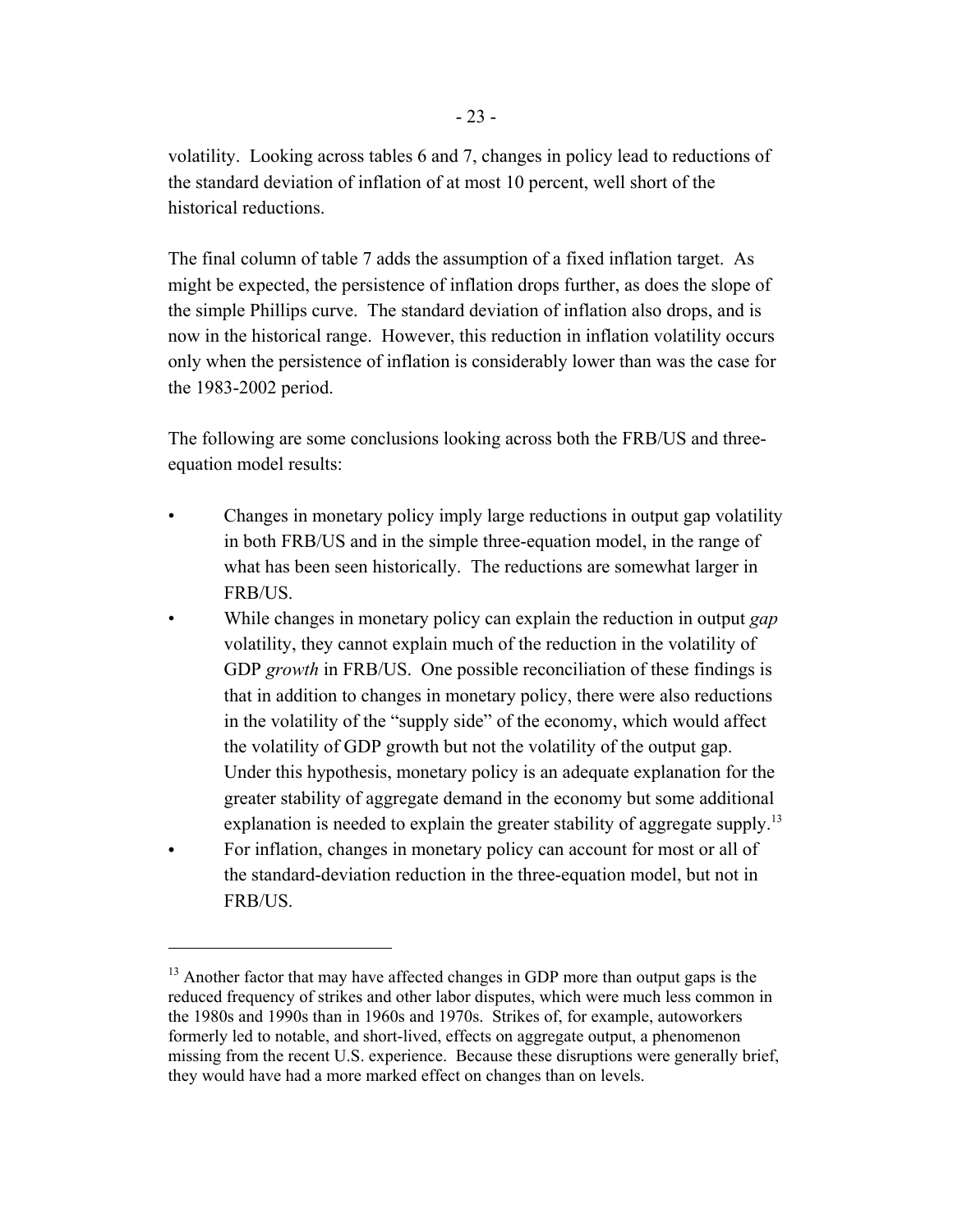- In both models, changes in monetary policy predict large reductions in the slope of the simple reduced-form Phillips curve—of between 30 and 40 percent in the three-equation model, and up to two-thirds in FRB/US. Thus, according to these models, monetary policy appears to be able to account for the reduction in the slope of the reduced-form Phillips curve.
- The predicted changes in the economy are greater if improvements in monetary policy are broadened to include the ability of the central bank to estimate potential output, along the lines suggested by Orphanides et al*.* (2000).

### *6. How might the economy behave under a fixed inflation target?*

As the evidence in figure 2 suggested, the evidence for a drop in inflation persistence is, thus far, inconclusive. However, estimates limited to the past decade are suggestive that inflation may have become more stable. In this section, I use the three-equation model to consider how the behavior of the economy may change in a regime of inflation stability.

Expectations formation is central to the question of how inflation dynamics are likely to change in a regime of inflation stability. In the simulations considered so far, equation 9 has been used as the model of expectations formation. In equation 9, "non-optimizing" agents rely on past inflation as an indicator of future inflation. Similarly, under CEE's interpretation of the model, agents find it useful to use lagged inflation to index prices in periods when they do not re-optimize. It is most useful to use lagged inflation as an predictor of future inflation when inflation is highly persistent; if inflation were not persistent, lagged inflation would not be a good indicator of future inflation. It is reasonable to assume, therefore, that if inflation were to be stabilized, agents would change their inflation forecasting rules. Here, I consider one characterization of how agents might change the way they set expectations as inflation dynamics change. In particular, I consider the following generalization of equation 9:

$$
E_t \Delta p_{t+1} = \omega M_t \Delta p_{t+1} + (1 - \omega) \lambda \Delta p_{t+1}, \qquad (14)
$$

where the parameter  $\lambda$  is chosen so as to give the best "univariate" forecast of inflation. (For simplicity, the implicit inflation target is assumed to be zero.)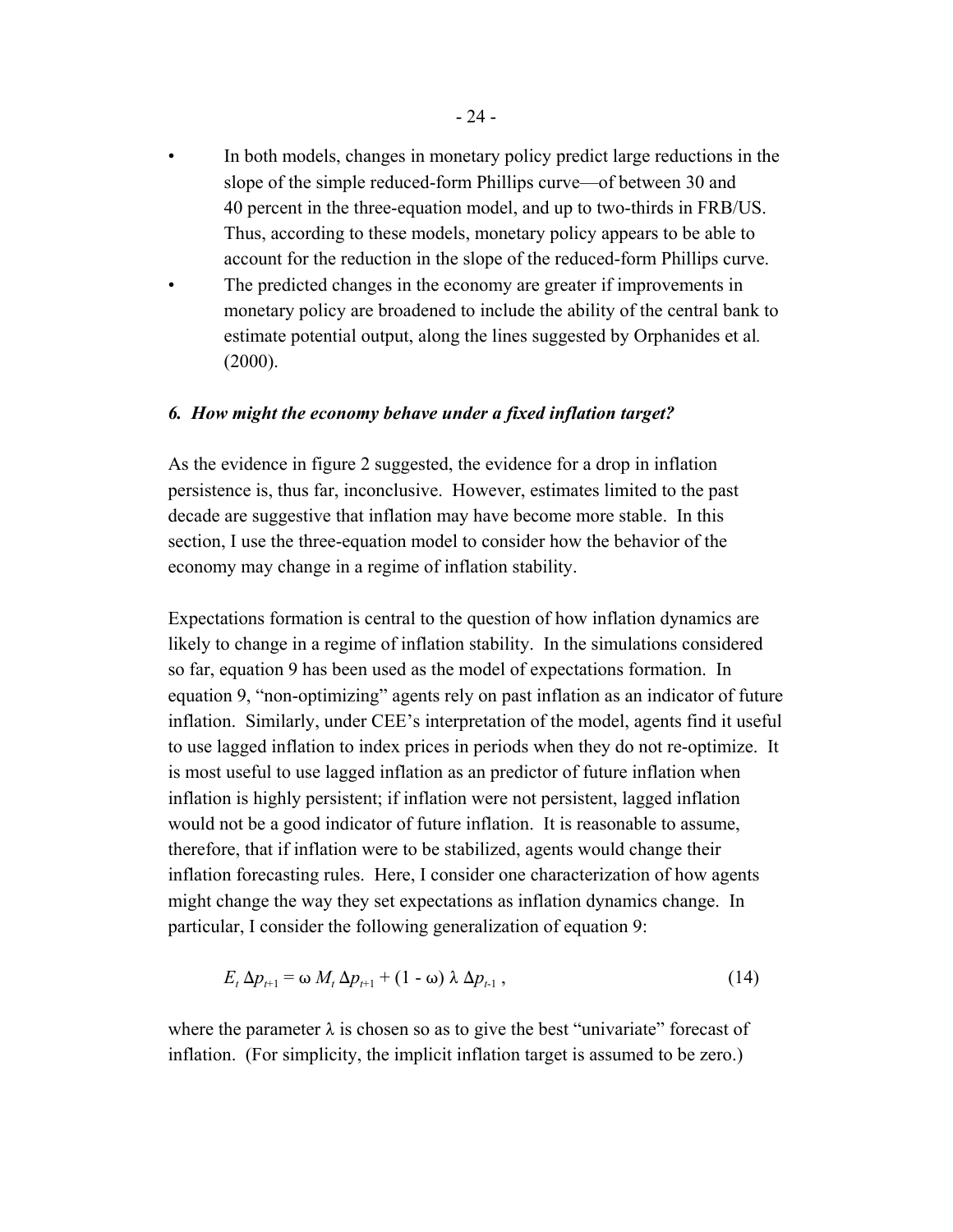Thus, in equation 9,  $\lambda = 1$  was the best univariate forecast under the assumption—which has heretofore been close to accurate—that inflation had a unit root.

Suppose that the central bank adopts a fixed inflation target. According to column 4 of table 4, in the three-equation model with  $\lambda = 1$ , this change would result in an inflation process with a root of 0.92. We can then ask what would happen if agents adopted a univariate inflation forecast with  $\lambda = 0.92$ . A simulation under this assumption shows that inflation will have a root of 0.79. But then, agents will want to update their forecasting rule to be consistent with this new assessment of the serial correlation of inflation. Doing so, however, further reduces the persistence of inflation. Following this process to its logical conclusion suggests that a "fixed point" for univariate expectations formation is approximately zero autocorrelation (actually, the fixed point is  $\lambda = 0.02$ ).

According to this model, then, the long-run consequences of a policy of a fixed inflation target is inflation that is not only stationary but actually uncorrelated. Of course, this evolution is based on a particular assumption about expectations formation. But there is some historical precedent for such an outcome. Ball (2000) argues that in the 1879-1914 period, when the United States was on the gold standard, the "best univariate forecast" for inflation was zero: Under the gold standard, inflation was not expected to persist. Ball (2000) and Gordon (1980) argue that allowing perceived inflation dynamics to change with the policy regime can go a long way to allowing the expectations-augmented Phillips curve—which works well in the second half of the twentieth century—to account for the performance of inflation in the gold standard period.

If a central bank were to adopt a fixed inflation target, how quickly might a transition to stable inflation take place? Based on simulations with the baseline three-equation model, it could take a while for agents to catch on. In table 4, for example, inflation is predicted to have an autoregressive root of 0.92 even under a fixed inflation target. In the twenty-year sample underlying these simulations, the *t-*ratio of the hypothesis that this coefficient is still one is only 1.6, well short of Dickey-Fuller critical values. So even if agents with univariate expectations were good time-series econometricians, they may see little need to change the way they form their expectations. FRB/US, however, is more sanguine: Switching to a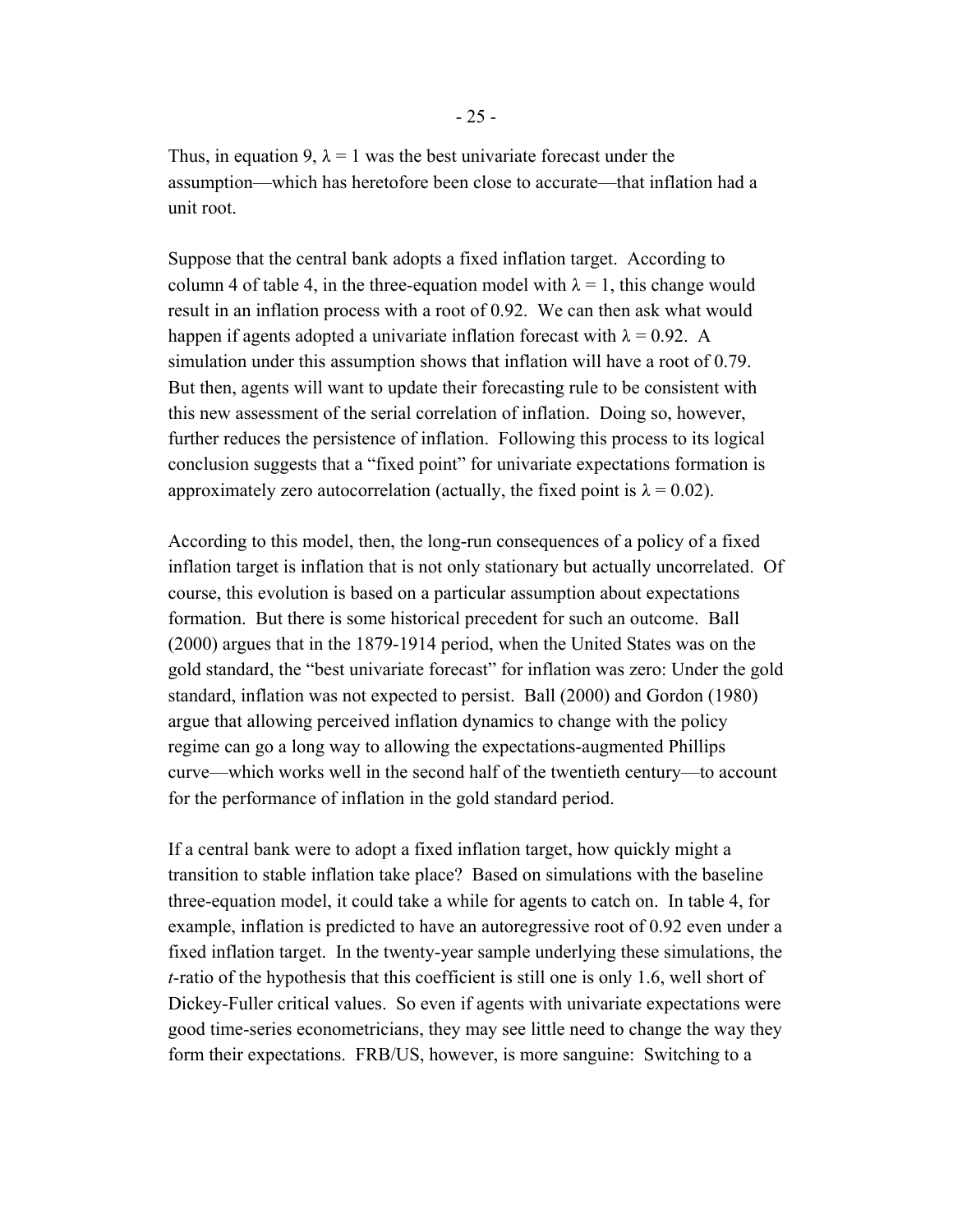fixed inflation target leads to a large reduction in the persistence of inflation, and the largest root of inflation falls to 0.77 (table 6, column 4 and table 7, column 5). If this were the case, the transition to stable inflation could occur more rapidly.

# *7. Conclusions*

- As in other recent work, I find that changes in the parameters of the monetary-policy reaction function and reductions in the variance of shocks to the reaction function can explain only a small fraction of the reduction in the standard deviation of the *growth rate* of output. However, I find that changes in monetary policy can explain most or all of the reduction in the standard deviation of the output *gap*; the effects are especially strong in the FRB/US model.
- One interpretation of this result is that improvements in monetary policy can account for a large proportion of the reduction in aggregate demand volatility; a reduction in aggregate supply volatility would be required to account for the remaining reduction in the volatility of output growth.
- The monetary policy changes considered here predict large declines in the slope of the reduced-form relationship between the change in inflation and the unemployment rate, both in the large-scale FRB/US model and in the small three-equation model.
- The results for inflation volatility are mixed: In the three-equation model, changes in monetary policy can account for most or all of the reduction in the standard deviation of inflation. By contrast, in FRB/US, these monetary-policy changes predict only a small reduction in inflation volatility.
- The change in the setting of monetary policy suggested by Orphanides et al*.* (2000)—that policymakers may have improved their methods for estimating potential GDP—strengthens the ability of monetary policy changes to explain changes in the economy, implying greater reductions in volatility and in the slope of the reduced-form Phillips curve.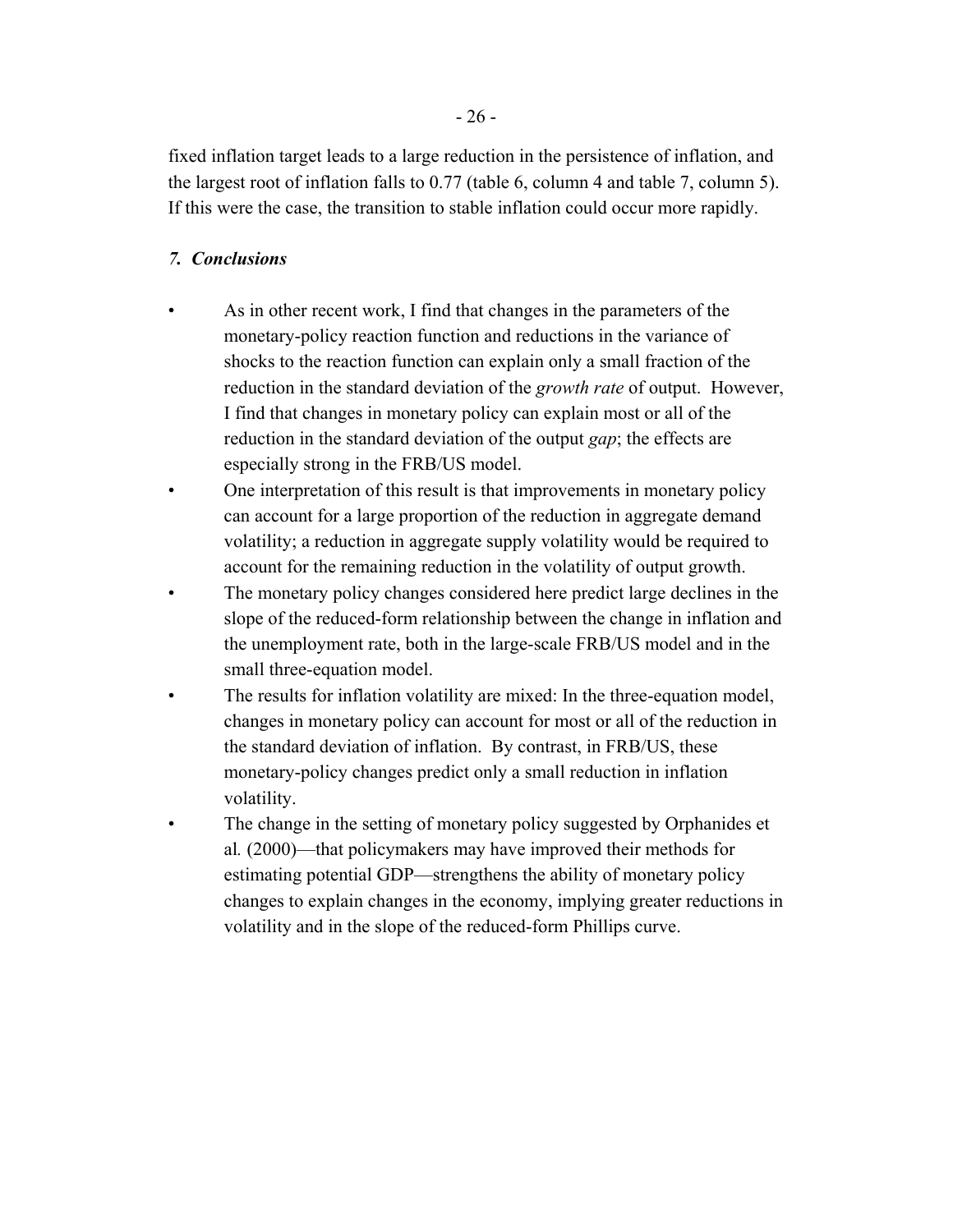| Table 1<br>The U.S. Economy's Changing Volatility<br>Standard deviations, percentage points                                                                   |      |      |      |      |      |  |
|---------------------------------------------------------------------------------------------------------------------------------------------------------------|------|------|------|------|------|--|
| Output<br><b>GDP</b><br>Unemploy-<br>Core<br>Output gap,<br>gap,<br>inflation <sup>a</sup><br><b>CBO</b><br>growth <sup>a</sup><br>ment rate<br><b>FRB/US</b> |      |      |      |      |      |  |
| 1984:Q1-2002:Q4                                                                                                                                               | 2.22 | 1.18 | 1.09 | 2.08 | 1.54 |  |
| 1960:Q1-1983:Q4                                                                                                                                               | 4.32 | 2.56 | 1.77 | 3.57 | 3.17 |  |
| 1960:Q1-1979:Q4                                                                                                                                               | 3.98 | 2.42 | 1.36 | 2.71 | 2.61 |  |

Notes: a. Quarterly percent change, annual rate.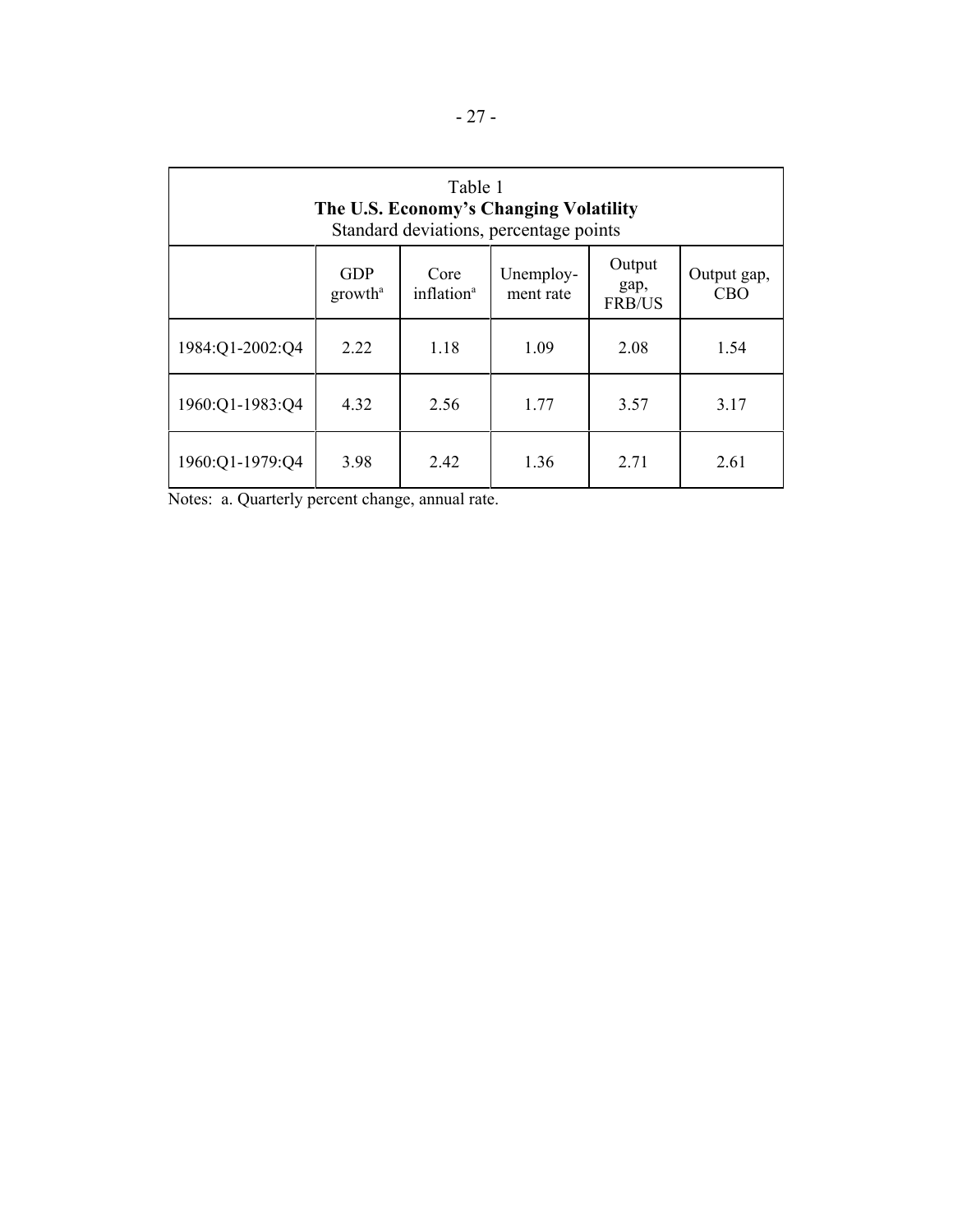| Table 2<br>Evidence of a Shift in the Slope of the Reduced-Form Phillips Curve,<br><b>Simple Model</b><br>$(p_t - p_{t-4}) - (p_{t-4} - p_{t-8}) = \gamma_0 + \gamma_1 (\Sigma_{i=0,3} U R_{t-i})/4$ |                                                       |                |                |  |  |
|------------------------------------------------------------------------------------------------------------------------------------------------------------------------------------------------------|-------------------------------------------------------|----------------|----------------|--|--|
| Unemployment<br><b>FRB/US</b><br><b>CBO</b><br>output gap<br>output gap<br>rate                                                                                                                      |                                                       |                |                |  |  |
| 1984:Q1-2002:Q4                                                                                                                                                                                      | $-.201$<br>(.056)                                     | .092<br>(.032) | .159<br>(.038) |  |  |
| 1960:Q1-1983:Q4                                                                                                                                                                                      | .154<br>$-.389$<br>.207<br>(.050)<br>(.085)<br>(.043) |                |                |  |  |
| 1960:Q1-1979:Q4                                                                                                                                                                                      | $-.378$<br>(.155)                                     | .130<br>(.095) | .180<br>(.080) |  |  |

Notes: Standard errors, shown in parentheses, are adjusted for serial correlation of equation residuals using Newey-West procedure.

| Table 3<br>Evidence of a Shift in the Slope of the Reduced-Form Phillips Curve,<br><b>More Complex Model</b><br>$\Delta p_t = \gamma_0 + \gamma_1 U R_t + \gamma_2 \Delta p_{t-1} + \gamma_3 \Delta p_{t-2} + \gamma_4 \Delta p_{t-3} + (1 - \gamma_2 - \gamma_3 - \gamma_4) \Delta p_{t-4}$ |               |            |            |  |  |  |
|----------------------------------------------------------------------------------------------------------------------------------------------------------------------------------------------------------------------------------------------------------------------------------------------|---------------|------------|------------|--|--|--|
| Unemployment<br><b>FRB/US</b><br><b>CBO</b><br>output gap<br>output gap<br>rate                                                                                                                                                                                                              |               |            |            |  |  |  |
| Slope coefficient $(\gamma_1)$                                                                                                                                                                                                                                                               |               |            |            |  |  |  |
| 1984:Q1-2002:Q4                                                                                                                                                                                                                                                                              | $-.098(.069)$ | .051(.036) | .091(.048) |  |  |  |
| 1961:Q1-1983:Q4                                                                                                                                                                                                                                                                              | $-.154(.052)$ | .066(.026) | .084(.028) |  |  |  |
| 1961:Q1-1979:Q4                                                                                                                                                                                                                                                                              | $-.157(.075)$ | .056(.038) | .076(.038) |  |  |  |
| Coefficient on first inflation lag $(\gamma_2)$                                                                                                                                                                                                                                              |               |            |            |  |  |  |
| 1984:Q1-2002:Q4                                                                                                                                                                                                                                                                              | .29(.12)      | .29(.12)   | .28(.12)   |  |  |  |
| 1961:Q1-1983:Q4                                                                                                                                                                                                                                                                              | 1.02(.10)     | 1.05(.11)  | 1.02(.10)  |  |  |  |
| 1961:Q1-1979:Q4                                                                                                                                                                                                                                                                              | 1.01(0.11)    | 1.04(0.12) | 1.02(0.10) |  |  |  |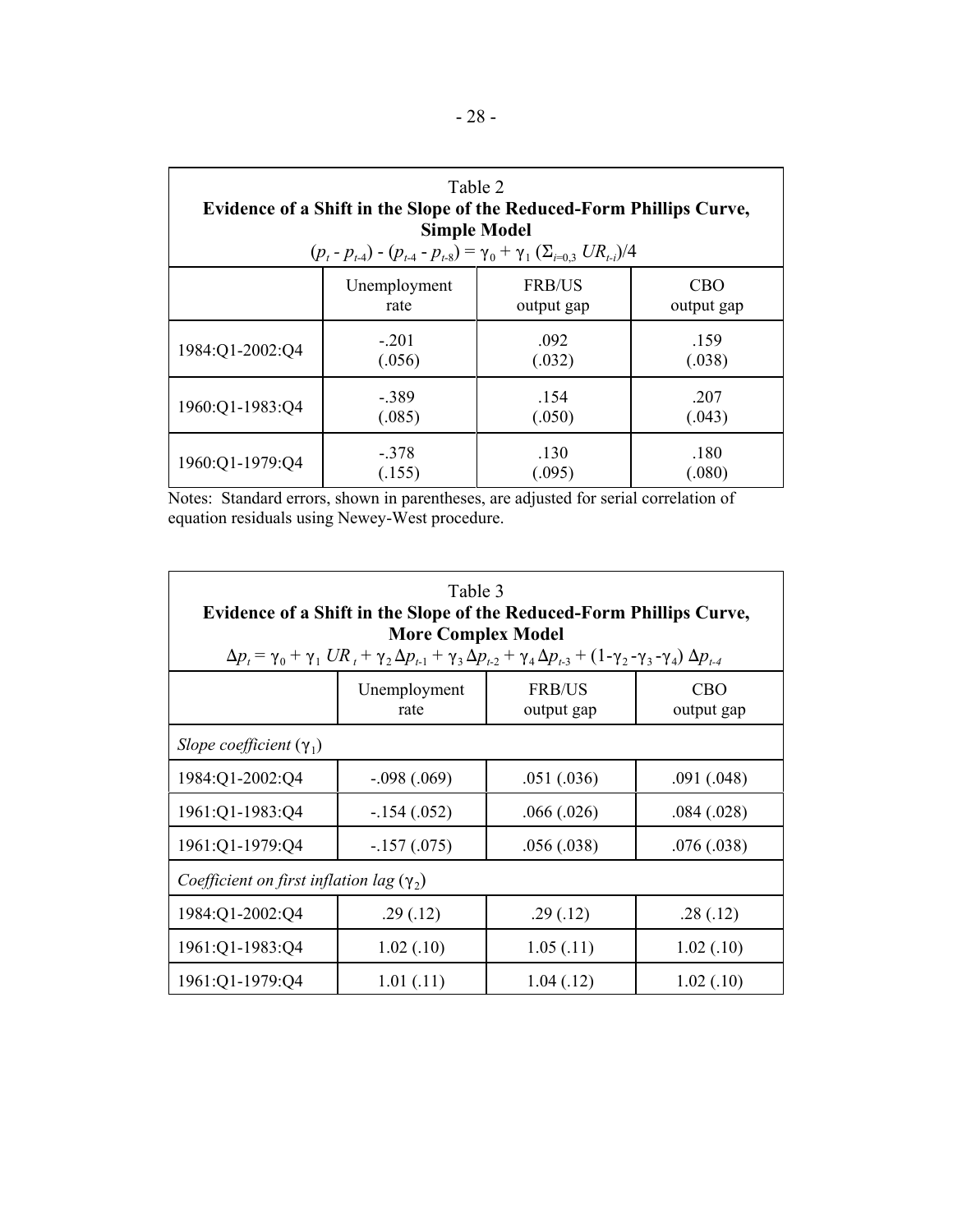| Table 4<br>The Effects of Changes in Monetary Policy on Volatility and the Slope of<br>the Reduced-Form Phillips Curve: Three-Equation Model<br>5000 draws |                                                  |                                                  |                                                  |                                                  |  |  |
|------------------------------------------------------------------------------------------------------------------------------------------------------------|--------------------------------------------------|--------------------------------------------------|--------------------------------------------------|--------------------------------------------------|--|--|
|                                                                                                                                                            | (1)                                              | (2)                                              | (3)                                              | (4)                                              |  |  |
| Inflation target:<br>M-policy shock:<br>$\alpha$ and $\beta$ :                                                                                             | Evolving<br>$S.D. = 1.0$<br>$0.5$ and<br>0.0001  | Evolving<br>$S.D. = 1.0$<br>1.0 and 0.5          | Evolving<br>$S.D. = 0.47$<br>1.0 and 0.5         | Fixed<br>$S.D. = 0.47$<br>1.0 and 0.5            |  |  |
| Volatility:<br>S.D. (gap)<br>S.D. (inflation)                                                                                                              | 2.32<br>2.36                                     | 1.82<br>120                                      | 1.79<br>1.19                                     | 1.84<br>1.02                                     |  |  |
| Phillips curves:<br>Simple; slope<br>With lags; slope<br>Sum lag coefs.                                                                                    | .213<br>(.073)<br>.062<br>(.024)<br>.98<br>(.03) | .139<br>(.084)<br>.041<br>(.026)<br>.94<br>(.06) | .139<br>(.086)<br>.041<br>(.026)<br>.94<br>(.06) | .146<br>(.085)<br>.040<br>(.026)<br>.93<br>(.06) |  |  |
| Inflation,<br>largest root                                                                                                                                 | .97<br>(.03)                                     | .94<br>(.05)                                     | .94<br>(.05)                                     | .92<br>(.05)                                     |  |  |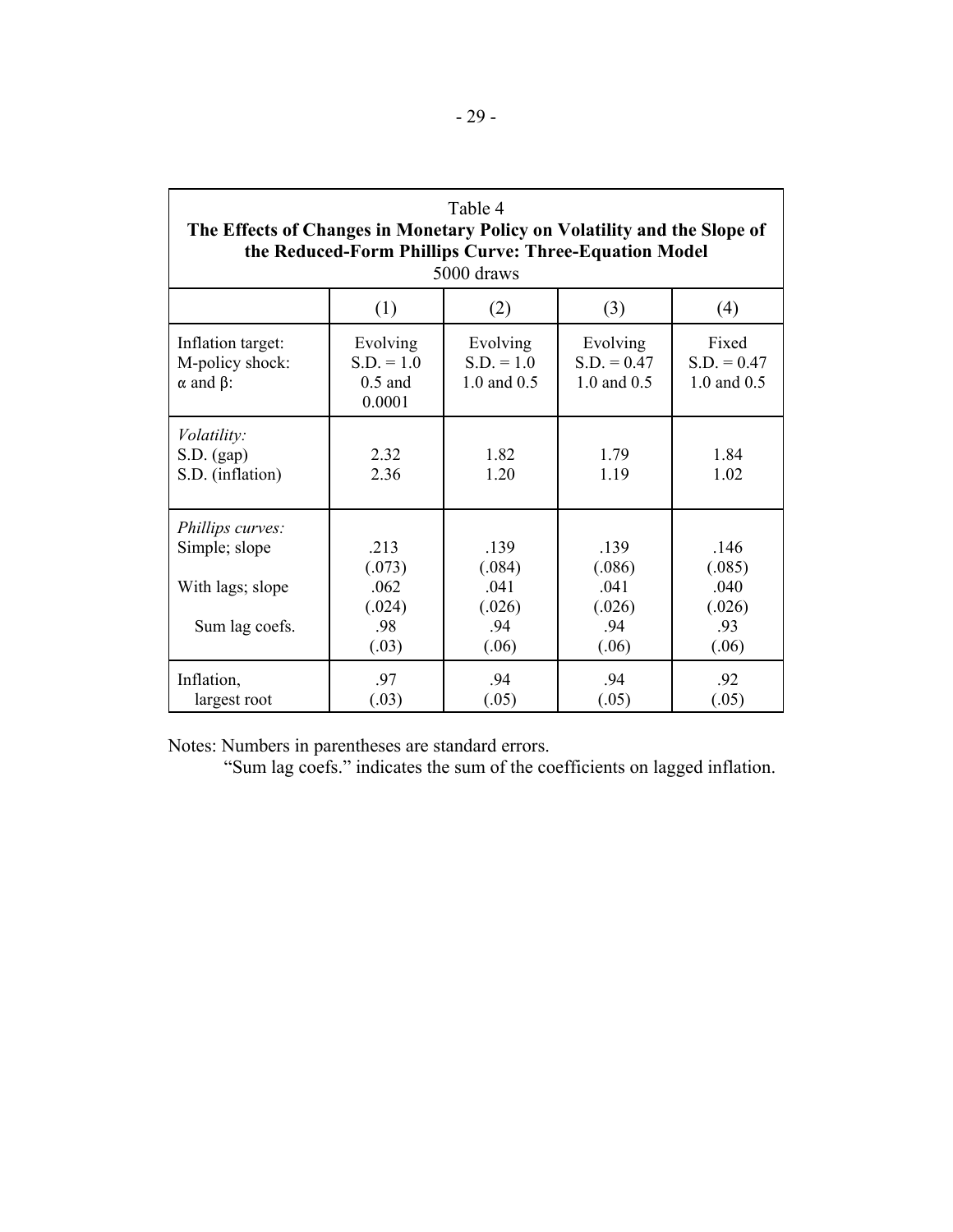| Table 5<br>The Effects of Changes in the Persistence of Potential Output Errors on<br><b>Volatility and the Slope of the Reduced-Form Phillips Curve:</b><br><b>Three-Equation Model</b><br>5000 draws |                                                  |                                                  |                                                  |                                                  |                                                  |
|--------------------------------------------------------------------------------------------------------------------------------------------------------------------------------------------------------|--------------------------------------------------|--------------------------------------------------|--------------------------------------------------|--------------------------------------------------|--------------------------------------------------|
|                                                                                                                                                                                                        | (1)                                              | (2)                                              | (3)                                              | (4)                                              | (5)                                              |
| Error persistence:<br>Inflation target:<br>$\alpha$ and $\beta$ :                                                                                                                                      | 0.96<br>Evolving<br>$0.5 \& 0.1$                 | 0.96<br>Fixed<br>$1.0 \& 0.5$                    | 0.92<br>Evolving<br>0.5 & 0.1                    | 07<br>Evolving<br>$1.0 \& 0.5$                   | 07<br>Fixed<br>$1.0 \& 0.5$                      |
| Volatility:<br>S.D. (gap)<br>S.D. (inflation)                                                                                                                                                          | 3.51<br>6.71                                     | 2.64<br>2.37                                     | 2.68<br>3.31                                     | 1.82<br>1.22                                     | 1.88<br>1.05                                     |
| Phillips curves:<br>Simple; slope<br>With lags: slope<br>Sum lag coefs.                                                                                                                                | .289<br>(.066)<br>.069<br>(.024)<br>.99<br>(.02) | .221<br>(.068)<br>.059<br>(.022)<br>.97<br>(.03) | .239<br>(.070)<br>.064<br>(.023)<br>.98<br>(.03) | .145<br>(.085)<br>.043<br>(.026)<br>.94<br>(.06) | .150<br>(.082)<br>.043<br>(.026)<br>.93<br>(.06) |
| Inflation,<br>largest root                                                                                                                                                                             | .99<br>(.02)                                     | .97<br>(.03)                                     | .98<br>(.03)                                     | .94<br>(.05)                                     | .93<br>(.05)                                     |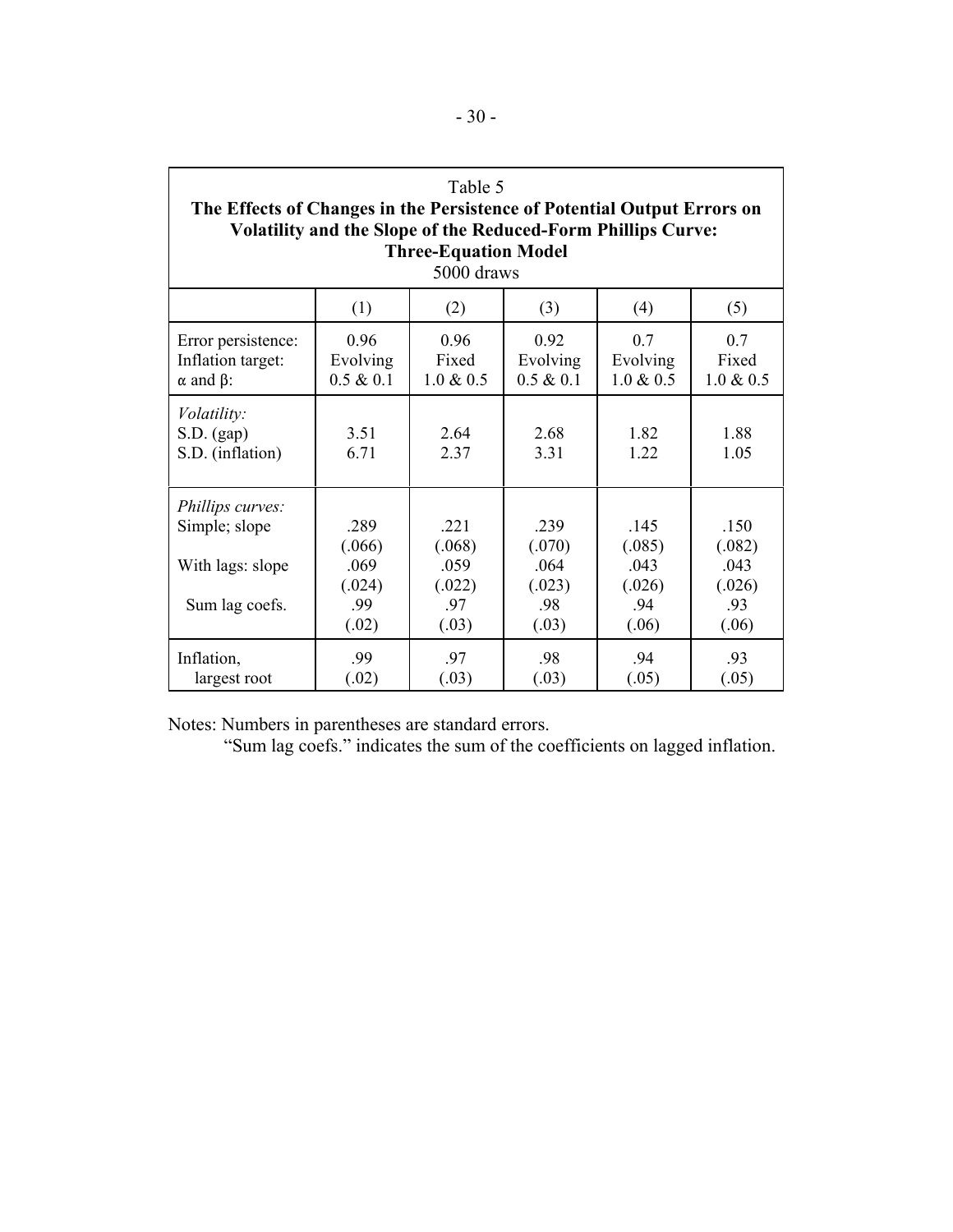| Table 6<br>The Effects of Changes in Monetary Policy on Volatility and the Slope of<br>the Reduced-Form Phillips Curve: FRB/US<br>2000 draws |                                                       |                                                        |                                                        |                                                        |  |  |
|----------------------------------------------------------------------------------------------------------------------------------------------|-------------------------------------------------------|--------------------------------------------------------|--------------------------------------------------------|--------------------------------------------------------|--|--|
|                                                                                                                                              | (1)                                                   | (2)                                                    | (3)                                                    | (4)                                                    |  |  |
| Inflation target:<br>M-policy shock:<br>$\alpha$ and $\beta$ :                                                                               | Evolving<br>$S.D. = 1.0$<br>$0.5$ and<br>0.0001       | Evolving<br>$S.D. = 1.0$<br>1.0 and 0.5                | Evolving<br>$S.D. = .47$<br>1.0 and 0.5                | Fixed<br>$S.D. = .47$<br>1.0 and 0.5                   |  |  |
| Volatility:<br>S.D. (gap)<br>S.D. (GDP growth)<br>S.D. (inflation)                                                                           | 2.4<br>3.5<br>2.8                                     | 1.8<br>3.2<br>3.2                                      | 1.7<br>3.2<br>3.2                                      | 1.9<br>3.1<br>1.6                                      |  |  |
| Phillips curves:<br>Simple; slope<br>With lags; slope<br>Sum lag coefs.                                                                      | $-186$<br>(.279)<br>$-.130$<br>(.179)<br>.84<br>(.12) | $-.176$<br>(.394)<br>$-.074$<br>(.198)<br>.89<br>(.10) | $-.129$<br>(.409)<br>$-.054$<br>(.205)<br>.89<br>(.10) | $-.081$<br>(.278)<br>$-.081$<br>(.181)<br>.71<br>(.20) |  |  |
| Inflation,<br>largest root                                                                                                                   | .89<br>(.07)                                          | .92<br>(.07)                                           | .92<br>(.07)                                           | .77<br>(.11)                                           |  |  |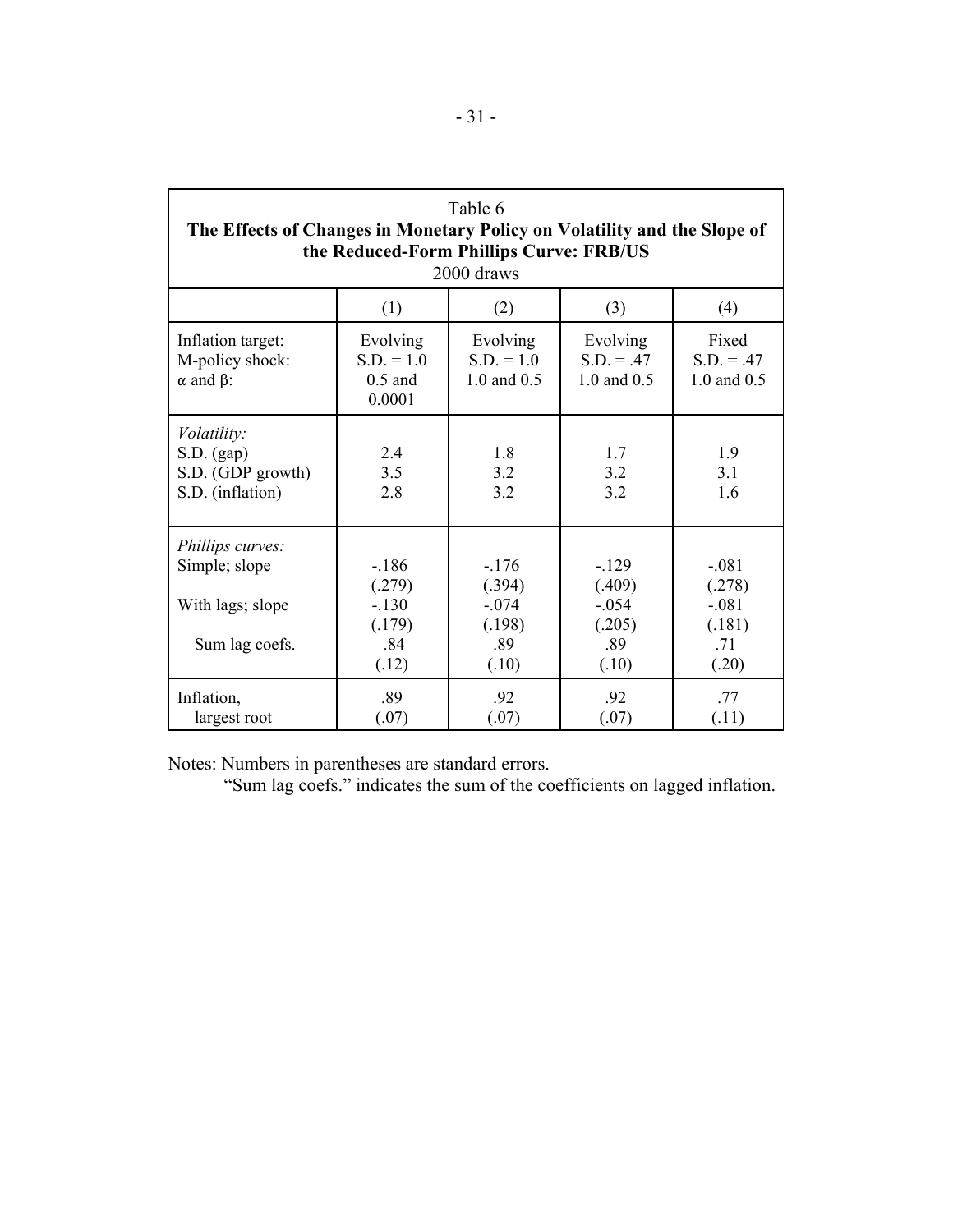| Table 7<br>The Effects of Changes in the Persistence of Potential Output Errors on<br><b>Volatility and the Slope of the Reduced-Form Phillips Curve: FRB/US</b><br>2000 draws |                                                   |                                                    |                                                    |                                                     |                                                      |
|--------------------------------------------------------------------------------------------------------------------------------------------------------------------------------|---------------------------------------------------|----------------------------------------------------|----------------------------------------------------|-----------------------------------------------------|------------------------------------------------------|
|                                                                                                                                                                                | (1)                                               | (2)                                                | (3)                                                | (4)                                                 | (5)                                                  |
| Error persistence:<br>Inflation target:<br>$\alpha$ and $\beta$ :                                                                                                              | 0.96<br>Evolving<br>0.5 & 0.1                     | 0.96<br>Fixed<br>$1.0 \& 0.5$                      | 0.90<br>Evolving<br>$0.5 \& 0.1$                   | 0.70<br>Evolving<br>$1.0 \& 0.5$                    | 0.70<br>Fixed<br>$1.0 \& 0.5$                        |
| Volatility:<br>S.D. (gap)<br>S.D. (GDP growth)<br>S.D. (inflation)                                                                                                             | 6.1<br>5.8<br>6.3                                 | 3.4<br>4.0<br>3.6                                  | 3.5<br>41<br>3.7                                   | 1.8<br>3.2<br>3.3                                   | 1.9<br>3.1<br>1.7                                    |
| Phillips curves:<br>Simple; slope<br>With lags; slope<br>Sum lag coefs.                                                                                                        | $-.47$<br>(.16)<br>$-37$<br>(.18)<br>.83<br>(.09) | $-.50$<br>(.20)<br>$-.35$<br>(.16)<br>.84<br>(.09) | $-.33$<br>(.22)<br>$-.22$<br>(.17)<br>.84<br>(.11) | $-.17$<br>(.41)<br>$-.070$<br>(.21)<br>.89<br>(.11) | $-.102$<br>(.26)<br>$-.093$<br>(.18)<br>.71<br>(.20) |
| Inflation,<br>largest root                                                                                                                                                     | .94<br>(.04)                                      | .92<br>(.06)                                       | .92<br>(.05)                                       | .92<br>(.07)                                        | .77<br>(.11)                                         |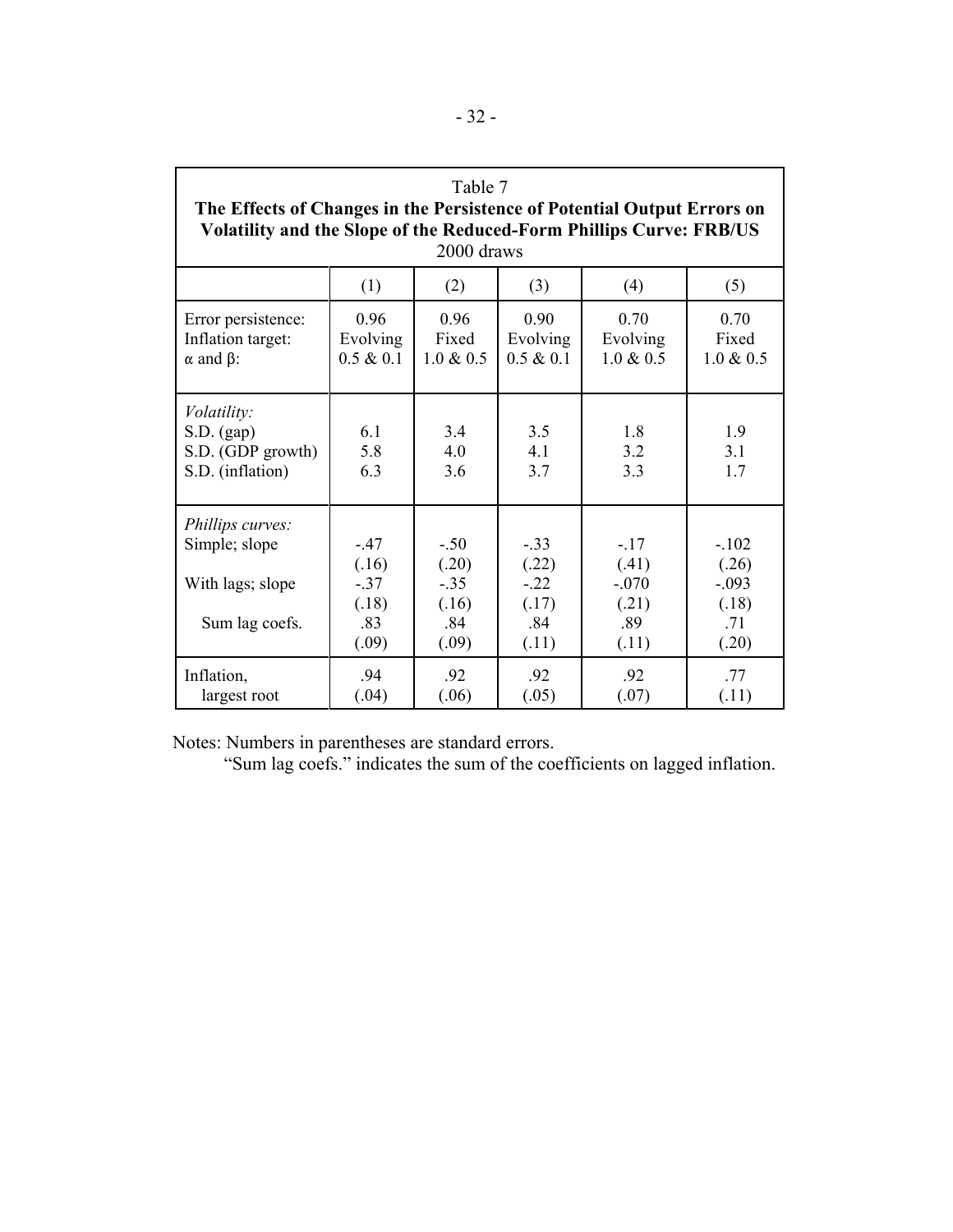#### *Appendix A —Additional Phillips curve estimates*

In this appendix, I consider some broader Phillips curve models that permit controls for additional factors. In particular, I consider including measures of supply shocks such as relative import and food and energy prices; allowing for longer lags of inflation; allowing for shifts in the NAIRU; and allowing for an influence of productivity growth in the model, as in Ball and Moffitt (2001).

I consider the relationship between inflation and the unemployment rate using the following reduced-form model:

$$
\Delta p_t = -c_1 \left( UR_t - NR_t \right) + c_2(L) \Delta p_{t-1} + c_3 X_t + \epsilon_t. \tag{A.1}
$$

where  $\Delta p_t$  is the (annualized) inflation rate, *RU* is the unemployment rate, *NR* is an estimate of the NAIRU,  $c_2(L)$  is a lag polynomial that indicates that multiple lags of inflation are included, and *X* is a vector of other variables that will be discussed shortly. As before, the measure of inflation I use is the price index for consumer prices other than food and energy.

 $c_2(L)$  differs from the simple models considered earlier. In the simple model of equation 2, the lag polynomial is simply four lags of inflation.  $c_2(L)$  in equation A.1 is assumed to involve sixteen lags with the coefficients constrained to lie on a second-order polynomial. See Brayton, Roberts, and Williams (1999) for a discussion of the role of lag polynomials in reduced-form models of inflation. As before, the sum of lagged coefficients is constrained to be one; this restriction easily passes statistical muster in both models and all sample periods considered.

In this appendix, I allow the NAIRU (*NR*) to vary over time. First of all, I allow for a break in the constant term across the two estimation samples, which, in addition to letting the coefficient on the unemployment rate vary over times, effectively allows for different NAIRU estimates in the two samples. Second, I allow the changing demographic composition of the labor force to shift the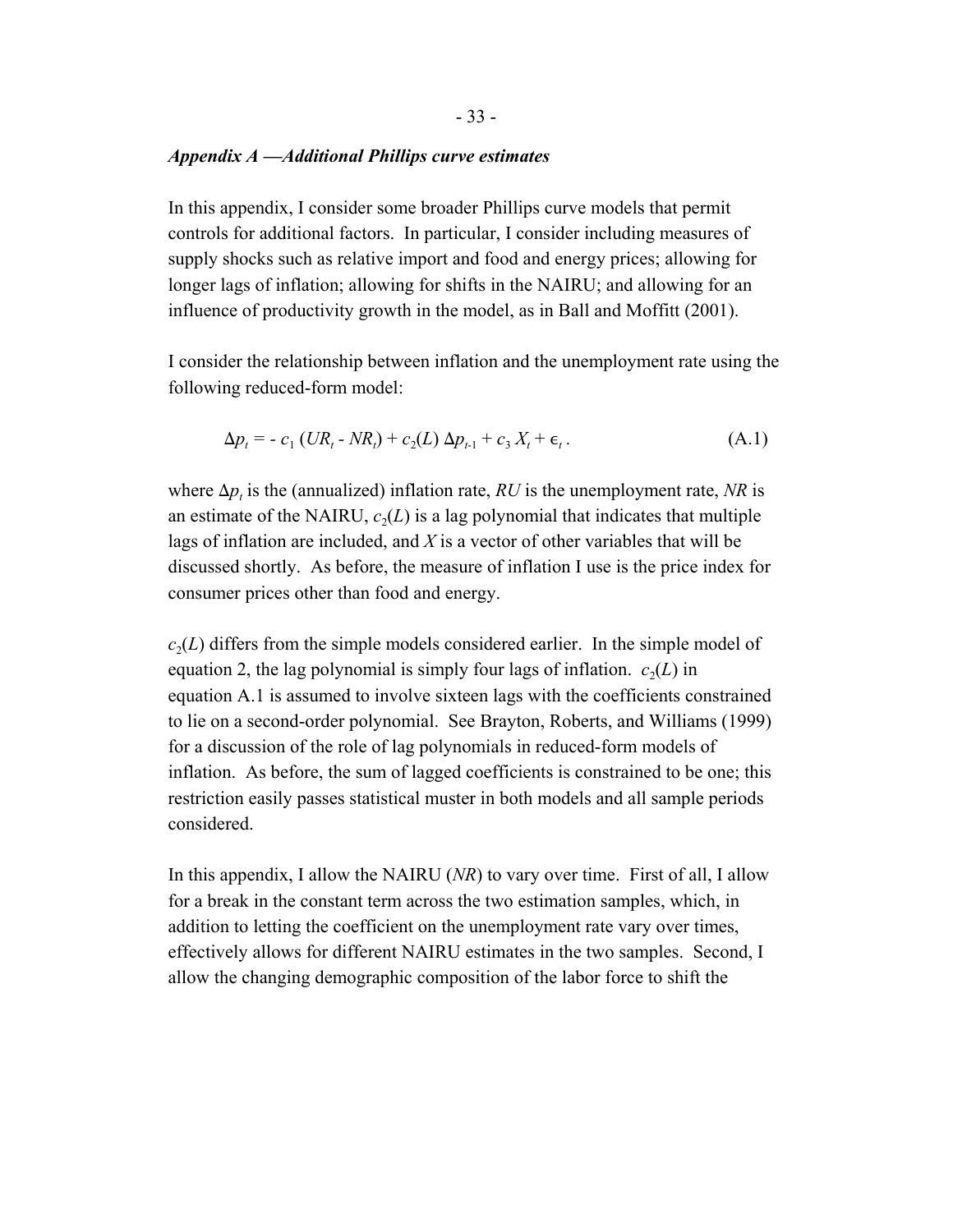NAIRU over time.<sup>14</sup> Finally, a number of authors have noted developments in the labor market that may have shifted the NAIRU in recent years. For example, Katz and Krueger (1999) have cited increases in the incarceration rate and in the use of temporary help services while Autor and Duggan (2003) have emphasized increases in disability insurance roles. To allow for these factors as well as other developments cited by Katz and Krueger and CBO (2002), I also consider the sensitivity of the estimates to a reduction in the NAIRU of 3/4 percentage point that occurs linearly between 1985 and 2000, beyond the movements in demographic factors already mentioned.

The vector *X* includes controls for shifts in the relative prices of food and energy, as discussed in Brayton, Roberts, and Williams (1999). Ball and Moffitt (2001) have recently argued that the productivity acceleration of the 1990s may also have affected the NAIRU. They argue that an acceleration in productivity relative to recent trends in real wage growth can have an important damping effect on inflation. I report results that include adding such a variable to the vector of supply-shock controls.<sup>15</sup>

Table A.1 reports results using the specification in equation A.1. Column 1 reports results including import and food and energy prices in the vector *X*, but not the Ball-Moffitt productivity-acceleration variable or the 1985-2000 NAIRU shift variable. Column 2 adds the NAIRU shift; column 3 adds the productivityacceleration variable; and column 4 adds both. In the top panel of the table, I allow all of the parameters to shift between the two periods, as in tables 2 and 3. The estimates in this panel suggest a reduction in the slope of the reduced-form Phillips curve of between 15 and 33 percent. The smallest reduction in the slope

 $14$  I adjust for the changing demographic composition of the labor force by using fixed 1993 labor force weights to weight together the unemployment rates for teenagers and two age groups each for men and women, 20-to-24 and 25-and-older.

 $15$  In particular, I include the difference between the four-quarter percent change in output per hour in the nonfarm business sector, and, a weighted average of past annualized quarterly real hourly compensation gains, where the weights decline geometrically at a rate of 4 percent per quarter, where real hourly compensation is measured as compensation per hour in the nonfarm business sector divided by the price index for nonfarm business sector output.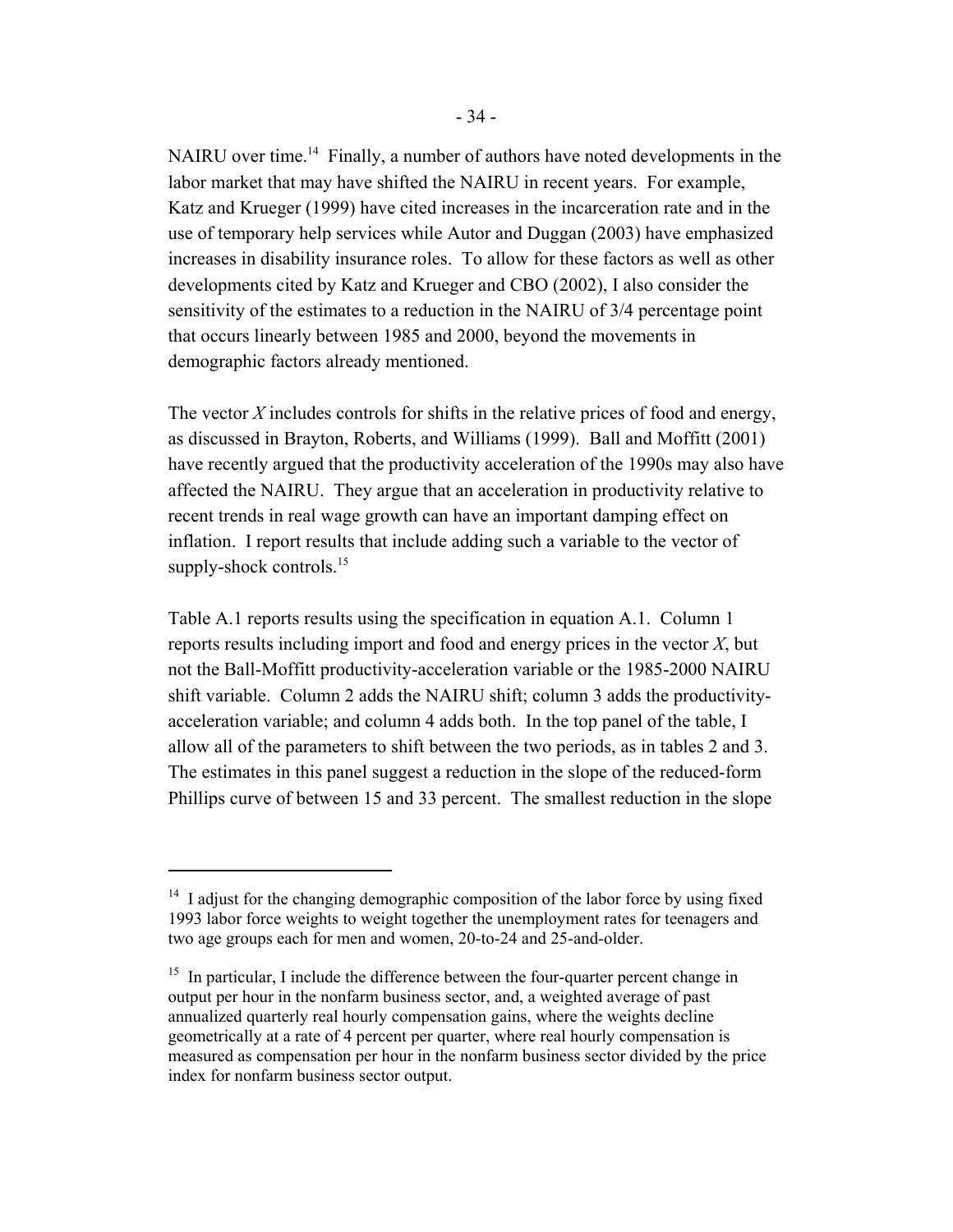comes in the specifications in columns 2 and 4 that allow for a gradual reduction in the NAIRU over the 1985-2000 period.

The specification in equation A.1 is highly parameterized. There is thus a danger of overfitting, especially in short samples. To guard against this risk, the bottom panel of the table constrains all of the parameters, except the intercept and the coefficient on the unemployment rate, to be the same across the two periods. This procedure yields much sharper reductions in the estimated slope parameter: Even controlling for both the shift in the NAIRU and the productivity-acceleration term as in column 4, the coefficient on the unemployment rate drops by more than half. Moreover, the drop is statistically significant at the 10 percent level, and the *t*-ratio on the slope drops to 1.5 in the post-1983 period.<sup>16</sup>

<sup>&</sup>lt;sup>16</sup> Rudebusch (2002) demonstrates that changes in the parameters of the Phillips curve induced by changes in monetary policy may be very difficult to detect econometrically, even when they are economically important.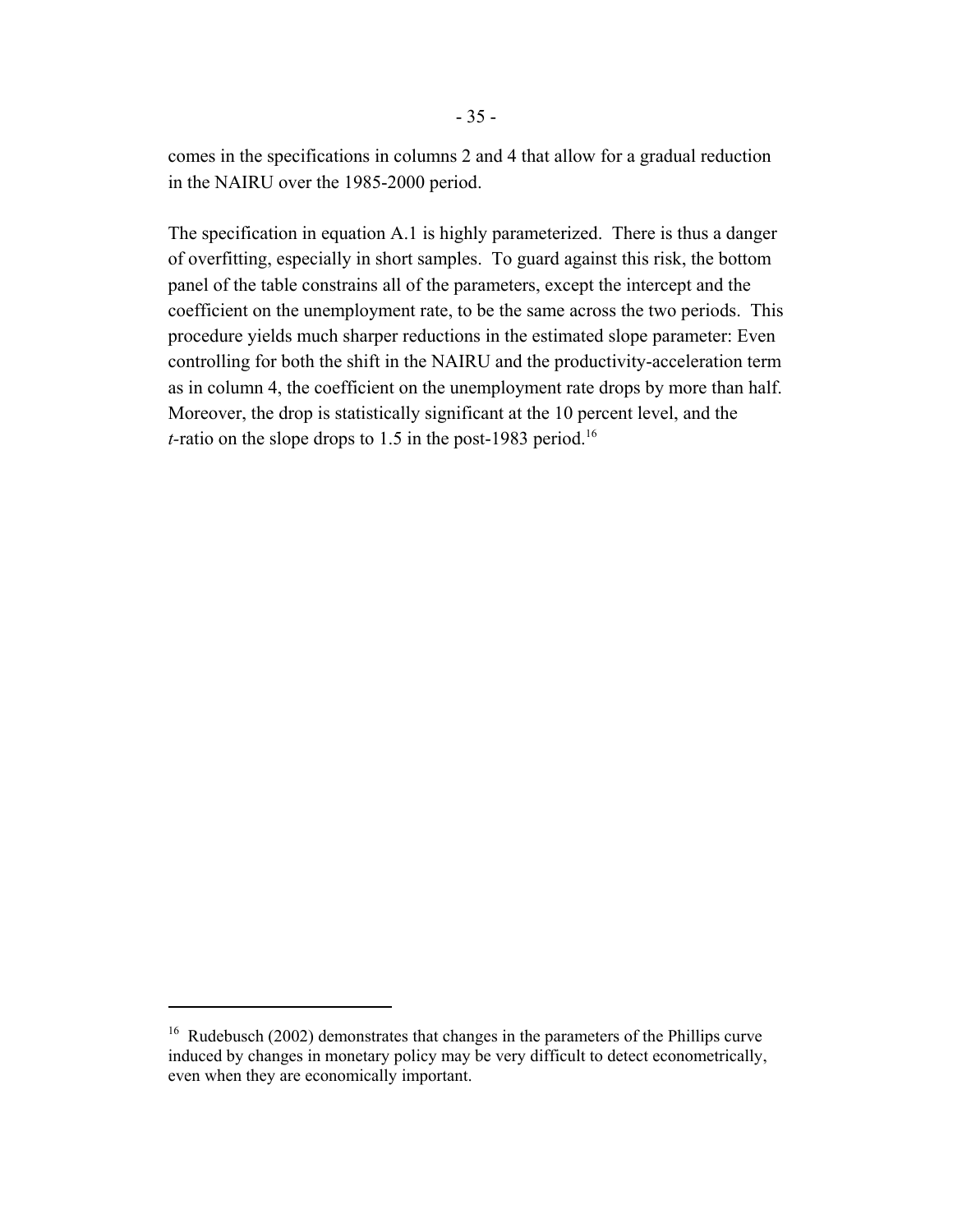| Table A.1<br>Evidence of Shifts in the Slope of the Inflation-Unemployment Trade-off:<br><b>Broader Models</b> |                                        |                                       |                                        |                                        |  |
|----------------------------------------------------------------------------------------------------------------|----------------------------------------|---------------------------------------|----------------------------------------|----------------------------------------|--|
|                                                                                                                | (1)                                    | (2)<br>w/NAIRU<br>shift               | (3)<br>w/ productivity<br>effect       | (4)<br>w/both                          |  |
| Approach A: Allow all parameters to shift                                                                      |                                        |                                       |                                        |                                        |  |
| Slope, 61-83                                                                                                   | $-.340$<br>(.057)                      | $-.340$<br>(.057)                     | $-.339$<br>(.057)                      | $-.339$<br>(.057)                      |  |
| Slope, 84-02                                                                                                   | $-.227$<br>(.100)                      | $-.290$<br>(.112)                     | $-.239$<br>(.100)                      | $-.289$<br>(.112)                      |  |
| Percent change                                                                                                 | $-33$                                  | $-15$                                 | $-29$                                  | $-15$                                  |  |
| Approach B: Allow only constant and slope to shift                                                             |                                        |                                       |                                        |                                        |  |
| Slope, 61-83<br>Slope, 84-02                                                                                   | $-.339$<br>(.052)<br>$-.106$<br>(.086) | $-339$<br>(.052)<br>$-.148$<br>(.100) | $-.337$<br>(.052)<br>$-.115$<br>(.087) | $-.338$<br>(.052)<br>$-.153$<br>(.100) |  |
| P-value for<br>change in slope                                                                                 | .018                                   | .082                                  | .025                                   | .094                                   |  |
| Percent change                                                                                                 | $-69$                                  | $-56$                                 | $-66$                                  | $-55$                                  |  |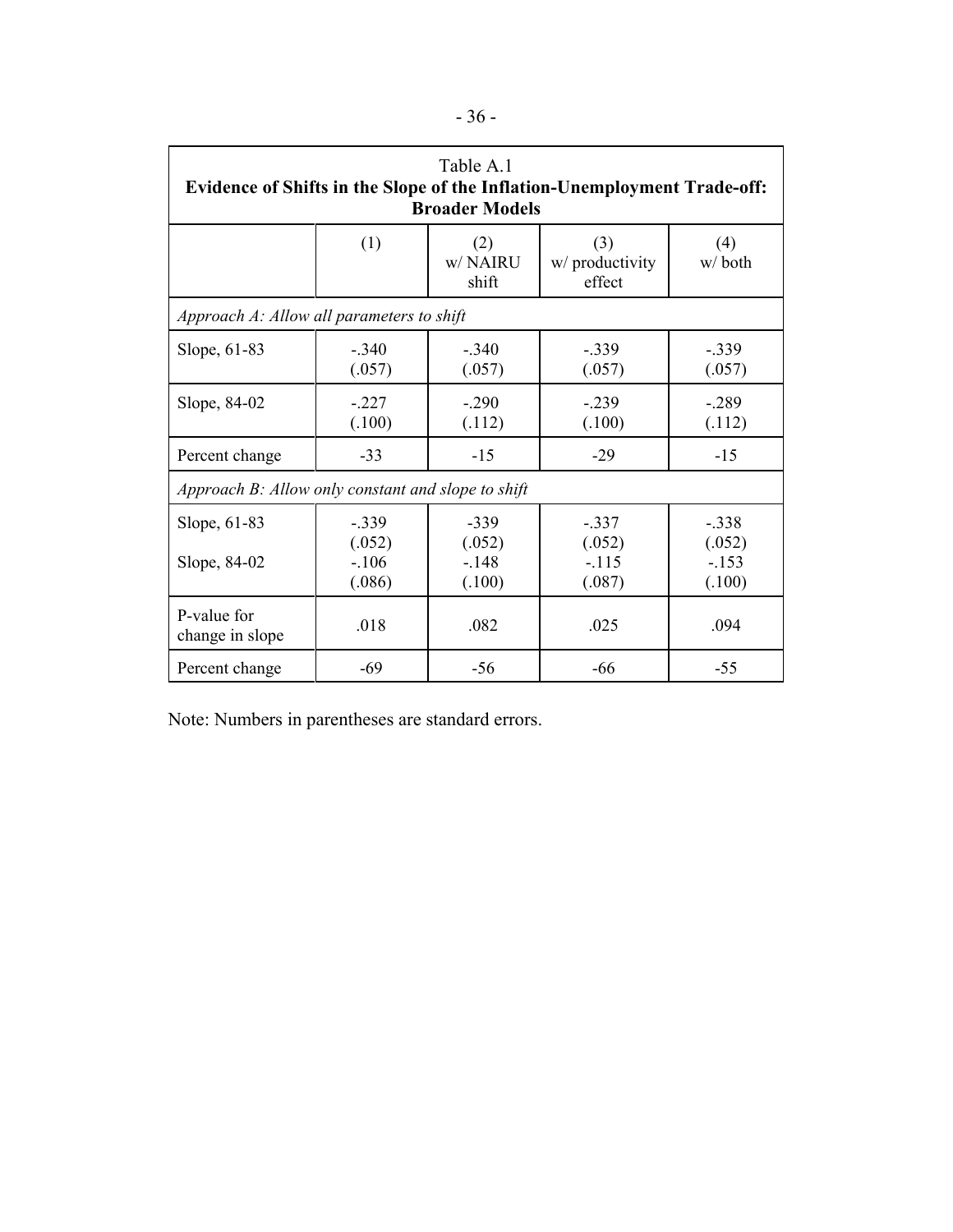

**Change over the Year in 4-quarter Core PCE Inflation vs. Unemployment**





**Unemployment rate, four-quarter moving average**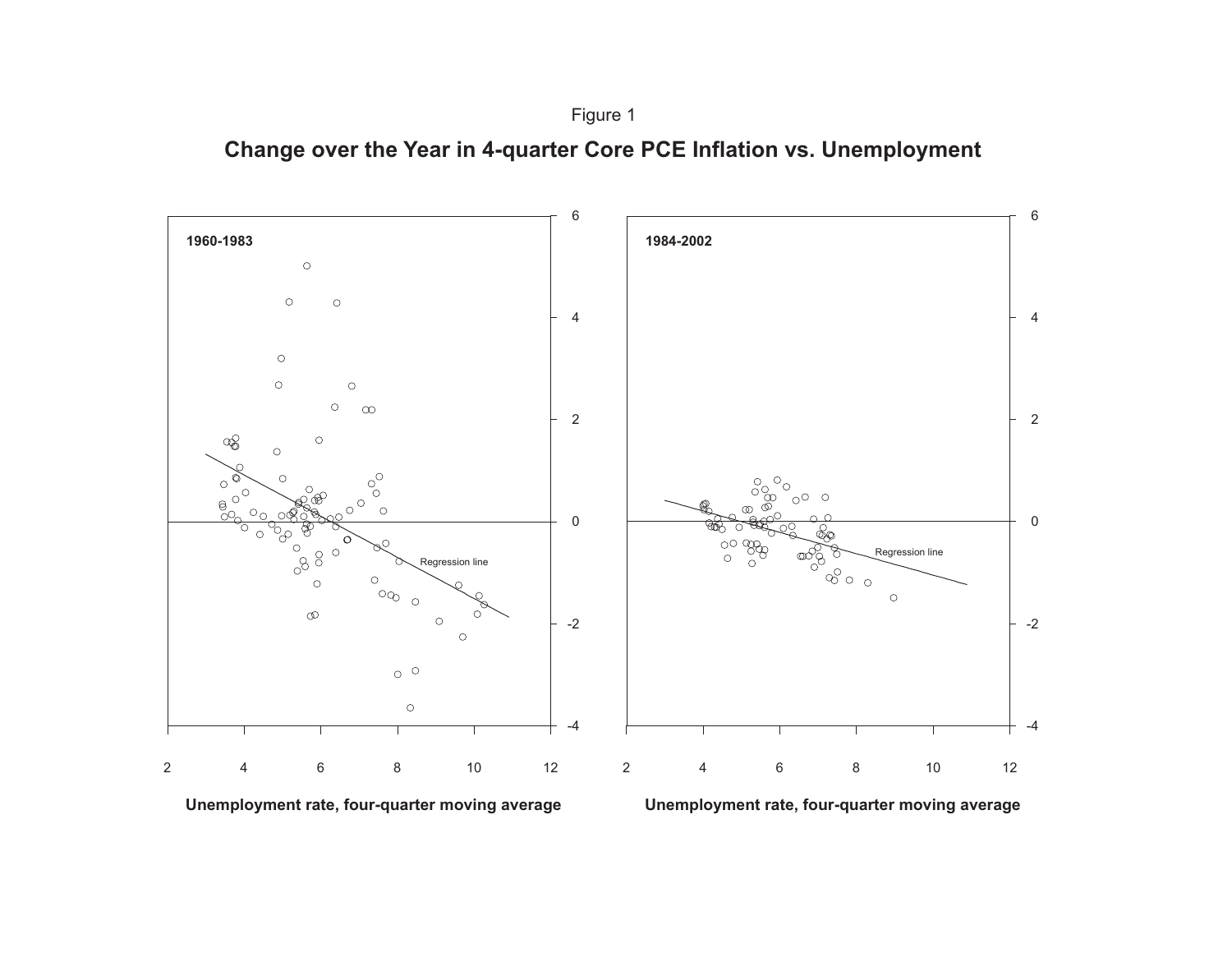# Figure 2

# **Has Inflation Stabilized?**



**Core PCE Inflation**

Four-quarter percent change

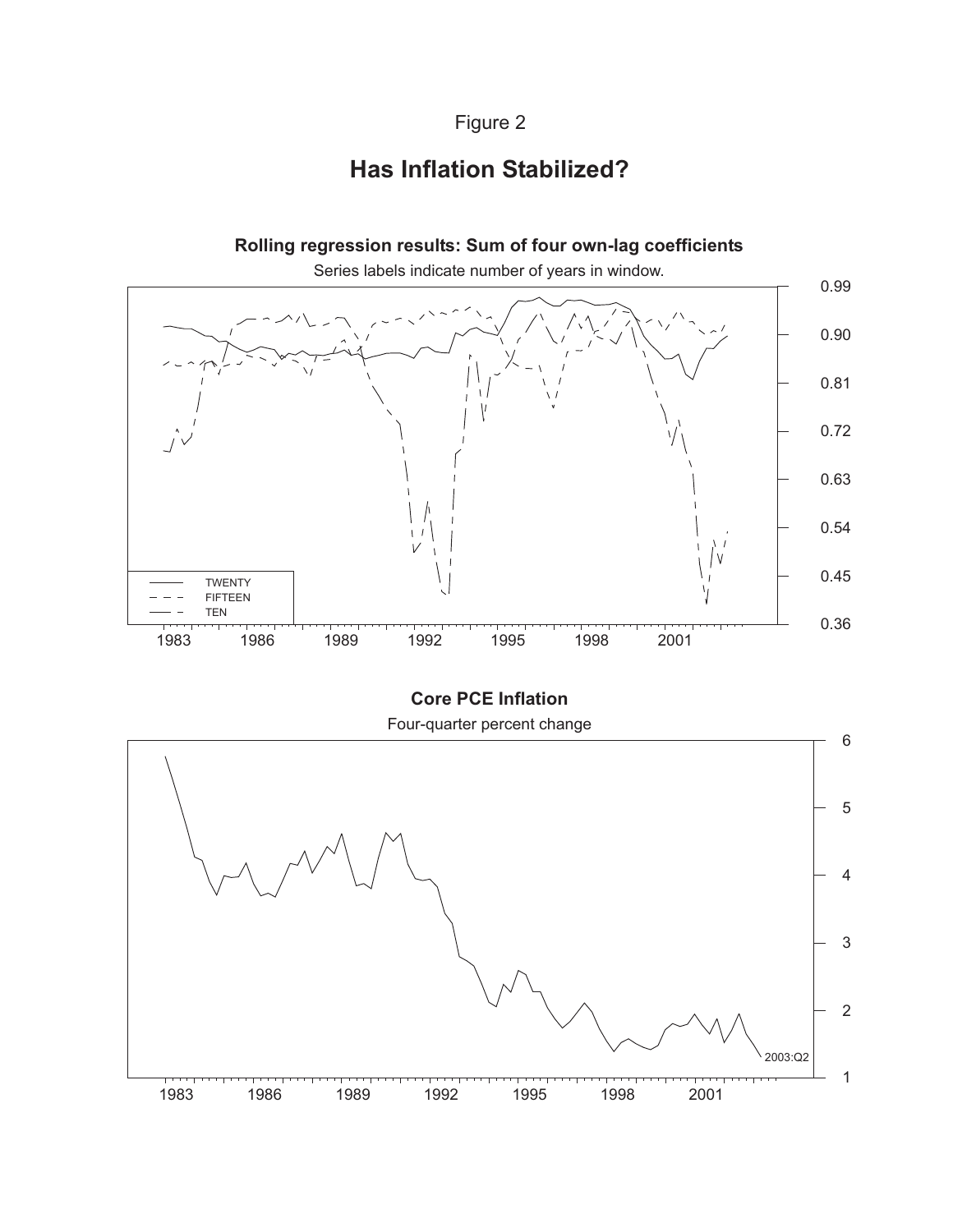#### Figure 3

#### **Implications of a More-Aggressive Monetary Policy for the Effects of an IS Shock Three Equation Model**

IS shock under least aggressive policy



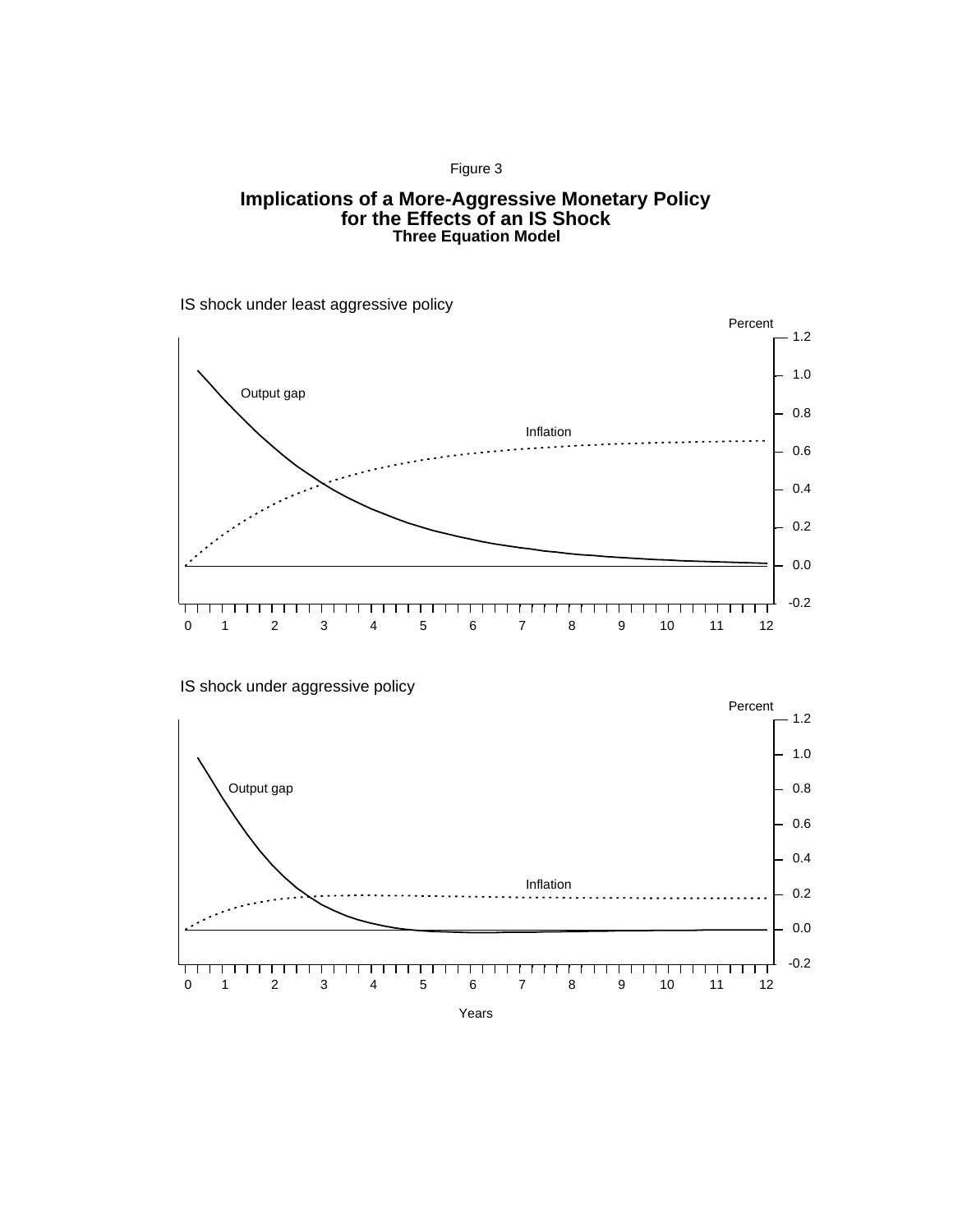#### Figure 4

#### **Effects of an Output Gap Estimation Error Three Equation Model**

Highly persistent gap estimation error



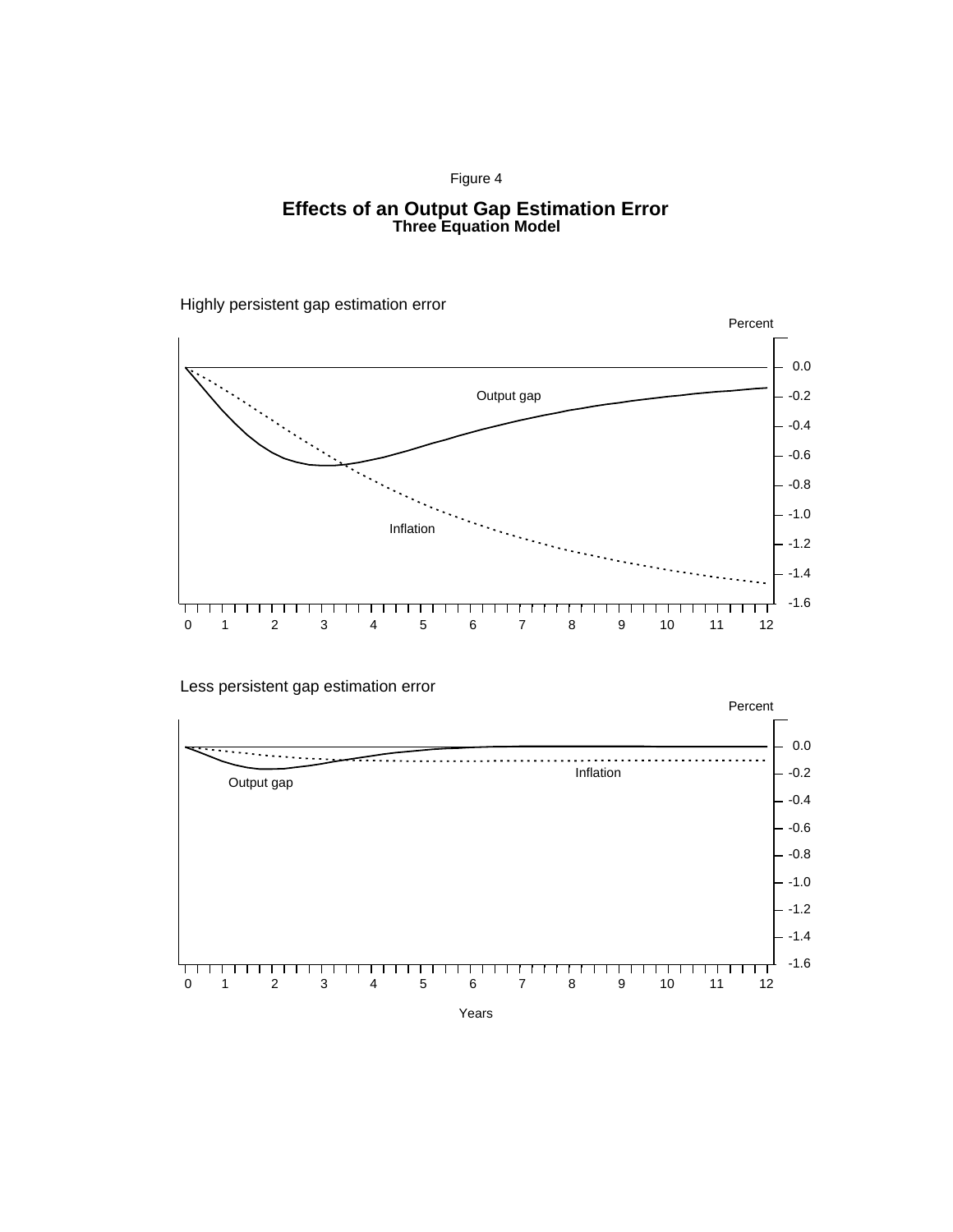#### *References*

- Ahmed, Shaghil, Andrew Levin, and Beth Anne Wilson (2002) "Recent U.S. Macroeconomic Stability: Good Policies, Good Practices, or Good Luck?" Federal Reserve Board International Finance Discussion Paper no. 730 (June).
- Amato, Jeffrey D., and Thomas Laubach (2001) "Implications of Habit Formation for Optimal Monetary Policy," Federal Reserve Board FEDS working paper no. 2001-58 (May).
- Atkeson, Andrew, and Lee H. Ohanian (2001) "Are Phillips Curves Useful for Forecasting Inflation?" *Federal Reserve Bank of Minneapolis Quarterly Review* 25, 2-11.
- Autor, David H., and Mark G. Duggan (2003) "The Rise in Disability Rolls and the Decline in Unemployment," *Quarterly Journal of Economics* 118.
- Ball, Laurence (2000) "Near-Rationality and Inflation in Two Monetary Regimes," NBER Working Paper no. 7988 (October).

 , and Robert Moffitt (2001) "Productivity Growth and the Phillips Curve," in Alan B. Krueger and Robert M. Solow, eds., *The Roaring 1990s: Can Full Employment Be Sustained?* Russell Sage Foundation: 61-90.

- , N. Gregory Mankiw, and David Romer (1988) "New Keynesian Economics and the Output-Inflation Trade-Off," *Brookings Papers on Economic Activity* 1988:1, 1-82.
- Blanchard, Olivier, and John Simon (2001) "The Long and Large Decline in U.S. Output Volatility," *Brookings Papers on Economic Activity* 2001:1, 135- 64.
- Blinder, Alan S. and Janet L. Yellen (2001) "The Fabulous Decade: Macroeconomic Lessons from the 1990s," in Alan B. Krueger and Robert M. Solow, eds., *The Roaring 1990s: Can Full Employment Be Sustained?* Russell Sage Foundation: 91-156.
- Brayton, Flint, Eileen Mauskopf, David Reifschneider, Peter Tinsley, and John C. Williams (1997) "The Role of Expectations in the FRB/US Macroeconomic Model," *Federal Reserve Bulletin* 83, 227-24.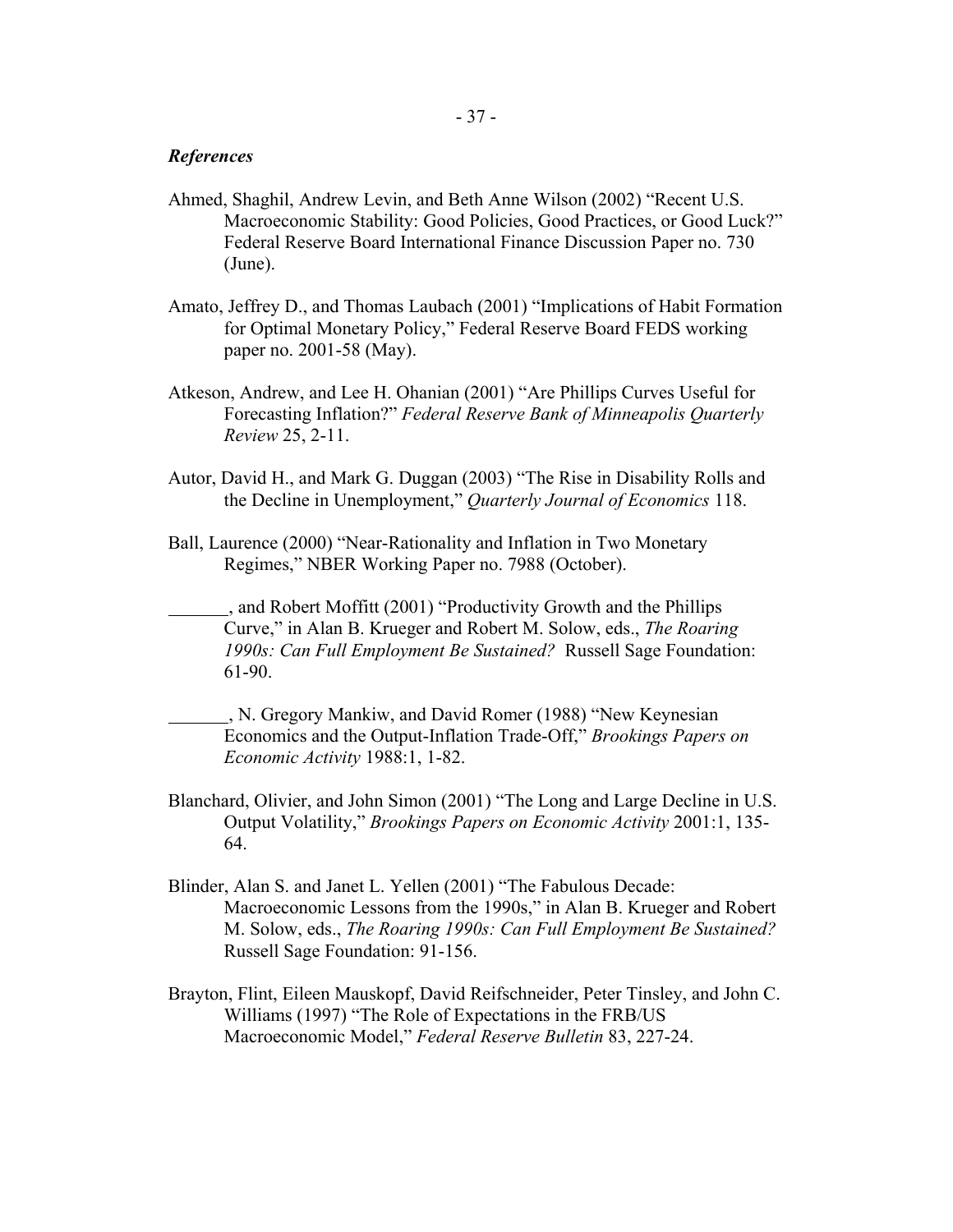, John M. Roberts, and John C. Williams (1999) "What's Happened to the Phillips Curve?" Federal Reserve Board FEDS working paper no. 1999-49 (September).

- Boivin, Jean, and Marc Giannoni (2003) "Has Monetary Policy Become More Effective?" NBER Working Paper no. 9459 (January).
- Christiano, Lawrence J., Martin Eichenbaum, and Charles L. Evans (*forthcoming*) "Nominal Rigidities and the Dynamic Effects of a Shock to Monetary Policy," *Journal of Political Economy*.
- Clarida, Richard, Jordi Gali, and Mark Gertler (2000) "Monetary Policy Rules and Macroeconomic Stability: Evidence and Some Theory," *Quarterly Journal of Economics* 115, 147-80.
- Congressional Budget Office (2002) "The Effect of Changes in Labor Markets on the Natural Rate of Unemployment," available at www.cbo.gov (April).
- English, William B., William R. Nelson, and Brian P. Sack (2003) "Interpreting the Significance of Lagged Interest Rates in Estimated Monetary Policy Rules," *Berkeley Electronic Press Journal of Macroeconomics* 3.
- Estrella, Arturo and Jeffrey C. Fuhrer (2003) "Monetary Policy Shifts and the Stability of Monetary Policy Models," *Review of Economics and Statistics* 85, 94-104.
- Friedman, Milton (1968) "Inflation: Causes and Consequences," in *Dollars and Deficits* (Englewood Cliffs, N.J.: Prentice-Hall), 21-60.
- Fuhrer, Jeff and George Moore (1995) "Inflation Persistence," *Quarterly Journal of Economics* 110, 127-59*.*
- Gordon, Robert J. (1980) "A Consistent Characterization of a Near-Century of Price Behavior," *American Economic Review* 70, 243-49.
- Greenspan, Alan (1996) Testimony before the U.S. Senate Committee on Banking, Housing, and Urban Affairs, July 18 (http://www.federalreserve.gov/boarddocs/hh/1996/july/testimony.htm).
- Katz, Lawrence F., and Alan B. Krueger (1999) "The High-Pressure U.S. Labor Market of the 1990s," *Brookings Papers on Economic Activity* 1999:1, 1-87.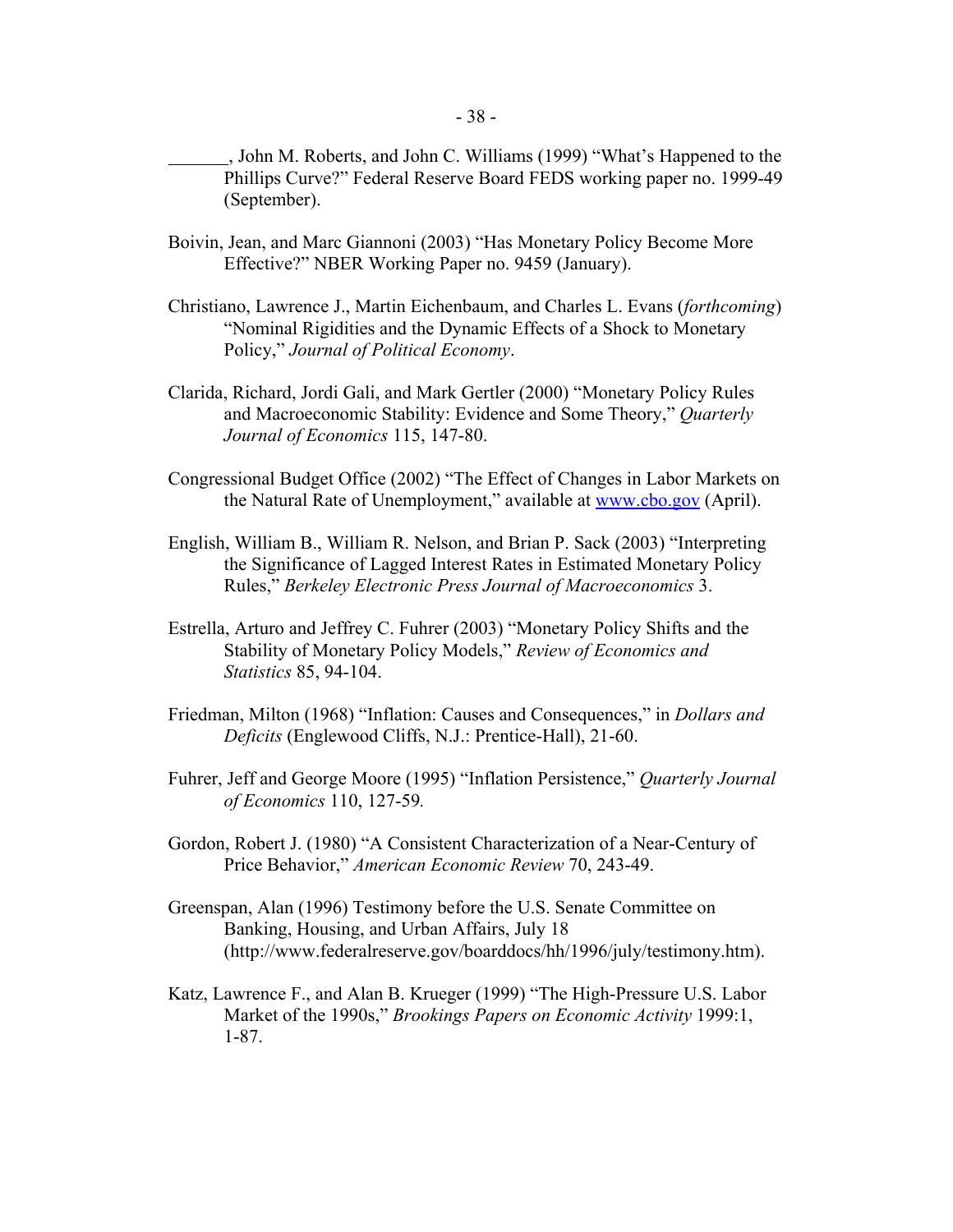Levin, Andrew T., and Jeremy M. Piger (2003) "Is Inflation Persistence Intrinsic in Industrial Economies?" Federal Reserve Bank of St. Louis working paper no. 2002-23.

 , Volker Wieland, and John C. Williams (1999) "Robustness of Simple Monetary Rules under Model Uncertainty," in John B. Taylor, ed., *Monetary Policy Rules*, University of Chicago Press.

- Lucas, Robert E. (1975) "Econometric Policy Evaluation: A Critique," *Carnegie-Rochester Conference Series* 1, 19-46.
- Mankiw, N. Gregory, and Ricardo Reis (2002) "Sticky Information versus Sticky Prices: A Proposal to Replace the New Keynesian Phillips Curve," *Quarterly Journal of Economics* 117, 1295-1328*.*
- McConnell, Margaret M., and Gabriel Perez-Quiros (2000) "Output Fluctuations in the United States: What Has Changed Since the Early 1980s?" *American Economic Review* 90, 1464-76.
- Orphanides, Athanasios (2001) "Monetary Policy Rules Based on Real-Time Data," *American Economic Review* 91, 964-85.
- , Richard D. Porter, David Reifschneider, Robert Tetlow, and Frederico Finan (2000) "Errors in the Measurement of the Output Gap and the Design of Monetary Policy," *Journal of Economics and Business* 52, 117-41.
- Reifschneider, David, Robert Tetlow, and John C. Williams (1999) "Aggregate Disturbances, Monetary Policy, and the Macroeconomy: The FRB/US Perspective," *Federal Reserve Bulletin* 85, 1-19.
- Roberts, John M. (1995) "New Keynesian Economics and the Phillips Curve" *Journal of Money, Credit, and Banking* 27, 975-84.

 (1998) "Inflation Expectations and the Transmission of Monetary Policy" Federal Reserve Board *FEDS* working paper no. 1998-43 (October).

 (*forthcoming*) "How Well Does the New Keynesian Sticky-Price Model Fit the Data?" *Berkeley Electronic Press Contributions in Macroeconomics.*